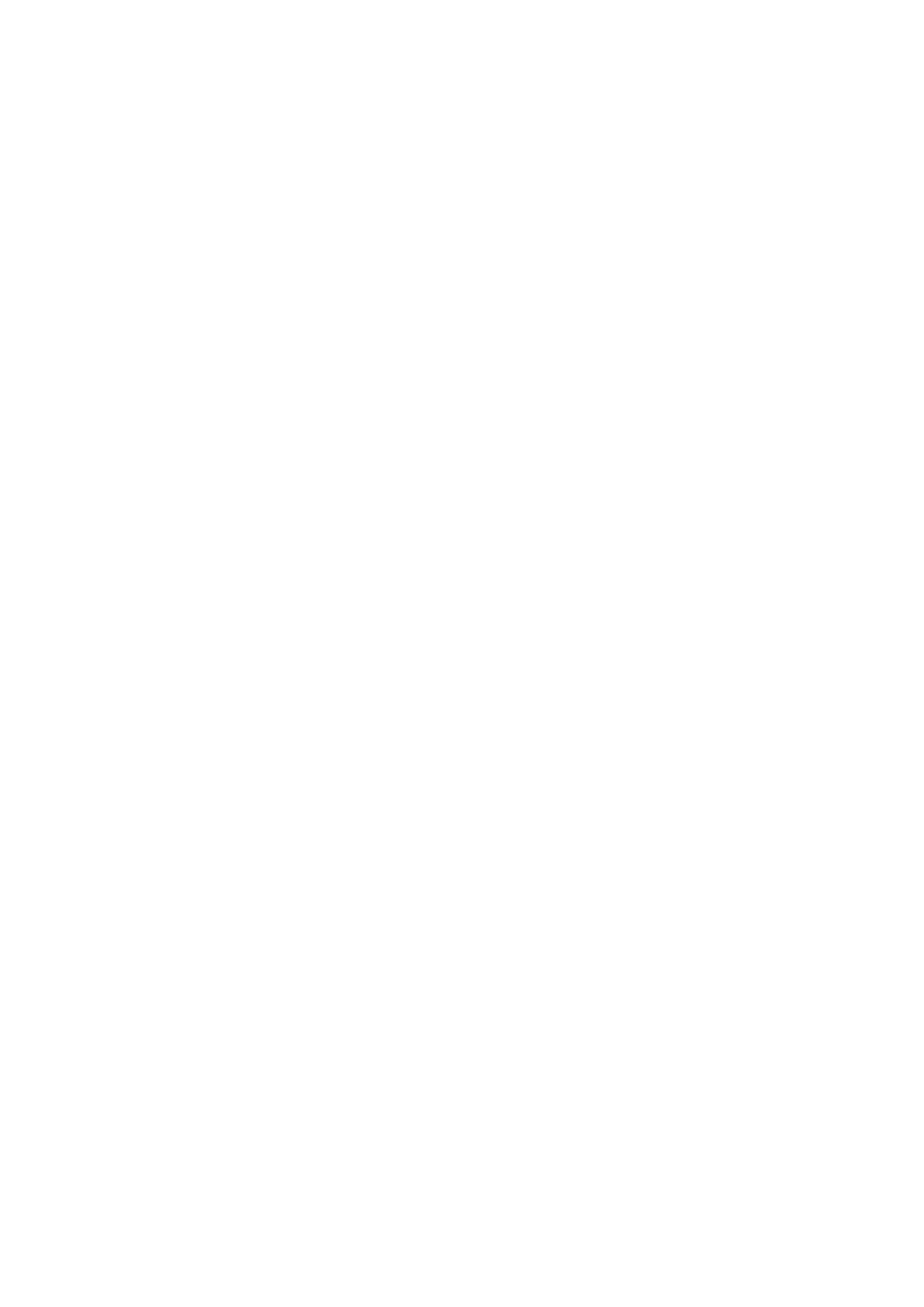

**Queensland** 

# **Public Health and Other Legislation (Further Extension of Expiring Provisions) Amendment Act 2021**

|              | Page                                                                                                |                |
|--------------|-----------------------------------------------------------------------------------------------------|----------------|
| Part 1       | Preliminary                                                                                         |                |
| 1            |                                                                                                     | $\overline{7}$ |
| $\mathbf{2}$ |                                                                                                     | 7              |
| Part 2       | Amendment of Body Corporate and Community Management Act<br>1997                                    |                |
| 3            |                                                                                                     | $\overline{7}$ |
| 4            | Amendment of s 323F (Penalties for late payment)                                                    | $\overline{7}$ |
| Part 3       | <b>Amendment of Corrective Services Act 2006</b>                                                    |                |
| 5            |                                                                                                     | 8              |
| 6            | Omission of s 351D (Modification of s 272 (Engaging service provider))                              |                |
|              |                                                                                                     | 8              |
| Part 4       | Amendment of COVID-19 Emergency Response Act 2020                                                   |                |
| 7            |                                                                                                     | 8              |
| 8            | Amendment of s 4A (Meaning of COVID-19 legislation expiry day)                                      | 8              |
| Part 5       | <b>Amendment of Economic Development (COVID-19 Emergency</b><br><b>Response) Regulation 2020</b>    |                |
| 9            |                                                                                                     | 9              |
| 10           | Amendment of s 6 (Publicly notifying applications if no local newspaper)                            |                |
|              |                                                                                                     | 9              |
| Part 6       | <b>Amendment of Environmental Protection Act 1994</b>                                               |                |
| 11           |                                                                                                     | 9              |
| 12           | Amendment of s 547D (Form and content)                                                              | 9              |
| 13           | Amendment of s 547I (Making of declaration)                                                         | 9              |
| Part 7       | <b>Amendment of Explosives Legislation (COVID-19 Emergency)</b><br><b>Response) Regulation 2020</b> |                |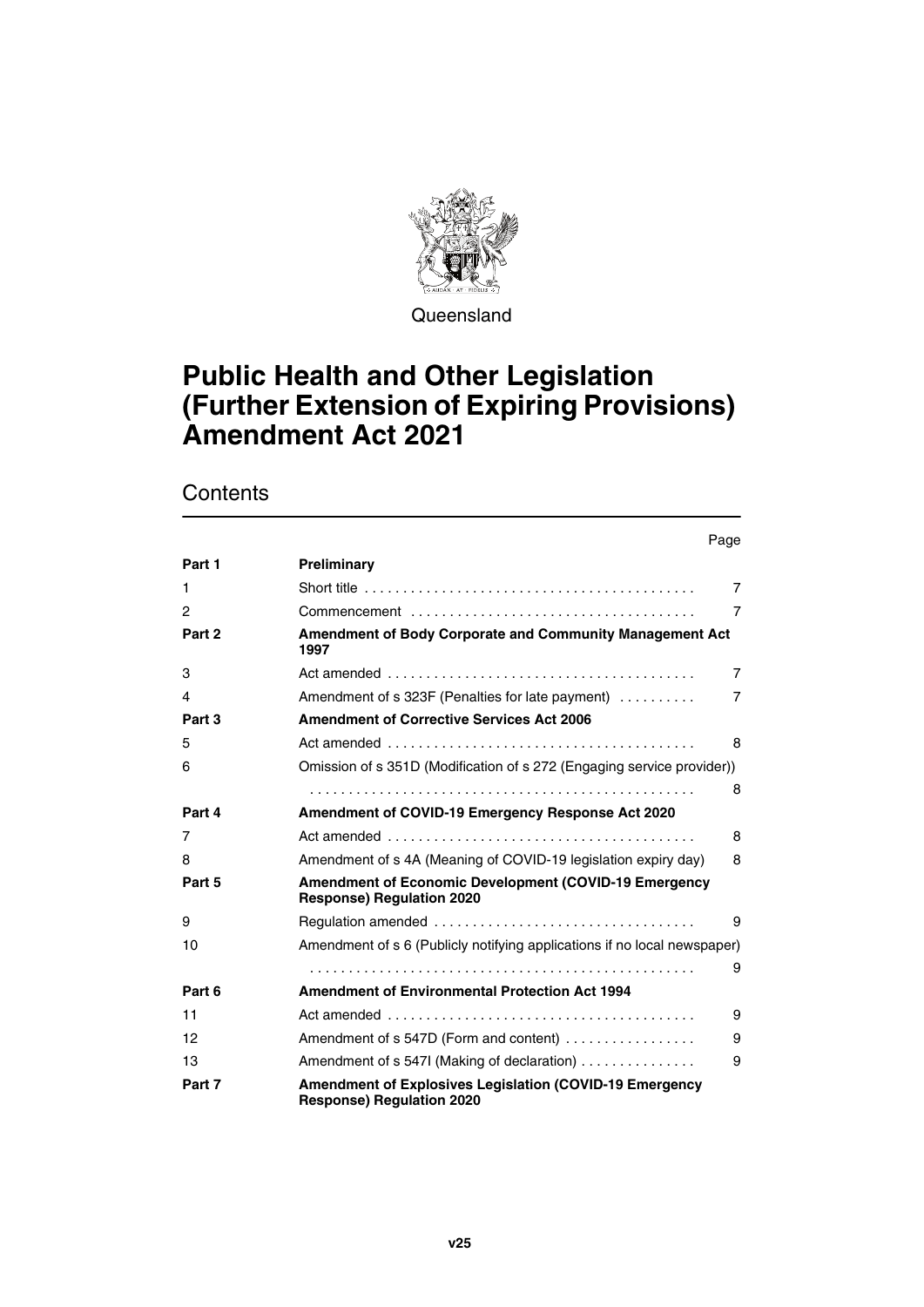| 14      |                                                                                                                | 10               |
|---------|----------------------------------------------------------------------------------------------------------------|------------------|
| 15      | Amendment of s 2A (Definition)                                                                                 | 10 <sup>10</sup> |
| 16      | Amendment of s 3 (Modification of the Explosives Act 1999, s 19 (Term                                          | 10 <sup>10</sup> |
| 17      | Amendment of s 12 (Expiry)                                                                                     | 10               |
| Part 8  | <b>Amendment of Gaming Machine Act 1991</b>                                                                    |                  |
| 18      |                                                                                                                | 11               |
| 19      | Amendment of s 367C (Deferral or waiver of payment of gaming taxes)                                            |                  |
|         |                                                                                                                | 11               |
| Part 9  | <b>Amendment of Health Legislation (COVID-19 Emergency</b><br><b>Response) Regulation 2020</b>                 |                  |
| 20      |                                                                                                                | 11               |
| 21      | Replacement of s 4 (Period not extended beyond the COVID-19                                                    | 11               |
|         | Period not extended beyond 30 September 2021<br>4<br>11                                                        |                  |
| 22      | Amendment of s 15 (Expiry)<br>12                                                                               |                  |
| Part 9A | <b>Amendment of Holidays Act 1983</b>                                                                          |                  |
| 22A     |                                                                                                                | 12               |
| 22B     |                                                                                                                | 12               |
|         | 14<br>Particular public holiday in 2021                                                                        | 12               |
| Part 9B | Amendment of Hospital and Health Boards Act 2011                                                               |                  |
| 22C     |                                                                                                                | 13               |
| 22D     | Amendment of pt 3, hdg (Functions of chief executive, chief health officer<br>and deputy chief health officer) | 13               |
| 22E     | Amendment of pt 3, div 3, hdg (Chief health officer and deputy chief                                           | 14               |
| 22F     | Amendment of s 53AA (Deputy chief health officer)                                                              | 14               |
| 22G     | Amendment of s 53AB (Functions of deputy chief health officer)                                                 | 14               |
| 22H     | Amendment of s 53AC (Delegation by chief health officer)                                                       | 14               |
| 221     | Amendment of s 139A (Meaning of designated person)                                                             | 15               |
| 22J     | Amendment of s 266 (Appointments and authority)<br>15                                                          |                  |
| 22K     |                                                                                                                | 15               |
| 22L     | Amendment of sch 2 (Dictionary)<br>15                                                                          |                  |
| Part 9C | <b>Amendment of Industrial Relations Act 2016</b>                                                              |                  |
| 22M     |                                                                                                                | 15               |
| 22N     | Amendment of sch 5 (Dictionary)                                                                                | 16               |
| Part 10 | Amendment of Justice and Other Legislation (COVID-19 Emergency<br><b>Response) Amendment Act 2020</b>          |                  |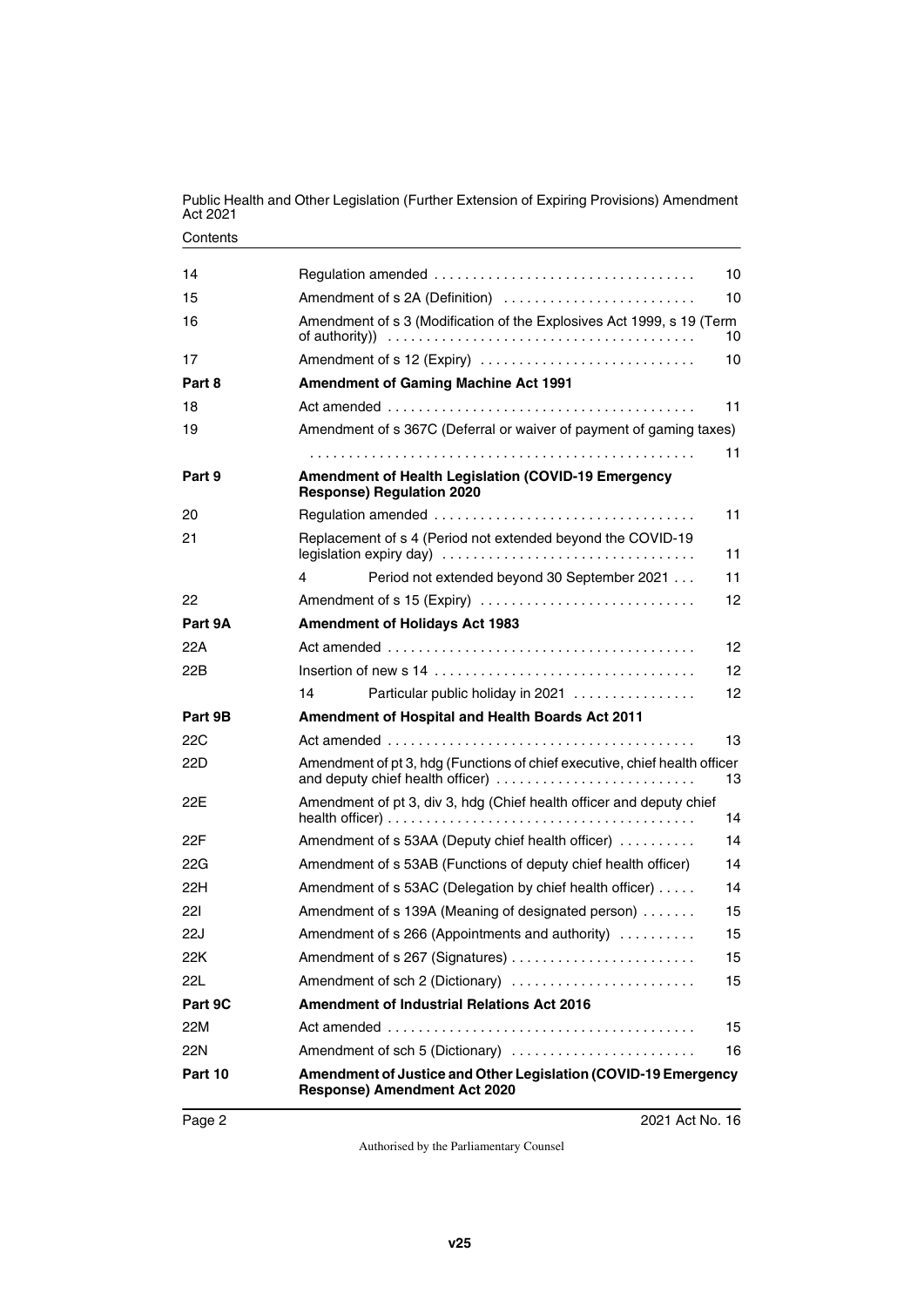| 2021 Act No. 16   |                                                                                                                 |                                                                     | Page 3 |  |
|-------------------|-----------------------------------------------------------------------------------------------------------------|---------------------------------------------------------------------|--------|--|
| 33                |                                                                                                                 | Amendment of s 362Q (Expiry of part)                                | 27     |  |
| 32                |                                                                                                                 | Amendment of s 362MG (Expiry of part)                               | 26     |  |
|                   |                                                                                                                 |                                                                     | 25     |  |
|                   | 362MAI                                                                                                          | Limits on use of relevant information and derived evidence          |        |  |
|                   | 362MAH                                                                                                          | Disclosure by information holders                                   | 24     |  |
|                   | 362MAG                                                                                                          | Disclosure or use by relevant persons other than information        | 23     |  |
|                   | 362MAF                                                                                                          | Confidentiality of relevant information                             | 23     |  |
|                   | 362MAE                                                                                                          | Extraterritorial application of division                            | 22     |  |
|                   | 362MAD                                                                                                          | Relationship of division with other provisions                      | 22     |  |
|                   | 362MAC                                                                                                          | Meaning of COVID-19 application                                     | 22     |  |
|                   | 362MAB                                                                                                          | Definitions for division                                            | 20     |  |
|                   | 362MAA                                                                                                          | Application of division                                             | 19     |  |
|                   | Division 6                                                                                                      | Protection of personal information                                  |        |  |
| 31 A              |                                                                                                                 |                                                                     | 19     |  |
|                   | 362HA                                                                                                           | How directions may be given                                         | 19     |  |
| 31                | 19<br>Insertion of new s 362HA                                                                                  |                                                                     |        |  |
| 30B               |                                                                                                                 | Amendment of s 362FA (Delegation)                                   | 18     |  |
|                   | 362A                                                                                                            | Purposes of part                                                    | 18     |  |
| 30A               | Replacement of s 362A (Purpose of part)<br>18                                                                   |                                                                     |        |  |
| <b>Division 2</b> | Amendments commencing on assent                                                                                 |                                                                     |        |  |
| 30                |                                                                                                                 |                                                                     | 18     |  |
| <b>Division 1</b> | Preliminary                                                                                                     |                                                                     |        |  |
| Part 12           | <b>Amendment of Public Health Act 2005</b>                                                                      |                                                                     |        |  |
| 29                |                                                                                                                 | Omission of s 800J (Modification of ss 329 and 332) $\ldots \ldots$ | 17     |  |
| <b>Division 3</b> |                                                                                                                 | Amendment commencing on 1 October 2021                              |        |  |
| 28                | Amendment of s 800P (Expiry of chapter)<br>17                                                                   |                                                                     |        |  |
| 27                | Amendment of s 800I (Power of chief psychiatrist to approve absences<br>during COVID-19 emergency period)<br>17 |                                                                     |        |  |
| <b>Division 2</b> | Amendments commencing on assent                                                                                 |                                                                     |        |  |
| 26                |                                                                                                                 |                                                                     | 17     |  |
| <b>Division 1</b> | Preliminary                                                                                                     |                                                                     |        |  |
| Part 11           |                                                                                                                 | <b>Amendment of Mental Health Act 2016</b>                          |        |  |
| 25                |                                                                                                                 | Amendment of pt 16, div 3, hdg (Amendments commencing on 1 October  | 16     |  |
| 24                | 16                                                                                                              |                                                                     |        |  |
| 23                |                                                                                                                 |                                                                     | 16     |  |
|                   |                                                                                                                 |                                                                     |        |  |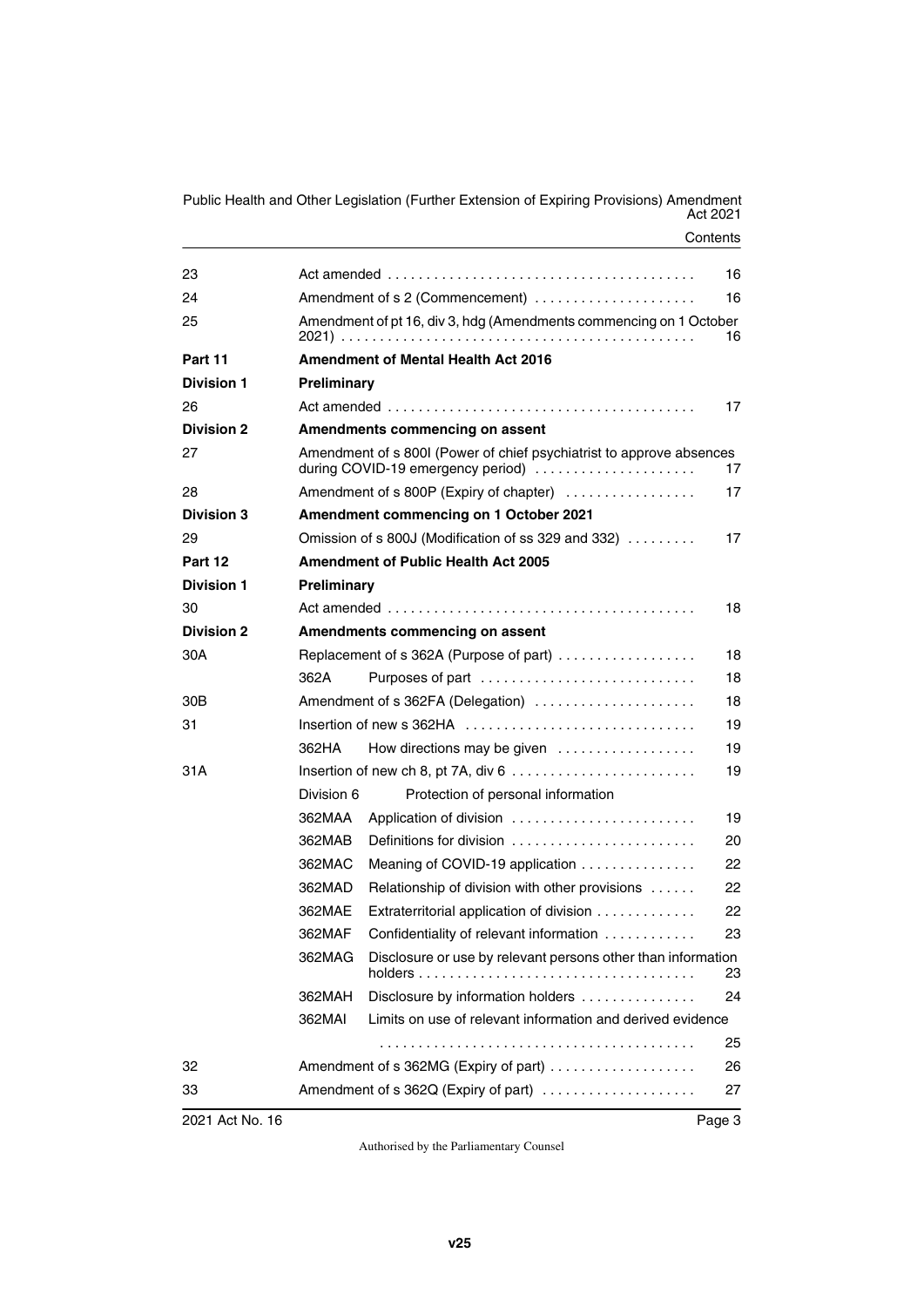| 33A               |                                                                                               | Amendment of s 456 (Protecting prescribed persons from liability)                                                                              | 27                                                                                                               |
|-------------------|-----------------------------------------------------------------------------------------------|------------------------------------------------------------------------------------------------------------------------------------------------|------------------------------------------------------------------------------------------------------------------|
| 34                | Insertion of new ch 12, pt $8 \ldots \ldots \ldots \ldots \ldots \ldots \ldots \ldots \ldots$ |                                                                                                                                                |                                                                                                                  |
|                   | Part 8                                                                                        | Provisions) Amendment Act 2021                                                                                                                 | Transitional and validation provisions for Public Health<br>and Other Legislation (Further Extension of Expiring |
|                   | Division 1                                                                                    | Provisions for amendments commencing on assent                                                                                                 |                                                                                                                  |
|                   | 507                                                                                           | Validation of particular directions given by emergency officers                                                                                |                                                                                                                  |
|                   |                                                                                               |                                                                                                                                                | 27                                                                                                               |
|                   | 507A                                                                                          | Application of ch 8, pt 7A, div $6 \ldots \ldots \ldots \ldots$                                                                                | 28                                                                                                               |
|                   | Division 1A                                                                                   | Provisions applying on omission of chapter 8, part 7A                                                                                          |                                                                                                                  |
|                   | 507B                                                                                          | Application of division                                                                                                                        | 28                                                                                                               |
|                   | 507C                                                                                          |                                                                                                                                                | 29                                                                                                               |
|                   | 507D                                                                                          | Continuation of confidentiality requirements                                                                                                   | 29                                                                                                               |
|                   | 507E                                                                                          | Continuation of limits on use of relevant information and<br>derived evidence $\ldots, \ldots, \ldots, \ldots, \ldots, \ldots, \ldots, \ldots$ | 29                                                                                                               |
| 35                |                                                                                               | Amendment of sch 2 (Dictionary)                                                                                                                | 30                                                                                                               |
| <b>Division 3</b> |                                                                                               | Amendments commencing by proclamation                                                                                                          |                                                                                                                  |
| 36                |                                                                                               |                                                                                                                                                | 31                                                                                                               |
| 37                |                                                                                               | Amendment of s 362MA (Definitions for part)                                                                                                    | 31                                                                                                               |
| 38                |                                                                                               | Amendment of s 362MB (Meaning of quarantine)                                                                                                   | 32                                                                                                               |
| 39                |                                                                                               |                                                                                                                                                | 32                                                                                                               |
| 40                |                                                                                               |                                                                                                                                                | 32                                                                                                               |
| 41                |                                                                                               | Amendment of s 362MD (Persons liable to pay fees)                                                                                              | 33                                                                                                               |
| 42                | 33<br>Renumbering of s 362MG (Expiry of part)                                                 |                                                                                                                                                |                                                                                                                  |
| 43                |                                                                                               | Replacement of ss 362ME and 362MF                                                                                                              | 33                                                                                                               |
|                   | 362ME                                                                                         | Liability of particular third parties to pay quarantine fees                                                                                   | 33                                                                                                               |
|                   | 362MF                                                                                         | Chief executive may require prepayment of amount for<br>quarantine of particular persons                                                       | 35                                                                                                               |
|                   | 362MG                                                                                         | Chief executive must give invoice for quarantine fees                                                                                          | 36                                                                                                               |
|                   | Division 3                                                                                    | Waiver of payment of quarantine fees                                                                                                           |                                                                                                                  |
|                   | 362MH                                                                                         | Application for waiver                                                                                                                         | 37                                                                                                               |
|                   | 362MI                                                                                         | Deciding application for waiver                                                                                                                | 39                                                                                                               |
|                   | 362MJ                                                                                         | Notice of decision                                                                                                                             | 39                                                                                                               |
|                   | 362MK                                                                                         | When prepayment notice ceases to have effect                                                                                                   | 40                                                                                                               |
|                   | Division 4                                                                                    | Payment and recovery of quarantine fees and refunds                                                                                            |                                                                                                                  |
|                   | 362ML                                                                                         | Payment and recovery of quarantine fees                                                                                                        | 41                                                                                                               |
|                   | 362MM                                                                                         |                                                                                                                                                | 41                                                                                                               |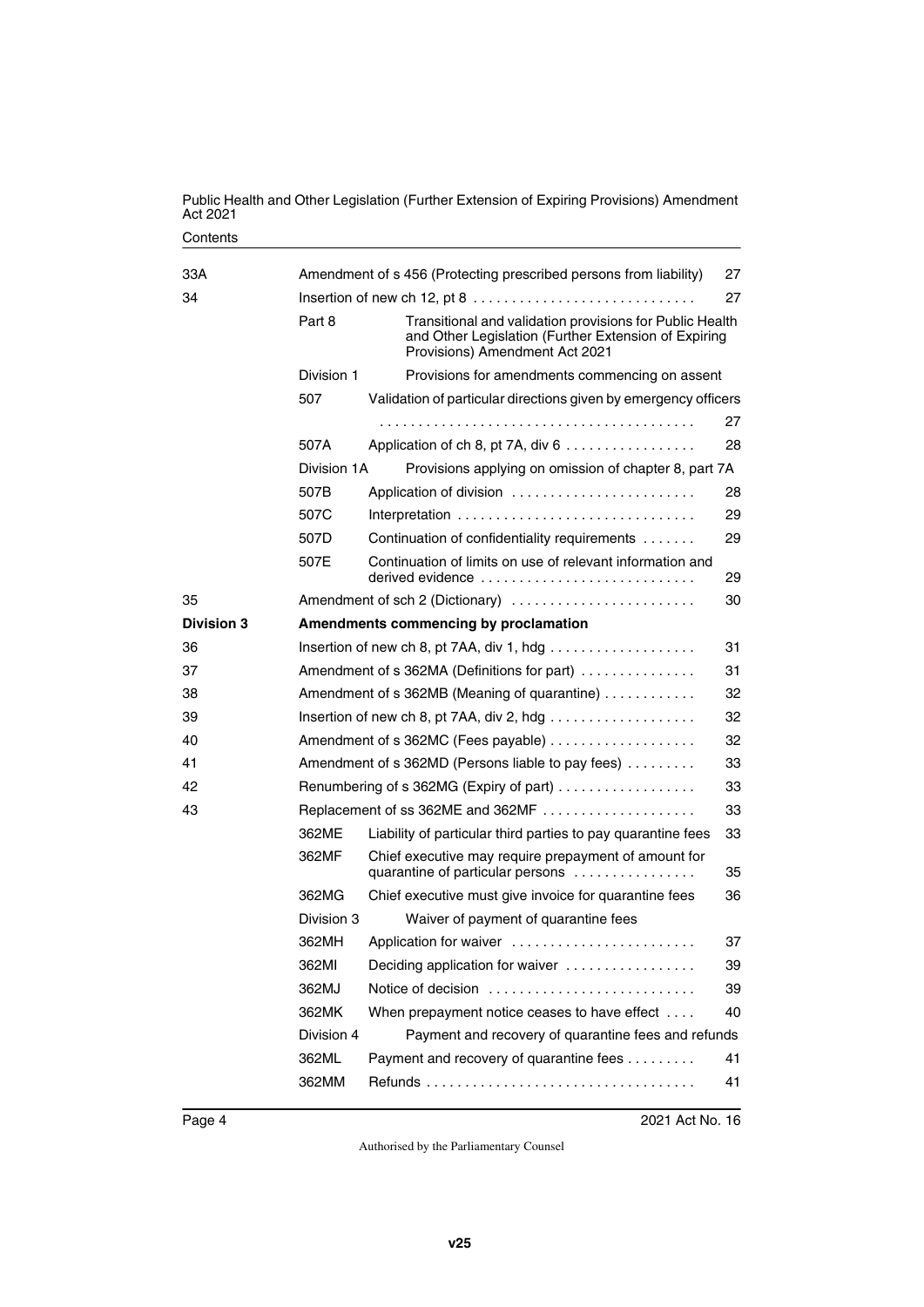|                | Division 5                                                       | Miscellaneous                                                                                                                     |    |
|----------------|------------------------------------------------------------------|-----------------------------------------------------------------------------------------------------------------------------------|----|
|                | 362MN                                                            | Chief executive may approve way of giving notices or making<br>applications                                                       | 42 |
|                | 362MO                                                            | How chief executive may give particular documents.                                                                                | 43 |
| 44             |                                                                  | Amendment of ch 12, pt 7, hdg (Transitional provisions for Community<br>Services Industry (Portable Long Service Leave) Act 2020) | 44 |
| 45             | Omission of ch 12, pt 7, div 1, hdg (Provision applying on<br>44 |                                                                                                                                   |    |
| 46             |                                                                  | Amendment of s 499 (Application of s 362MD)                                                                                       | 45 |
| 47             |                                                                  | Omission of ch 12, pt 7, div 2 (Provisions applying on expiry of chapter                                                          | 45 |
| 48             |                                                                  | Insertion of new ch 12, pt 8, divs 2 and 3                                                                                        | 45 |
|                | Division 2                                                       | Provision for amendments commencing by<br>proclamation                                                                            |    |
|                | 508                                                              | Application of s 362ME                                                                                                            | 45 |
|                | Division 3                                                       | Provisions applying on expiry of chapter 8, part 7AA                                                                              |    |
|                | 509                                                              | Application of division                                                                                                           | 46 |
|                | 510                                                              |                                                                                                                                   | 46 |
|                | 511                                                              | Continuation of liability under former s 362MD or 362ME<br>arising before expiry                                                  | 46 |
|                | 512                                                              | Liability under s 362ME arising on or after expiry                                                                                | 46 |
|                | 513                                                              | Continued application of former s 362MM                                                                                           | 47 |
|                | 514                                                              | Continued application of ss 362MN and 362MO                                                                                       | 48 |
| Part 13        |                                                                  | Amendment of Public Health and Other Legislation (Extension of<br><b>Expiring Provisions) Amendment Act 2021</b>                  |    |
| 49             |                                                                  |                                                                                                                                   | 48 |
| 50             |                                                                  |                                                                                                                                   | 48 |
| 51             |                                                                  | Amendment of pt 4, div 3, hdg (Amendment commencing on 1 October                                                                  | 49 |
| Part 14        |                                                                  | Amendment of Public Health and Other Legislation (Public Health<br><b>Emergency) Amendment Act 2020</b>                           |    |
| 52             |                                                                  |                                                                                                                                   | 49 |
| 53             |                                                                  | Amendment of s 2 (Commencement)                                                                                                   | 49 |
| 54             |                                                                  | Amendment of pt 11, div 3, hdg (Amendments commencing on 1 October                                                                | 49 |
| Part 15        |                                                                  | Amendment of Right to Information Act 2009                                                                                        |    |
| 55             |                                                                  |                                                                                                                                   | 50 |
| 56             |                                                                  | Amendment of sch 3 (Exempt information)                                                                                           | 50 |
| <b>Part 16</b> |                                                                  | Amendment of Transport Operations (Passenger Transport) Act                                                                       |    |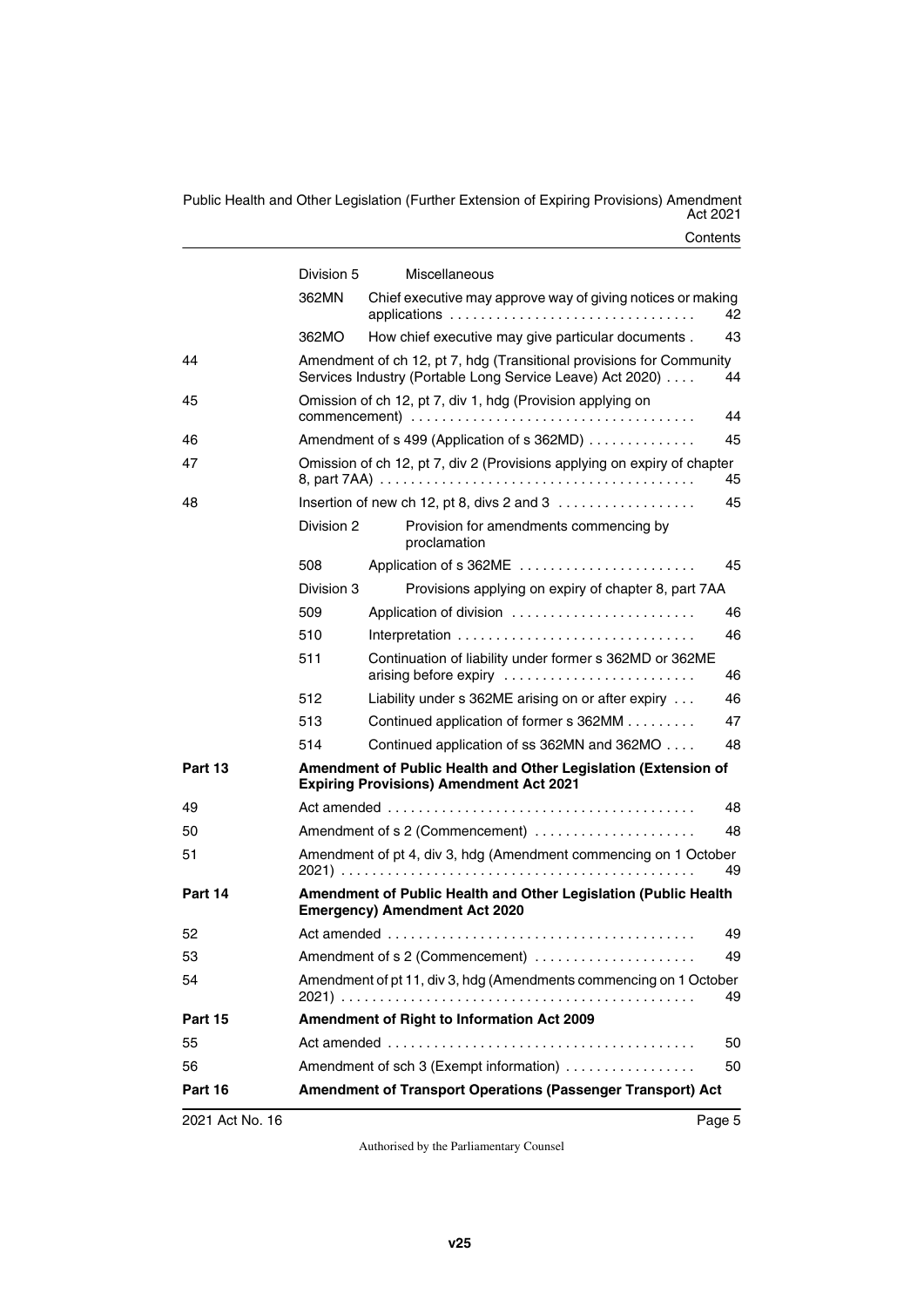|         | 1994                                                                                              |    |
|---------|---------------------------------------------------------------------------------------------------|----|
| 57      | Act amended $\ldots \ldots \ldots \ldots \ldots \ldots \ldots \ldots \ldots \ldots \ldots \ldots$ | 50 |
| 58      | Amendment of sch 3 (Dictionary)                                                                   | 50 |
| Part 17 | Repeal                                                                                            |    |
| 59      |                                                                                                   | 51 |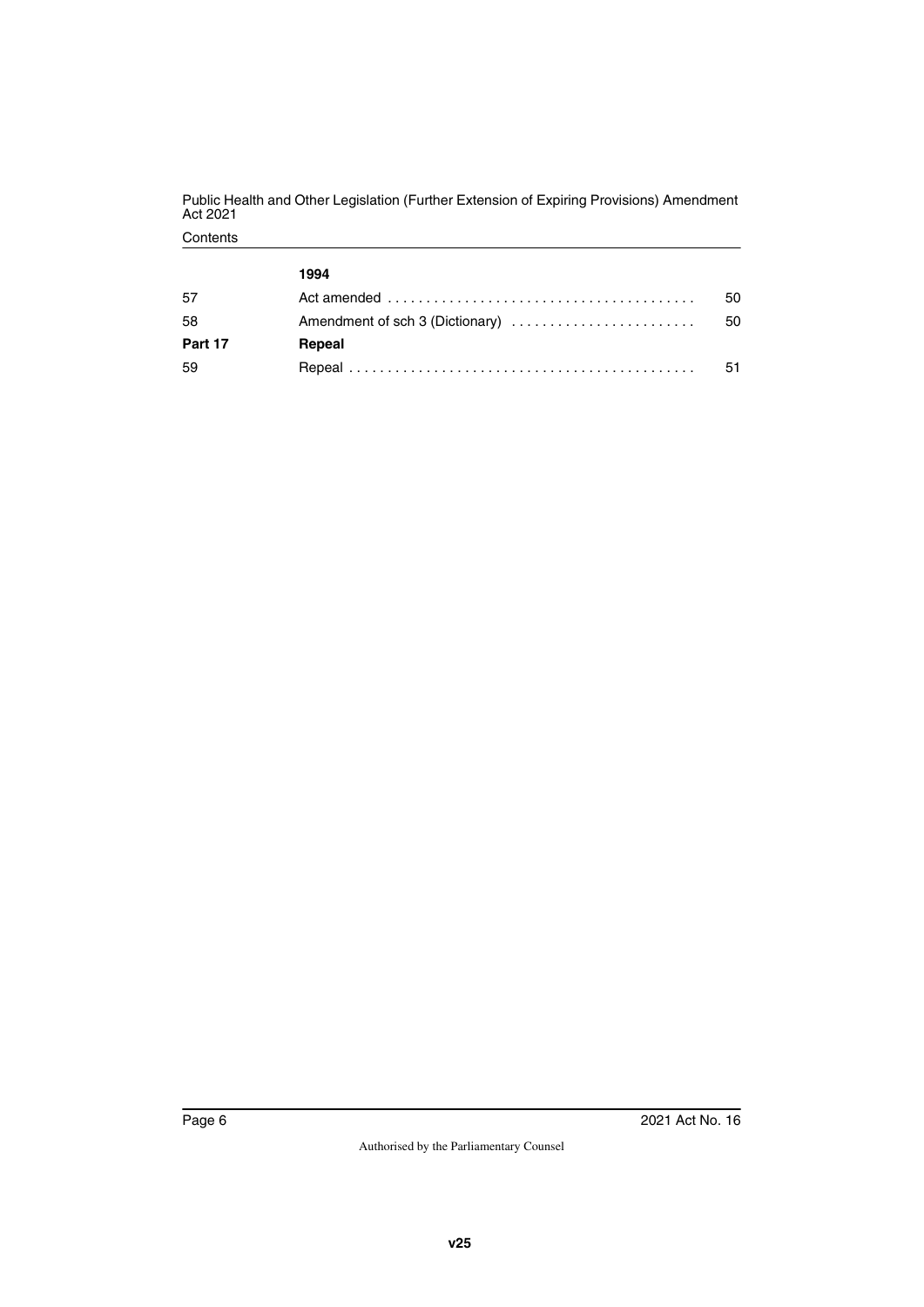#### **The Parliament of Queensland enacts—**

# <span id="page-8-0"></span>**Part 1** Preliminary

#### <span id="page-8-2"></span>**1 Short title**

<span id="page-8-3"></span><span id="page-8-1"></span>This Act may be cited as the *Public Health and Other Legislation (Further Extension of Expiring Provisions) Amendment Act 2021*.

#### <span id="page-8-4"></span>**2 Commencement**

- <span id="page-8-5"></span>(1) Part 11, division 3 commences on 1 October 2021.
- <span id="page-8-7"></span>(2) Part 12, division 3 commences on a day to be fixed by proclamation.

## <span id="page-8-6"></span>**Part 2 Amendment of Body Corporate and Community Management Act 1997**

#### <span id="page-8-8"></span>**3 Act amended**

<span id="page-8-9"></span>This part amends the *Body Corporate and Community Management Act 1997*.

#### <span id="page-8-10"></span>**4 Amendment of s 323F (Penalties for late payment)**

<span id="page-8-11"></span>Section 323F(1)(b), example, '1 November 2021'—

*omit, insert—*

1 July 2022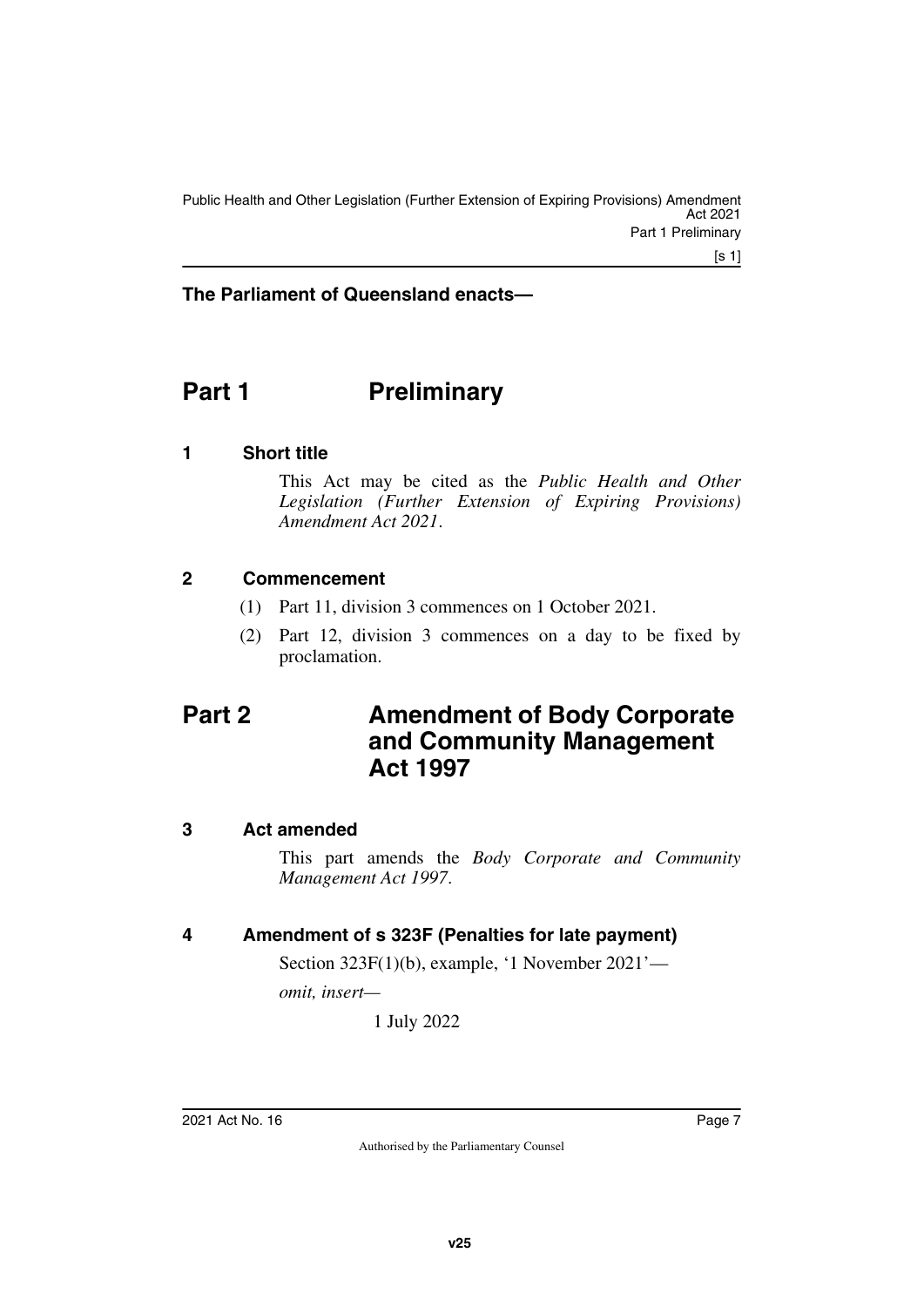Part 3 Amendment of Corrective Services Act 2006

<span id="page-9-0"></span>[s 5]

## **Part 3 Amendment of Corrective Services Act 2006**

#### <span id="page-9-2"></span>**5 Act amended**

<span id="page-9-5"></span><span id="page-9-3"></span><span id="page-9-1"></span>This part amends the *Corrective Services Act 2006*.

#### <span id="page-9-4"></span>**6 Omission of s 351D (Modification of s 272 (Engaging service provider))**

Section 351D—

<span id="page-9-7"></span>*omit.*

# <span id="page-9-6"></span>**Part 4 Amendment of COVID-19 Emergency Response Act 2020**

#### <span id="page-9-8"></span>**7 Act amended**

<span id="page-9-9"></span>This part amends the *COVID-19 Emergency Response Act 2020*.

#### <span id="page-9-11"></span><span id="page-9-10"></span>**8 Amendment of s 4A (Meaning of** *COVID-19 legislation expiry day***)**

Section 4A(a), '30 September 2021'—

*omit, insert—*

30 April 2022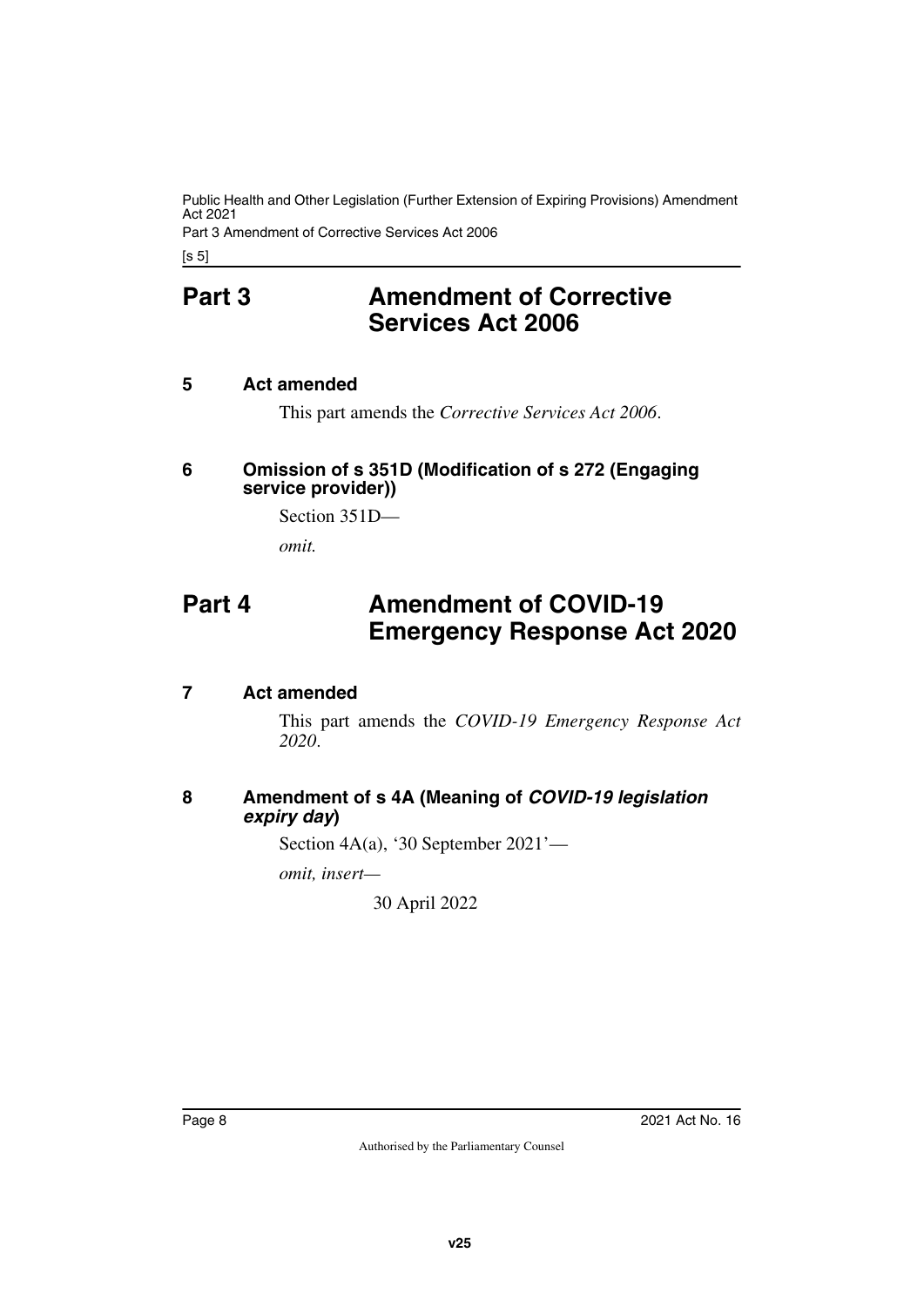Public Health and Other Legislation (Further Extension of Expiring Provisions) Amendment Act 2021 Part 5 Amendment of Economic Development (COVID-19 Emergency Response)

[s 9]

# <span id="page-10-1"></span><span id="page-10-0"></span>**Part 5 Amendment of Economic Development (COVID-19 Emergency Response) Regulation 2020**

#### <span id="page-10-2"></span>**9 Regulation amended**

<span id="page-10-3"></span>This part amends the *Economic Development (COVID-19 Emergency Response) Regulation 2020*.

#### <span id="page-10-5"></span><span id="page-10-4"></span>**10 Amendment of s 6 (Publicly notifying applications if no local newspaper)**

Section  $6(2)(b)(ii)$ , '30 September  $2021'$ —

*omit, insert—*

<span id="page-10-7"></span>the end of the response period

# <span id="page-10-6"></span>**Part 6 Amendment of Environmental Protection Act 1994**

#### <span id="page-10-8"></span>**11 Act amended**

<span id="page-10-11"></span><span id="page-10-9"></span>This part amends the *Environmental Protection Act 1994*.

#### <span id="page-10-10"></span>**12 Amendment of s 547D (Form and content)**

Section 547D(2)(d)(ii), '30 November 2021' *omit, insert—*

30 June 2022

#### <span id="page-10-12"></span>**13 Amendment of s 547I (Making of declaration)**

<span id="page-10-13"></span>Section 547I(3)(a)(ii), '30 November 2021'—

*omit, insert—*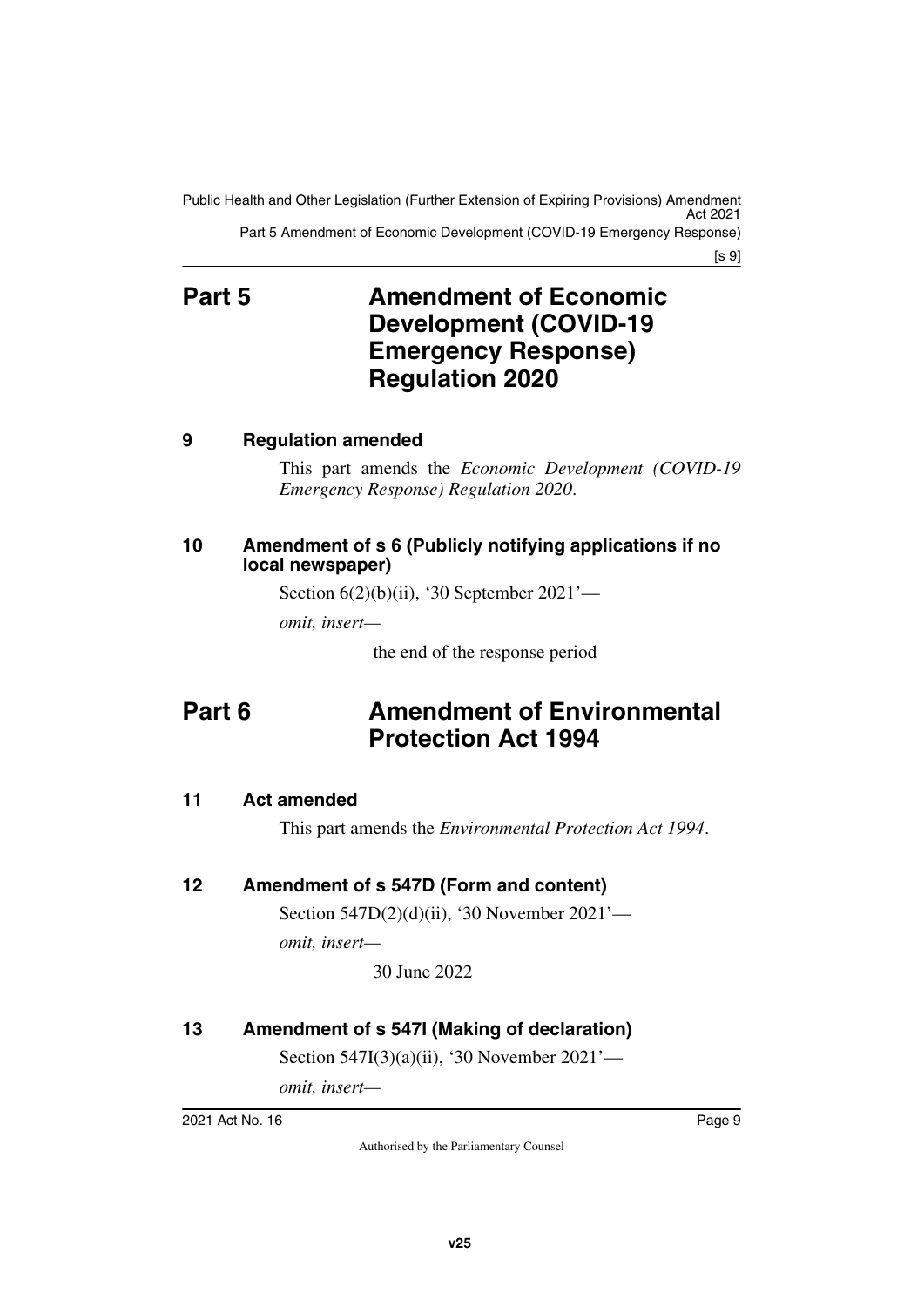[s 14] Public Health and Other Legislation (Further Extension of Expiring Provisions) Amendment Act 2021 Part 7 Amendment of Explosives Legislation (COVID-19 Emergency Response) Regulation 2020

<span id="page-11-1"></span>30 June 2022

## <span id="page-11-0"></span>**Part 7 Amendment of Explosives Legislation (COVID-19 Emergency Response) Regulation 2020**

#### <span id="page-11-2"></span>**14 Regulation amended**

<span id="page-11-3"></span>This part amends the *Explosives Legislation (COVID-19 Emergency Response) Regulation 2020*.

#### <span id="page-11-4"></span>**15 Amendment of s 2A (Definition)**

<span id="page-11-5"></span>Section 2A, definition *COVID-19 response period*, paragraph (b), 'the COVID-19 legislation expiry day'—

*omit, insert—*

30 September 2021

#### <span id="page-11-7"></span><span id="page-11-6"></span>**16 Amendment of s 3 (Modification of the Explosives Act 1999, s 19 (Term of authority))**

Section 3(2), 'the COVID-19 legislation expiry day'—

*omit, insert—*

30 September 2021

#### <span id="page-11-8"></span>**17 Amendment of s 12 (Expiry)**

<span id="page-11-9"></span>Section 12, 'the COVID-19 legislation expiry day' *omit, insert—*

30 September 2021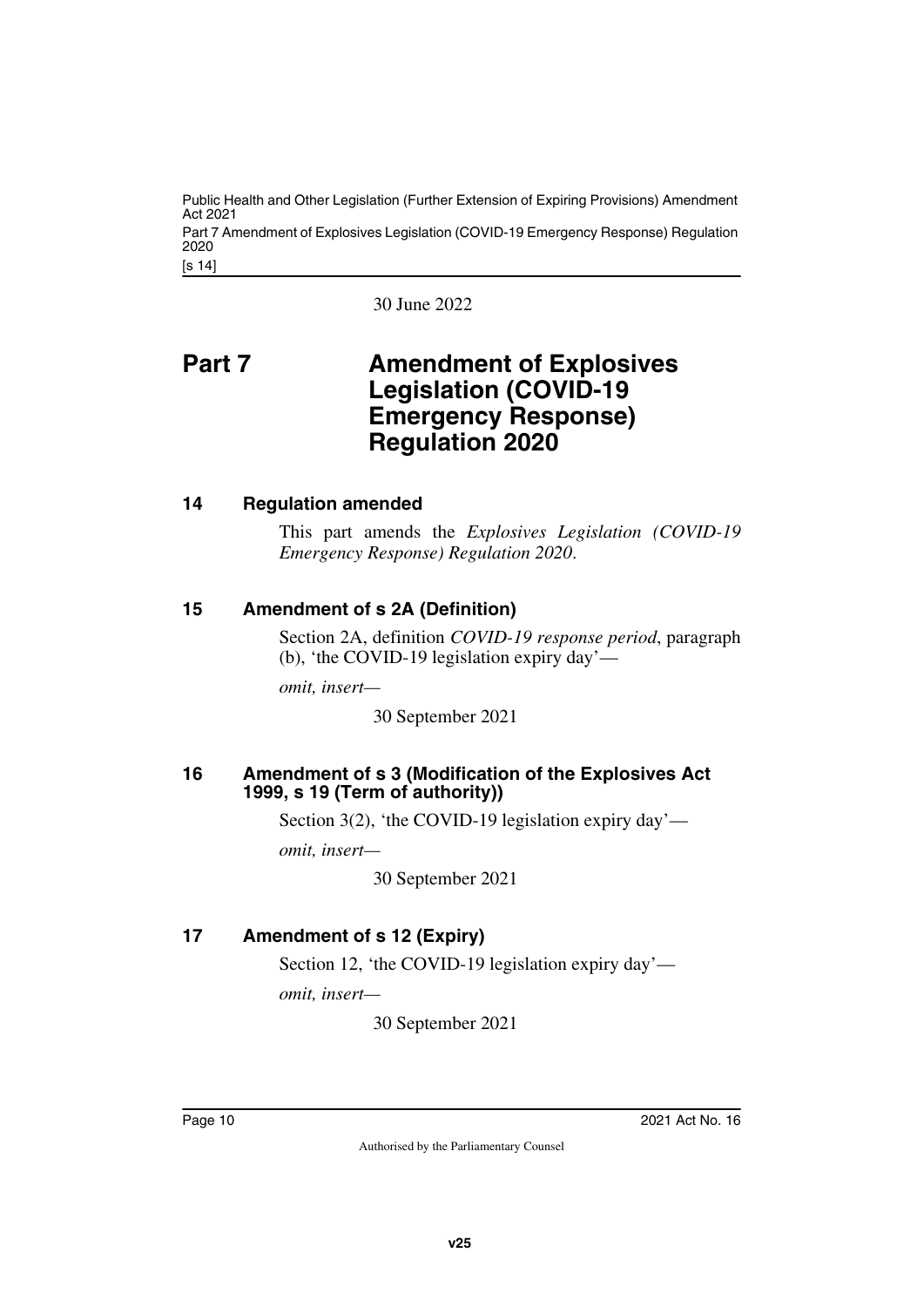[s 18]

## <span id="page-12-0"></span>**Part 8 Amendment of Gaming Machine Act 1991**

#### <span id="page-12-2"></span>**18 Act amended**

<span id="page-12-5"></span><span id="page-12-3"></span><span id="page-12-1"></span>This part amends the *Gaming Machine Act 1991*.

#### <span id="page-12-4"></span>**19 Amendment of s 367C (Deferral or waiver of payment of gaming taxes)**

Section 367C(4), '30 September 2021'—

*omit, insert—*

<span id="page-12-7"></span>30 April 2022

## <span id="page-12-6"></span>**Part 9 Amendment of Health Legislation (COVID-19 Emergency Response) Regulation 2020**

#### <span id="page-12-8"></span>**20 Regulation amended**

<span id="page-12-9"></span>This part amends the *Health Legislation (COVID-19 Emergency Response) Regulation 2020*.

#### <span id="page-12-11"></span><span id="page-12-10"></span>**21 Replacement of s 4 (Period not extended beyond the COVID-19 legislation expiry day)**

Section 4—

*omit, insert—*

#### <span id="page-12-13"></span><span id="page-12-12"></span>**4 Period not extended beyond 30 September 2021**

(1) This section applies if a period extended under this regulation would, but for this section, end on a day that is after 30 September 2021.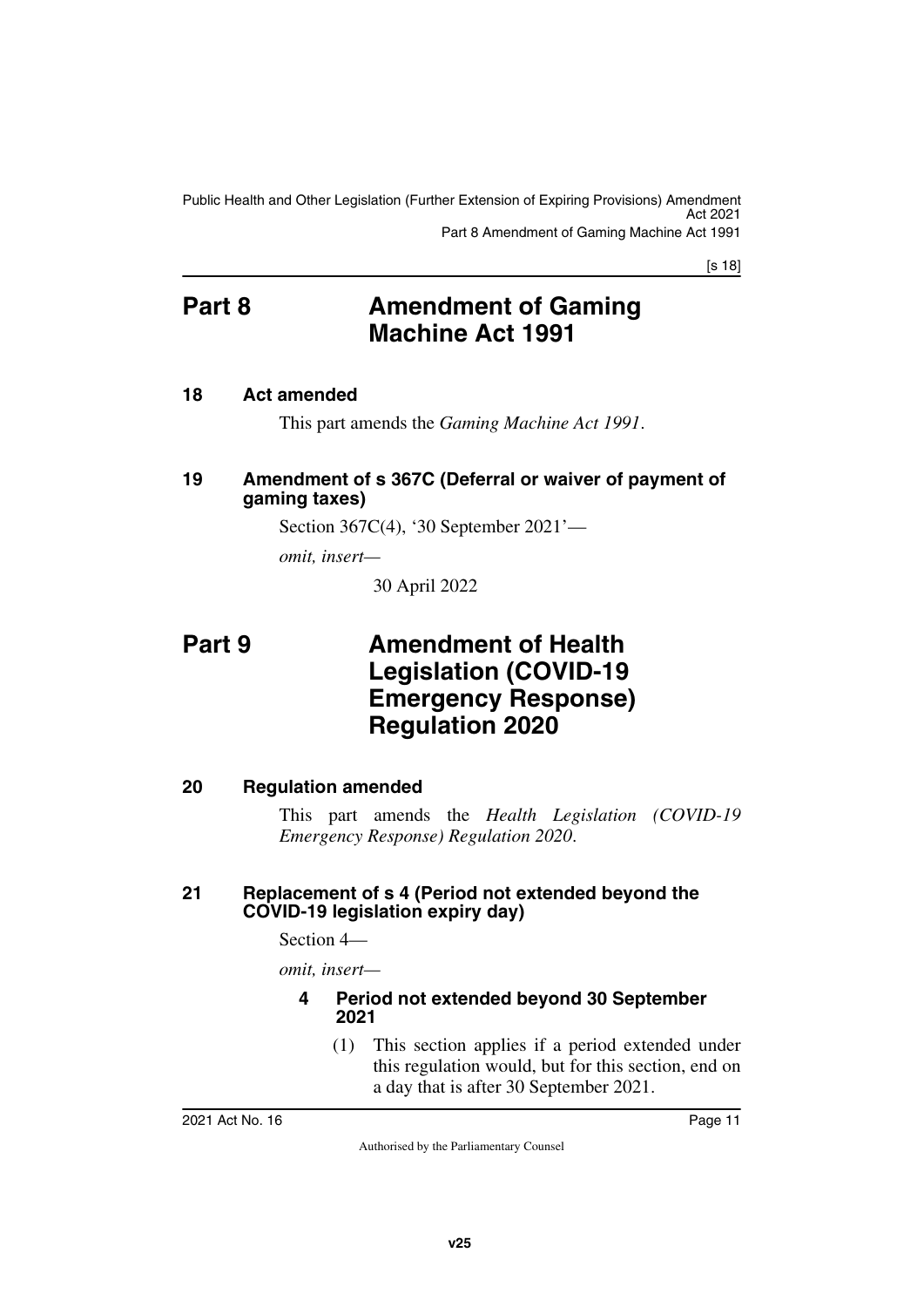Part 9A Amendment of Holidays Act 1983

[s 22]

(2) The period is taken to end on 30 September 2021.

#### <span id="page-13-0"></span>**22 Amendment of s 15 (Expiry)**

<span id="page-13-1"></span>Section 15, 'the COVID-19 legislation expiry day'—

*omit, insert—*

<span id="page-13-3"></span>30 September 2021

## <span id="page-13-2"></span>**Part 9A Amendment of Holidays Act 1983**

#### <span id="page-13-4"></span>**22A Act amended**

<span id="page-13-5"></span>This part amends the *Holidays Act 1983*.

#### <span id="page-13-6"></span>**22B Insertion of new s 14**

<span id="page-13-7"></span>After section 13—

*insert—*

#### <span id="page-13-9"></span><span id="page-13-8"></span>**14 Particular public holiday in 2021**

- (1) A public holiday is to be observed on 29 October 2021 in a participating district.
- (2) The Minister may, by notice published on the department's website, substitute another day for the public holiday under subsection (1) for a participating district if the Minister considers it is necessary or desirable to do so having regard to the COVID-19 emergency.
- (3) The notice is a statutory instrument.
- (4) The Minister must, within 14 sitting days after the day the notice is published, table a copy of the notice in the Legislative Assembly.
- (5) To remove any doubt, it is declared that a reference in an industrial instrument under the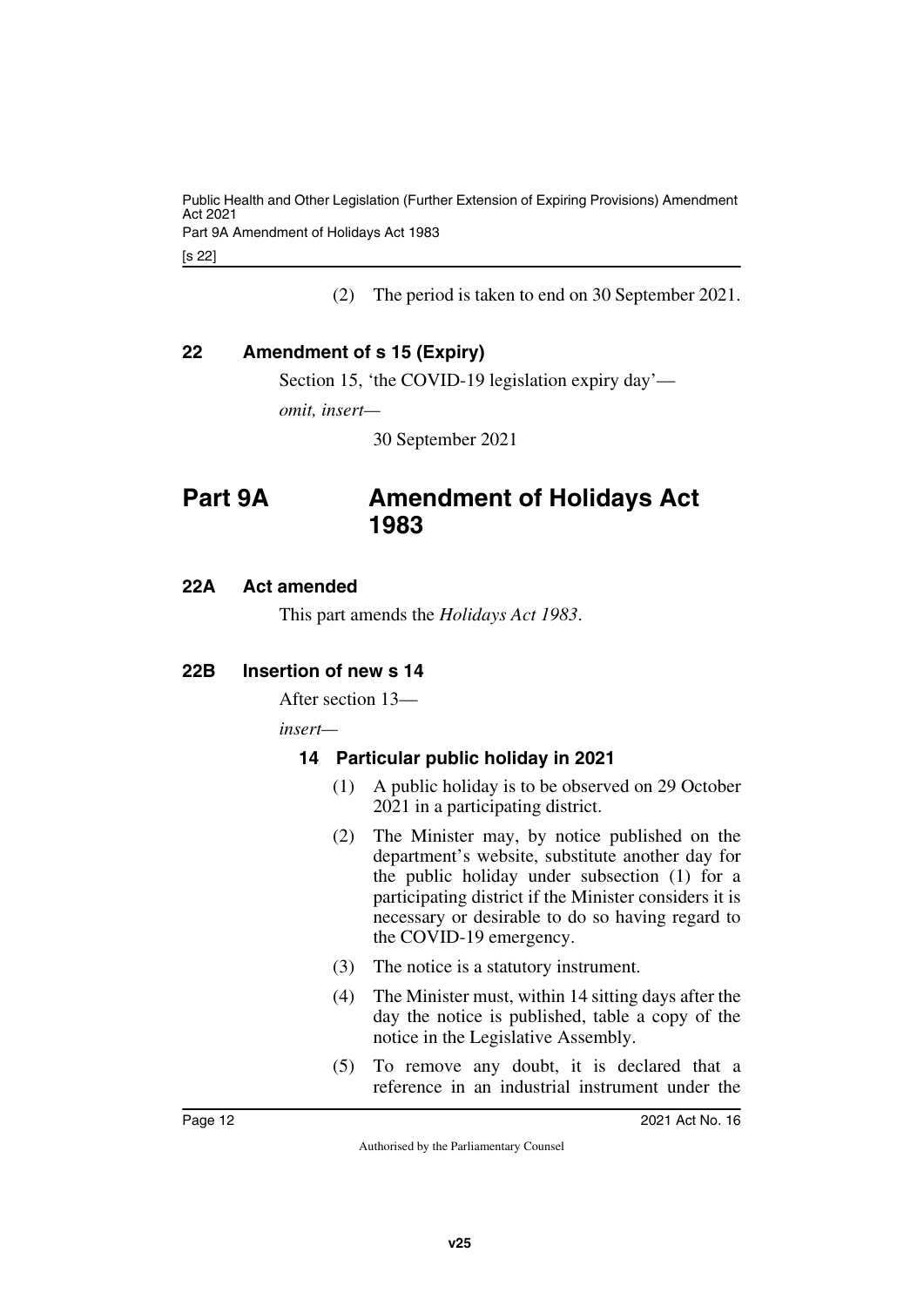Part 9B Amendment of Hospital and Health Boards Act 2011

[s 22C]

*Industrial Relations Act 2016* to a public holiday is taken, in a participating district, to include—

- (a) 29 October 2021; or
- (b) if the Minister substitutes another day for the public holiday under subsection (1) for the participating district—the substituted day.
- (6) In this section—

*COVID-19 emergency* see the *COVID-19 Emergency Response Act 2020*, schedule 1.

*participating district* means—

- (a) the area of Brisbane under the *City of Brisbane Act 2010*; or
- (b) the Moreton Bay local government area; or
- <span id="page-14-1"></span>(c) the Scenic Rim local government area.

## <span id="page-14-0"></span>**Part 9B Amendment of Hospital and Health Boards Act 2011**

#### <span id="page-14-2"></span>**22C Act amended**

<span id="page-14-5"></span><span id="page-14-3"></span>This part amends the *Hospital and Health Boards Act 2011*.

#### <span id="page-14-4"></span>**22D Amendment of pt 3, hdg (Functions of chief executive, chief health officer and deputy chief health officer)**

Part 3, heading, 'deputy chief health officer'—

*omit, insert—*

#### **deputy chief health officers**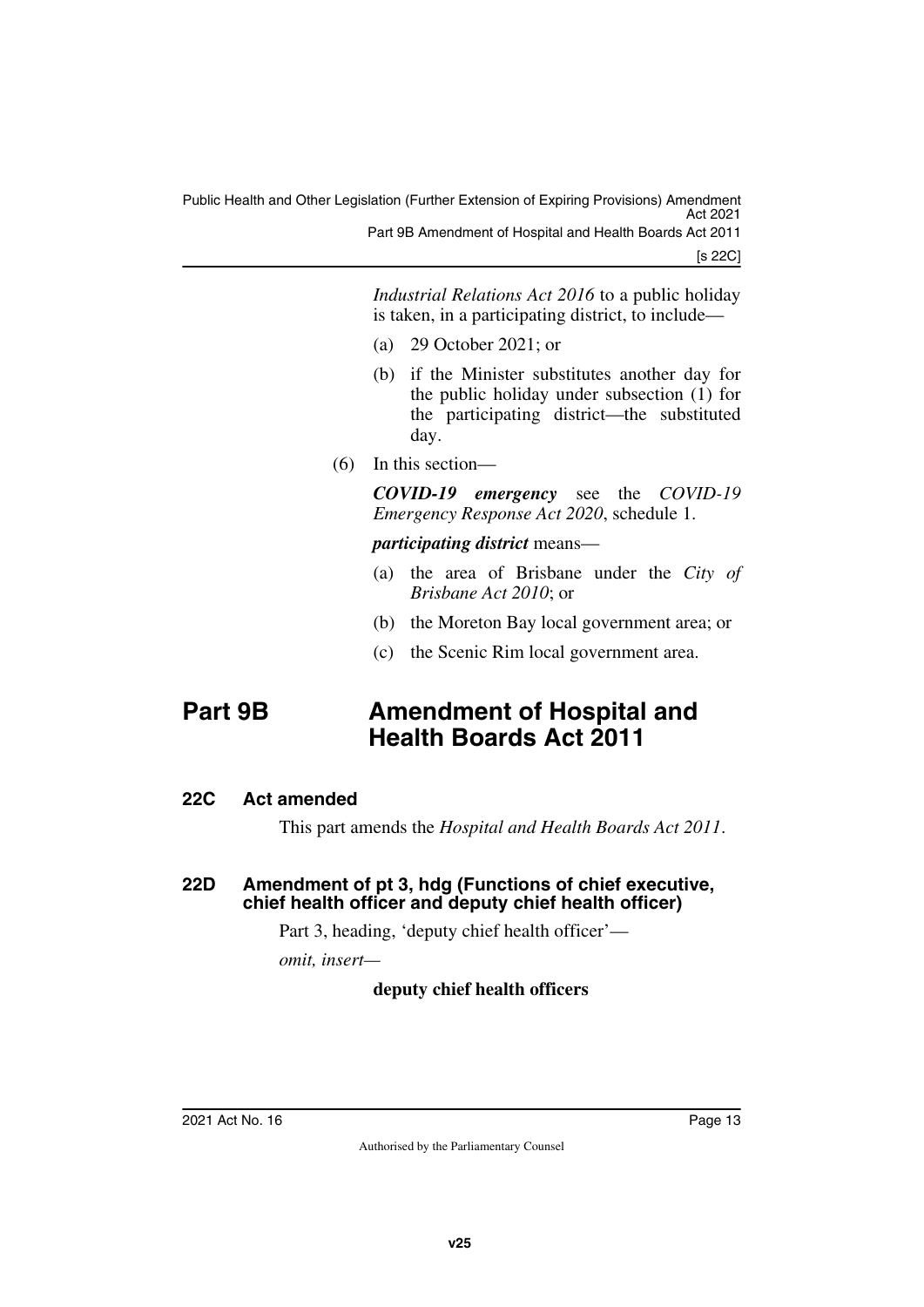Part 9B Amendment of Hospital and Health Boards Act 2011

[s 22E]

#### <span id="page-15-1"></span><span id="page-15-0"></span>**22E Amendment of pt 3, div 3, hdg (Chief health officer and deputy chief health officer)**

Part 3, division 3, heading, 'deputy chief health officer'—

*omit, insert—*

#### **deputy chief health officers**

#### <span id="page-15-2"></span>**22F Amendment of s 53AA (Deputy chief health officer)**

<span id="page-15-3"></span>(1) Section 53AA, heading, 'officer' *omit, insert—*

#### **officers**

(2) Section 53AA(1), 'a deputy chief health officer' *omit, insert—*

1 or more deputy chief health officers

(3) Section 53AA(2) and (3), 'The' *omit, insert—*

A

#### <span id="page-15-5"></span><span id="page-15-4"></span>**22G Amendment of s 53AB (Functions of deputy chief health officer)**

(1) Section 53AB, heading, 'officer' *omit, insert—*

#### **officers**

(2) Section 53AB, 'functions of the' *omit, insert—*

functions of a

#### <span id="page-15-6"></span>**22H Amendment of s 53AC (Delegation by chief health officer)**

<span id="page-15-7"></span>Section 53AC, 'the deputy'—

*omit, insert—*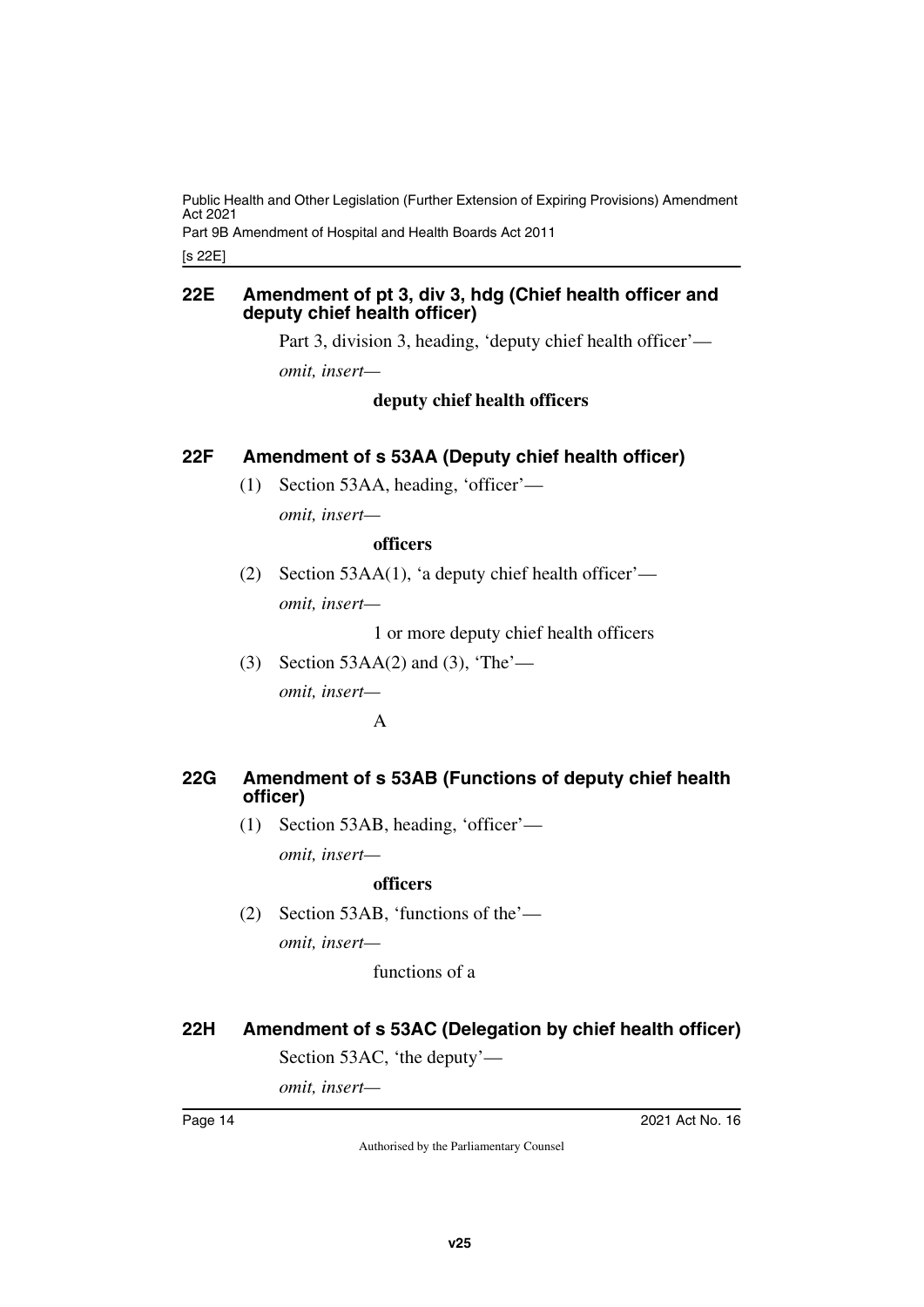a deputy

# <span id="page-16-0"></span>**22I Amendment of s 139A (Meaning of** *designated person***)**

<span id="page-16-1"></span>Section  $139A(1)(ca)$ , 'the'—

*omit, insert—*

a

#### <span id="page-16-2"></span>**22J Amendment of s 266 (Appointments and authority)**

<span id="page-16-3"></span>Section 266(ba) and (g)(iiia), 'the'—

*omit, insert—*

a

#### <span id="page-16-4"></span>**22K Amendment of s 267 (Signatures)**

<span id="page-16-5"></span>Section 267(ca), 'the' *omit, insert* a

#### <span id="page-16-6"></span>**22L Amendment of sch 2 (Dictionary)**

<span id="page-16-7"></span>Schedule 2, definition *deputy chief health officer*, 'the' *omit, insert—*

<span id="page-16-9"></span>a

# <span id="page-16-8"></span>**Part 9C Amendment of Industrial Relations Act 2016**

#### <span id="page-16-10"></span>**22M Act amended**

<span id="page-16-11"></span>This part amends the *Industrial Relations Act 2016*.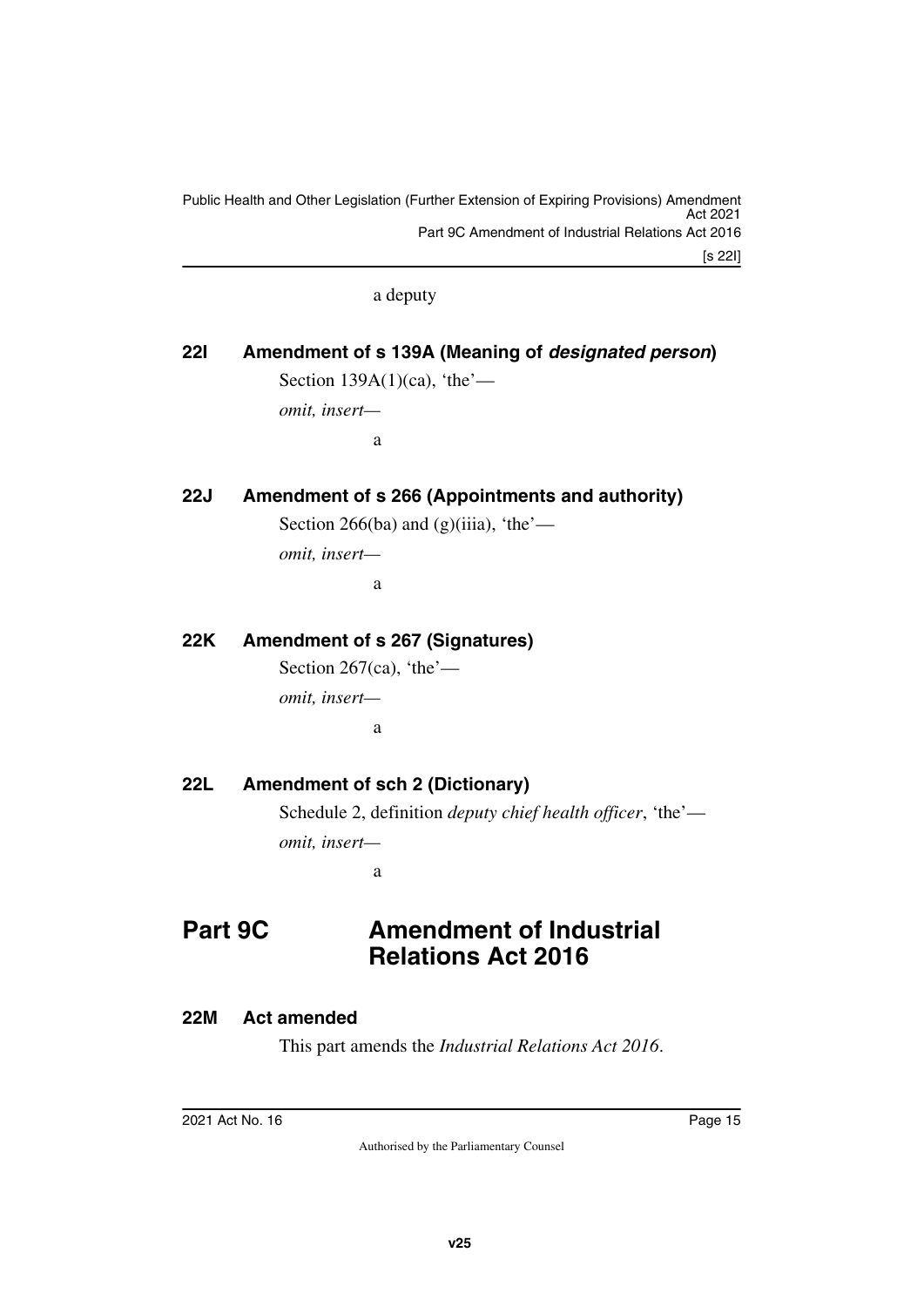[s 22N] Part 10 Amendment of Justice and Other Legislation (COVID-19 Emergency Response)

#### <span id="page-17-0"></span>**22N Amendment of sch 5 (Dictionary)**

<span id="page-17-1"></span>Schedule 5, definition *public holiday*, paragraph (a), last dot point, '13'—

*omit, insert—*

<span id="page-17-3"></span>14

## <span id="page-17-2"></span>**Part 10 Amendment of Justice and Other Legislation (COVID-19 Emergency Response) Amendment Act 2020**

#### <span id="page-17-4"></span>**23 Act amended**

<span id="page-17-5"></span>This part amends the *Justice and Other Legislation (COVID-19 Emergency Response) Amendment Act 2020*.

*Editor's note—*

The legislation ultimately amended is the *Public Health Act 2005*.

#### <span id="page-17-6"></span>**24 Amendment of s 2 (Commencement)**

<span id="page-17-7"></span>Section 2(2), '1 October 2021'—

*omit, insert—*

1 May 2022

#### <span id="page-17-9"></span><span id="page-17-8"></span>**25 Amendment of pt 16, div 3, hdg (Amendments commencing on 1 October 2021)**

Part 16, division 3, heading, '1 October 2021'—

*omit, insert—*

**1 May 2022**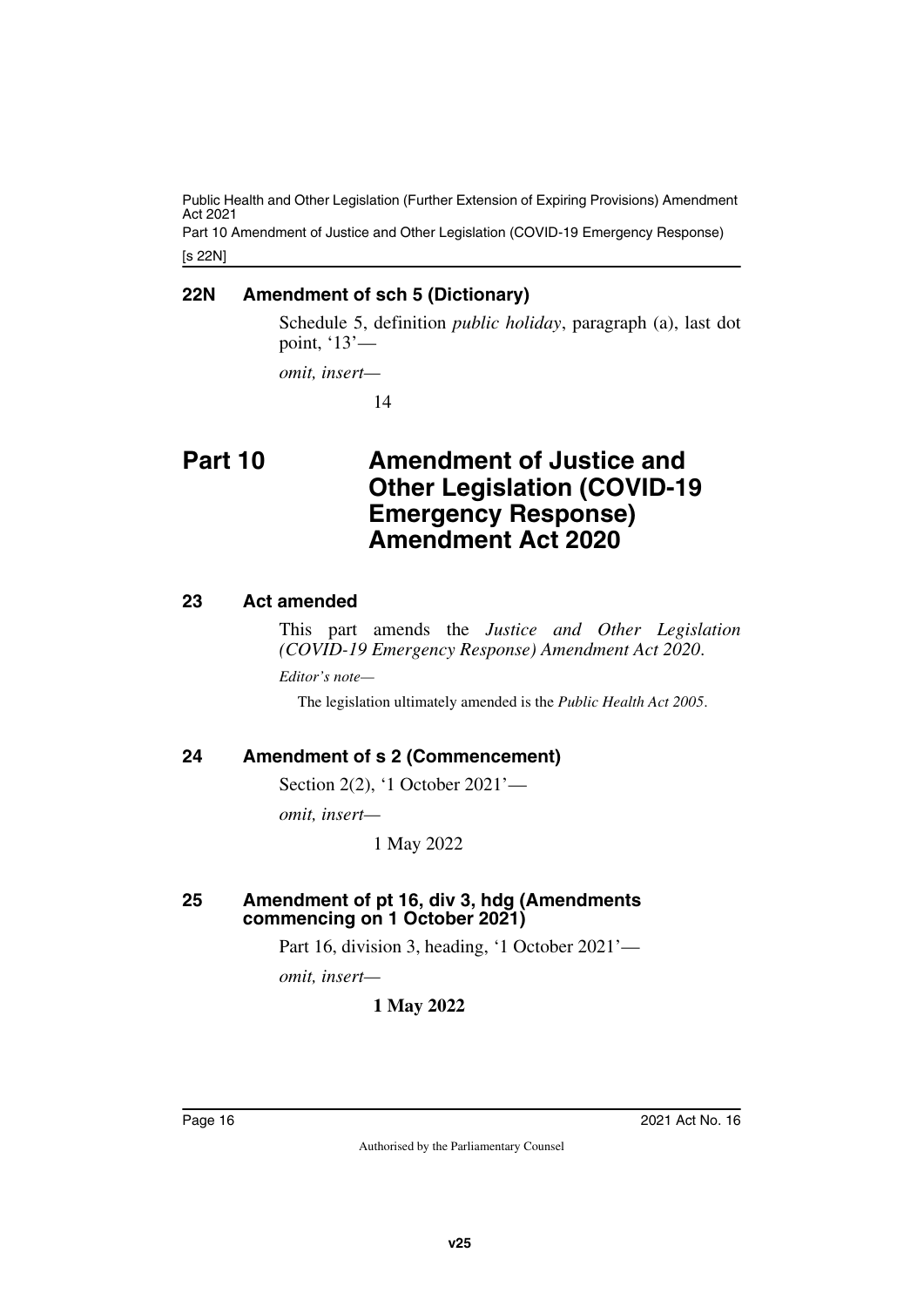[s 26]

## <span id="page-18-1"></span><span id="page-18-0"></span>**Part 11 Amendment of Mental Health Act 2016**

## <span id="page-18-2"></span>**Division 1 Preliminary**

<span id="page-18-4"></span>**26 Act amended**

<span id="page-18-7"></span><span id="page-18-5"></span><span id="page-18-3"></span>This part amends the *Mental Health Act 2016*.

## <span id="page-18-6"></span>**Division 2 Amendments commencing on assent**

<span id="page-18-9"></span><span id="page-18-8"></span>**27 Amendment of s 800I (Power of chief psychiatrist to approve absences during COVID-19 emergency period)**

Section 800I(3)(b)—

*omit, insert—*

(b) 30 April 2022.

<span id="page-18-10"></span>**28 Amendment of s 800P (Expiry of chapter)**

<span id="page-18-11"></span>Section 800P, '30 September 2021'—

*omit, insert—*

<span id="page-18-13"></span>30 April 2022

## <span id="page-18-12"></span>**Division 3 Amendment commencing on 1 October 2021**

<span id="page-18-14"></span>**29 Omission of s 800J (Modification of ss 329 and 332)**

<span id="page-18-15"></span>Section 800J—

*omit.*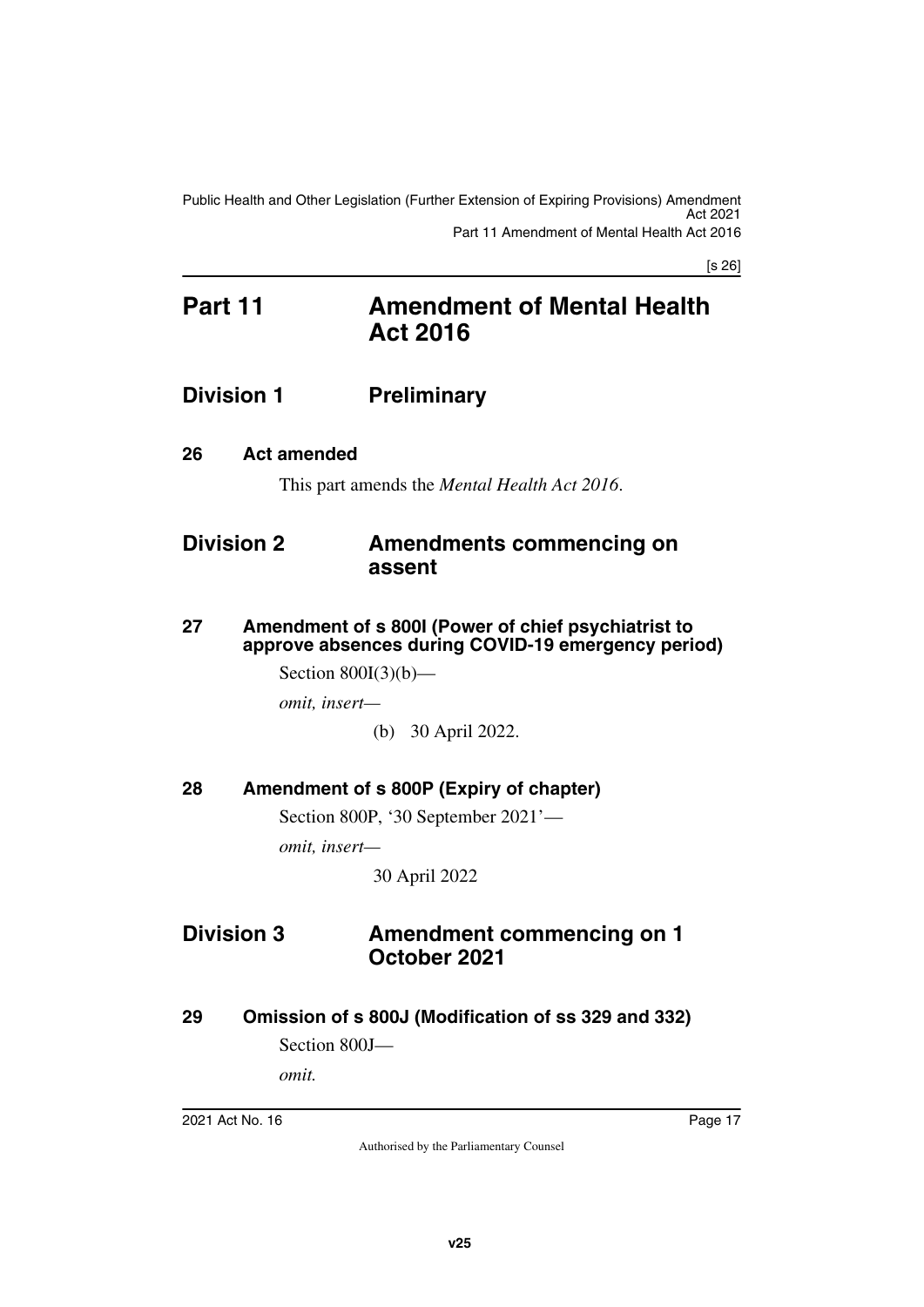Part 12 Amendment of Public Health Act 2005

<span id="page-19-1"></span><span id="page-19-0"></span>[s 30]

## **Part 12 Amendment of Public Health Act 2005**

## <span id="page-19-2"></span>**Division 1 Preliminary**

#### <span id="page-19-4"></span>**30 Act amended**

<span id="page-19-7"></span><span id="page-19-5"></span><span id="page-19-3"></span>This part amends the *Public Health Act 2005*.

### <span id="page-19-6"></span>**Division 2 Amendments commencing on assent**

#### <span id="page-19-8"></span>**30A Replacement of s 362A (Purpose of part)**

<span id="page-19-9"></span>Section 362A—

*omit, insert—*

#### <span id="page-19-10"></span>**362A Purposes of part**

<span id="page-19-11"></span>The purposes of this part are—

- (a) to confer additional powers for the COVID-19 emergency on—
	- (i) the chief health officer; and
	- (ii) emergency officers; and
- (b) to protect the confidentiality of particular personal information collected in relation to the COVID-19 emergency.

#### <span id="page-19-12"></span>**30B Amendment of s 362FA (Delegation)**

<span id="page-19-13"></span>Section  $362FA(1)(a)$ , 'the'—

*omit, insert—*

a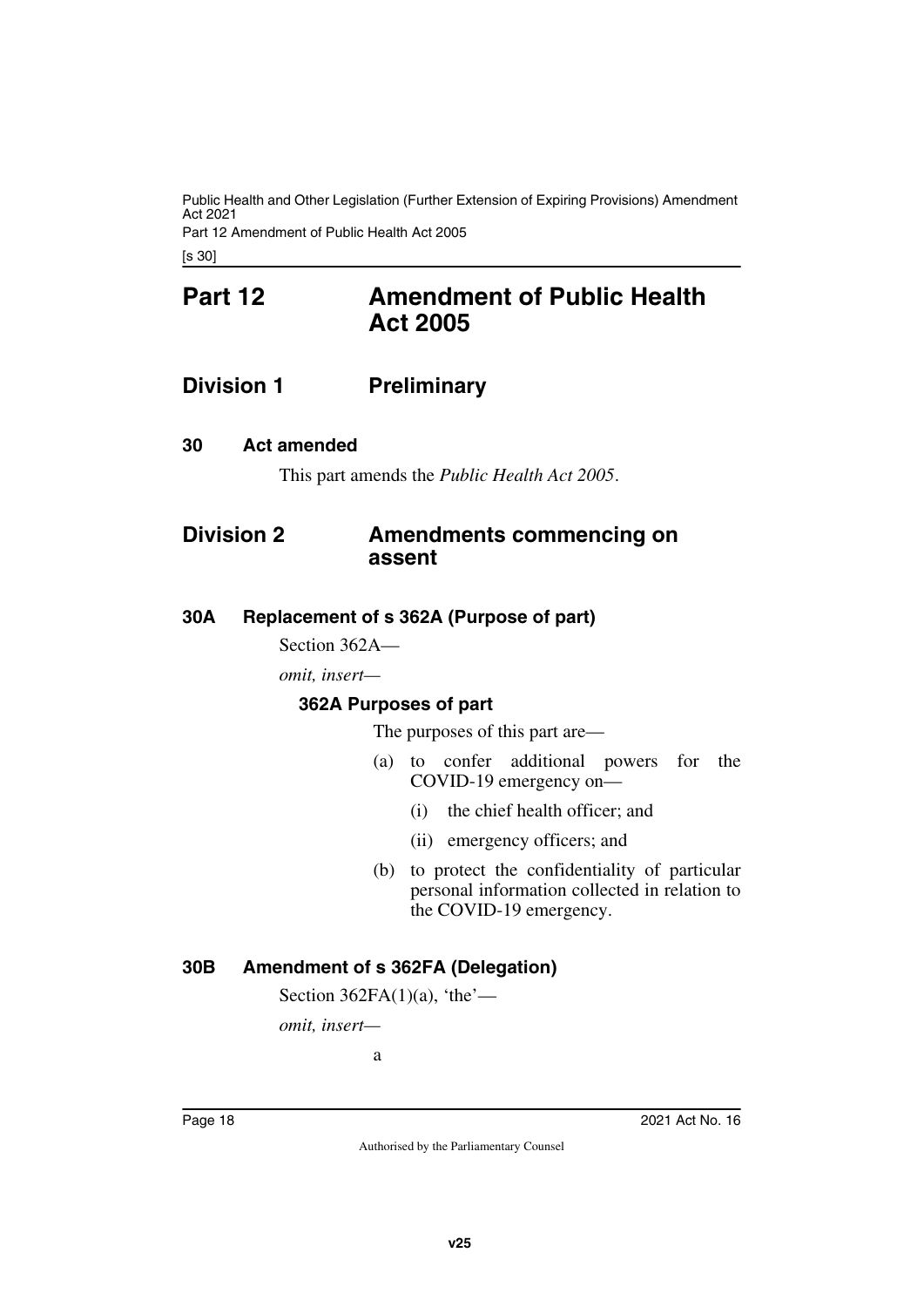Public Health and Other Legislation (Further Extension of Expiring Provisions) Amendment Act 2021 Part 12 Amendment of Public Health Act 2005

#### <span id="page-20-0"></span>**31 Insertion of new s 362HA**

<span id="page-20-1"></span>After section 362H—

*insert—*

#### <span id="page-20-2"></span>**362HA How directions may be given**

- <span id="page-20-3"></span>(1) A direction under section 362H may be given—
	- (a) as provided for under the *Acts Interpretation Act 1954*, part 10; or
	- (b) if a person consents to an emergency officer using a unique electronic address for giving the direction to the person—by sending the direction by electronic communication to the unique electronic address nominated by the person for the giving of the direction.
- (2) Unless the contrary is proved, a direction under section 362H given by an emergency officer to a person under subsection  $(1)(b)$  is taken to have been received by the person on the day and at the time the direction is sent to the unique electronic address nominated by the person for the giving of the direction.

#### <span id="page-20-4"></span>**31A Insertion of new ch 8, pt 7A, div 6**

<span id="page-20-5"></span>Chapter 8, part 7A—

*insert—*

## <span id="page-20-6"></span>**Division 6 Protection of personal information**

#### <span id="page-20-8"></span>**362MAA Application of division**

<span id="page-20-9"></span><span id="page-20-7"></span>This division applies if personal information is collected—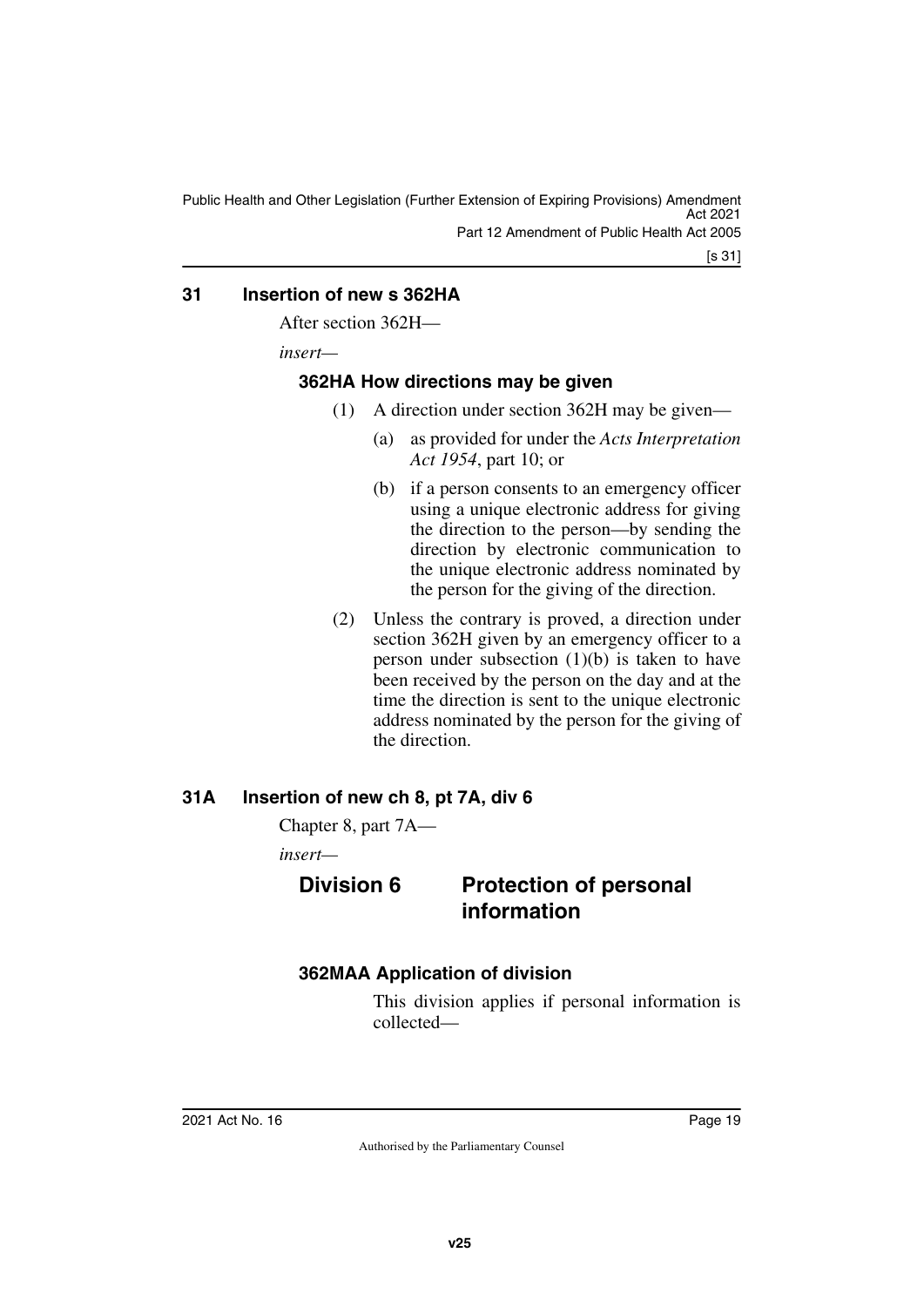Part 12 Amendment of Public Health Act 2005

[s 31A]

- (a) by using a COVID-19 application in accordance with a requirement under this Act; or
- (b) other than by using a COVID-19 application, if—
	- (i) under this Act, a person is required to collect, or make all reasonable efforts to collect, the personal information by using the COVID-19 application; and
	- (ii) it is not possible for the person to collect the personal information by using the COVID-19 application.

*Example of a requirement under this Act—*

a requirement under a public health direction or a direction given under division 3

#### <span id="page-21-0"></span>**362MAB Definitions for division**

<span id="page-21-1"></span>In this division—

*consent* means consent that is informed and in writing.

*contact tracing* means the process under this Act for preventing or minimising the transmission of COVID-19 by identifying, communicating with, assessing, managing or giving directions to—

- (a) persons who have, or may have, contracted COVID-19; or
- (b) persons who have, or may have, been exposed to COVID-19 by persons mentioned in paragraph (a); or
- (c) a provider, within the meaning of section 108A, in relation to a person mentioned in paragraph (a) or (b).

*COVID-19 application* see section 362MAC.

*disclose* includes give access to.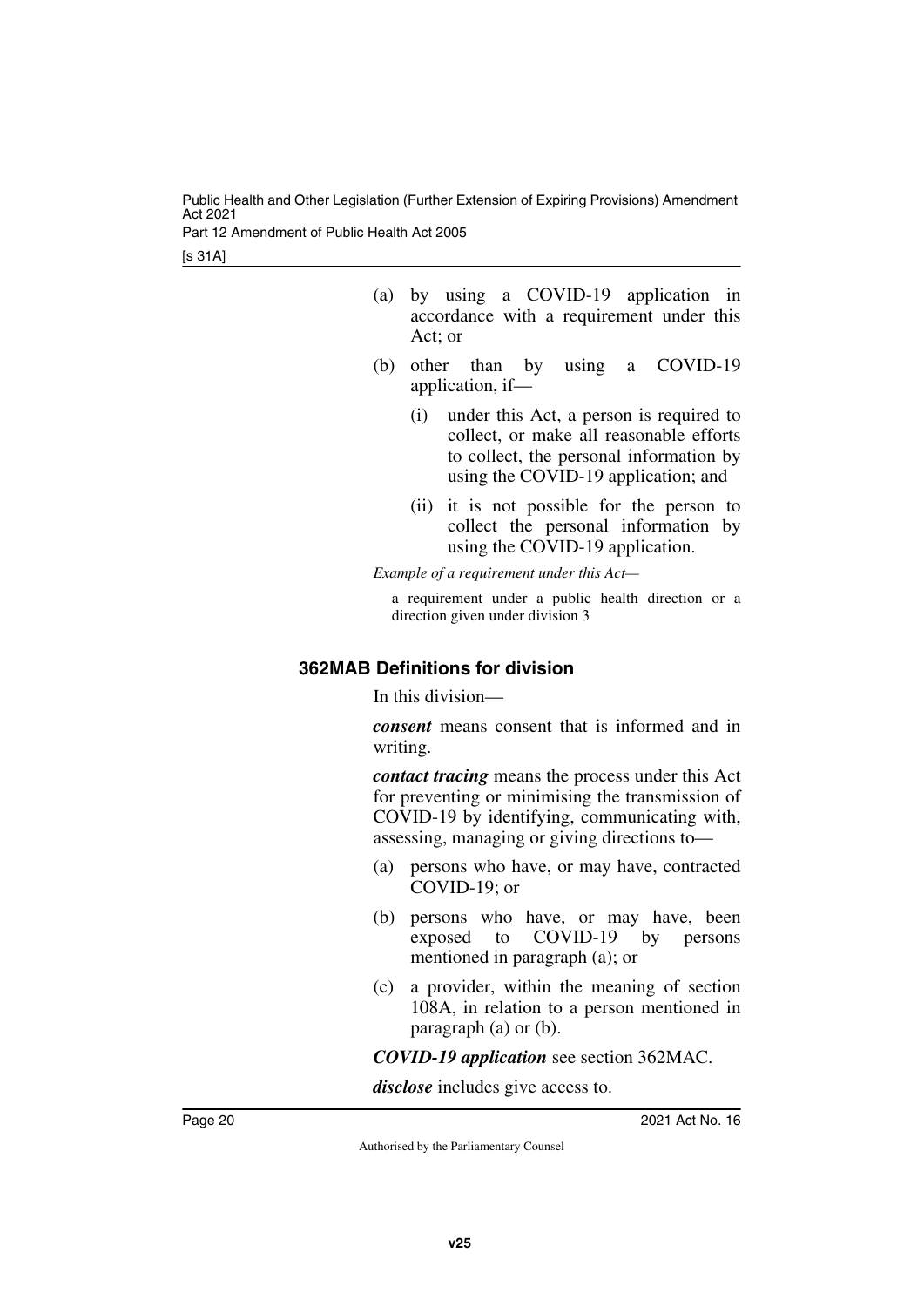Public Health and Other Legislation (Further Extension of Expiring Provisions) Amendment Act 2021 Part 12 Amendment of Public Health Act 2005

[s 31A]

*information holder* means a person who collects personal information in circumstances mentioned in section 362MAA(b).

*parent*, of a child, includes a person having or exercising parental responsibility for the child.

*personal information* means information from which an individual's identity is apparent or can reasonably be ascertained, and includes information about the individual's health.

*Examples of personal information—*

an individual's name or contact details or information about an individual's presence at a place

*relevant information* means personal information in relation to which this division applies.

*relevant person* means—

- (a) any of the following persons who perform, or have performed, functions under or relating to the administration of this Act—
	- (i) an authorised person;
	- (ii) a contact tracing officer;
	- (iii) an emergency officer;
	- (iv) a health service employee;
	- (v) a public service employee; or
- (b) a person who is or has been involved in the administration, management or monitoring of a COVID-19 application; or
- (c) an information holder.

*relevant provision* means each of the following provisions—

- (a) chapter 3, part 3;
- (b) section 346;
- (c) this part;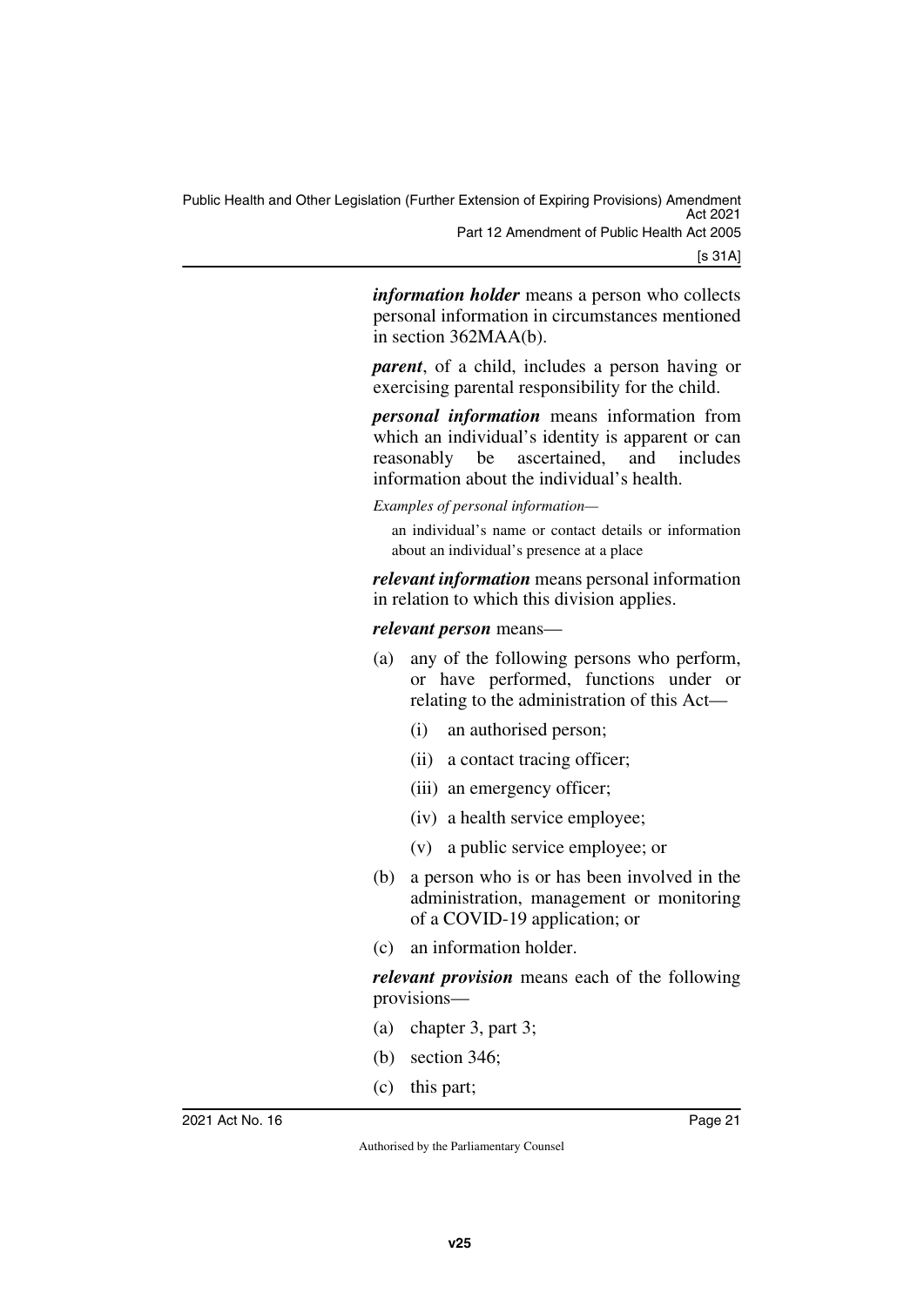[s 31A]

<span id="page-23-1"></span>(d) sections 363 and 364.

#### <span id="page-23-0"></span>**362MAC Meaning of** *COVID-19 application*

- (1) The application used for the purpose of contact tracing, known as the Check In Qld app, is a *COVID-19 application*.
- (2) Also, a regulation may prescribe another application to be a *COVID-19 application* if the application is developed or used for—
	- (a) the purpose of contact tracing; or
	- (b) another purpose relating to the COVID-19 emergency that is prescribed by regulation for the application.
- (3) In this section—

*application* means an application or other program used on a device to display or store information electronically.

#### <span id="page-23-2"></span>**362MAD Relationship of division with other provisions**

- <span id="page-23-3"></span>(1) This division applies despite chapter 3, part 3, division 3.
- (2) Also, if a provision of this division is inconsistent with another provision of this Act or another law, the provision of this division prevails to the extent of the inconsistency.

#### <span id="page-23-4"></span>**362MAE Extraterritorial application of division**

<span id="page-23-5"></span>It is the intention of the Parliament that this division have effect outside Queensland and in relation to persons outside Queensland.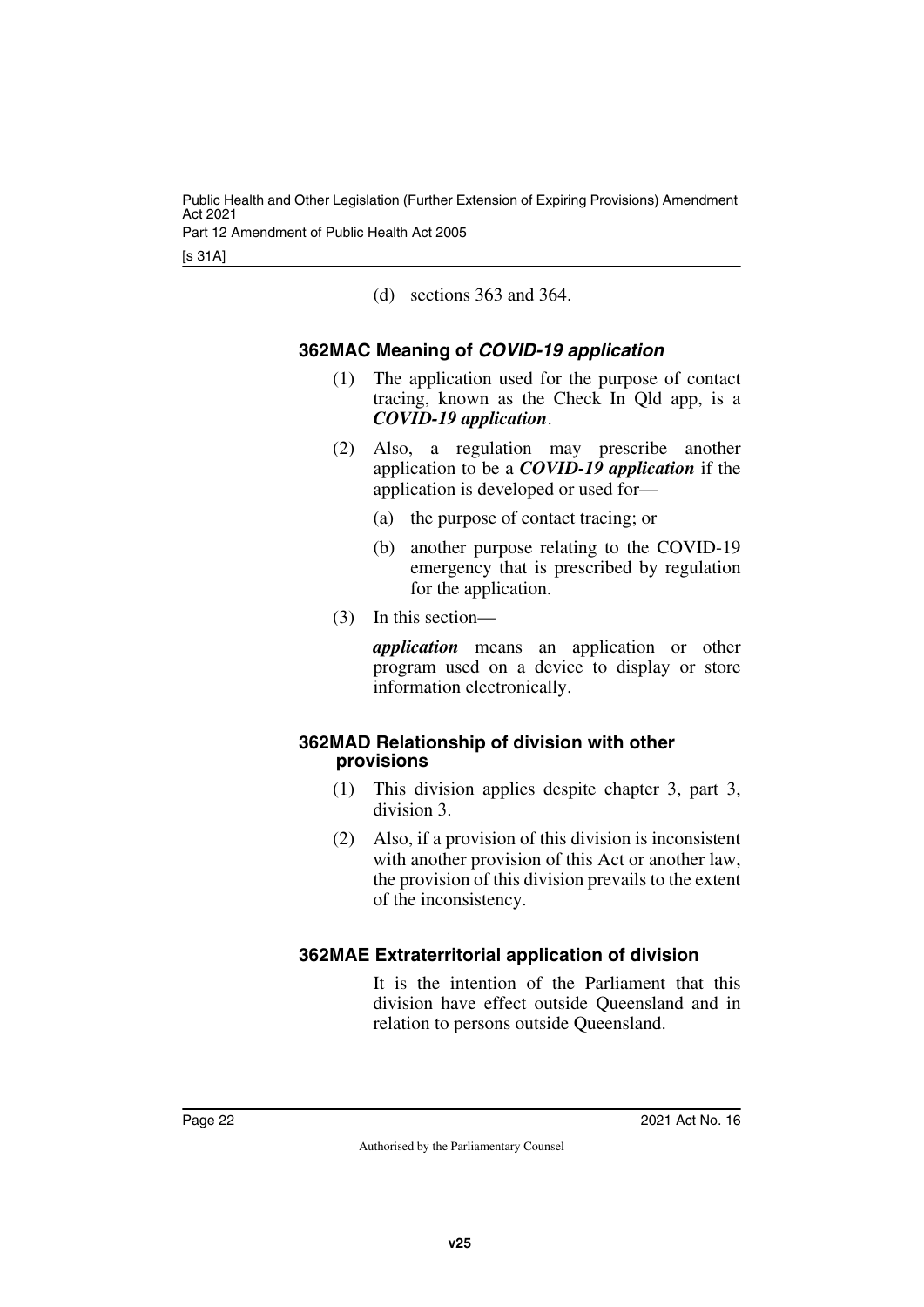#### <span id="page-24-0"></span>**362MAF Confidentiality of relevant information**

- <span id="page-24-1"></span>(1) This section applies to a relevant person who, in that capacity, has acquired or has access to relevant information.
- (2) The relevant person must not disclose the relevant information to anyone else, or use the relevant information, other than under this division.

Maximum penalty—100 penalty units.

- (3) Subsection (4) applies if the relevant person is an information holder.
- (4) The relevant person must take all reasonable steps to ensure a person who works at a business, activity or undertaking owned, controlled or operated by the relevant person does not disclose the relevant information to anyone else, or use the relevant information, unless the relevant information is disclosed—
	- (a) at the request of the relevant person; and
	- (b) for a purpose for which the relevant person may disclose the relevant information under section  $362MAH(2)(a)$  or (b).

<span id="page-24-3"></span>Maximum penalty—100 penalty units.

#### <span id="page-24-2"></span>**362MAG Disclosure or use by relevant persons other than information holders**

- (1) This section applies to a relevant person, other than an information holder, who has acquired or has access to relevant information in that capacity.
- (2) The relevant person may disclose or use the relevant information—
	- (a) to the extent the disclosure or use is for—
		- (i) contact tracing or a purpose related to contact tracing, including, for example,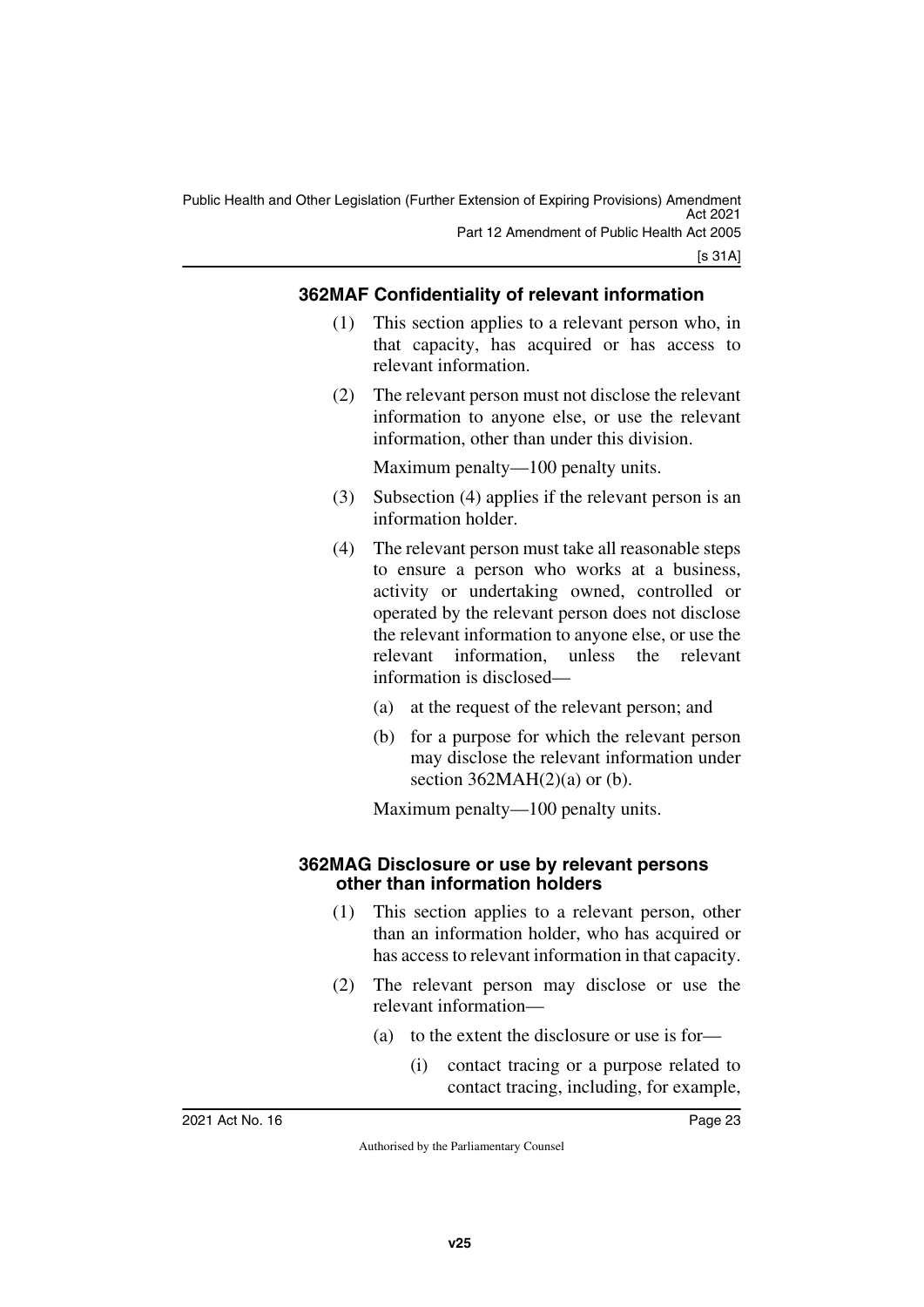Part 12 Amendment of Public Health Act 2005

[s 31A]

ensuring the integrity or security of the relevant information; or

- (ii) if the relevant information is collected by using a COVID-19 application prescribed under section 362MAC(2) and a purpose is prescribed for the application under section 362MAC(2)(b)—the prescribed purpose; or
- (iii) ensuring a person's compliance with obligations under a relevant provision; or
- (iv) investigating or prosecuting an offence against a relevant provision; or
- (v) deriving statistical or summary information; or
- (b) with the consent of—
	- (i) the individual to whom the relevant information relates; or
	- (ii) if the individual is unable to consent—a parent or legal guardian of the individual.
- (3) In this section—

*statistical or summary information* means statistical or summary information from which an individual's identity is not apparent or can not reasonably be ascertained.

#### <span id="page-25-0"></span>**362MAH Disclosure by information holders**

- <span id="page-25-1"></span>(1) This section applies to a relevant person who—
	- (a) is an information holder; and
	- (b) in that capacity, has acquired or has access to relevant information.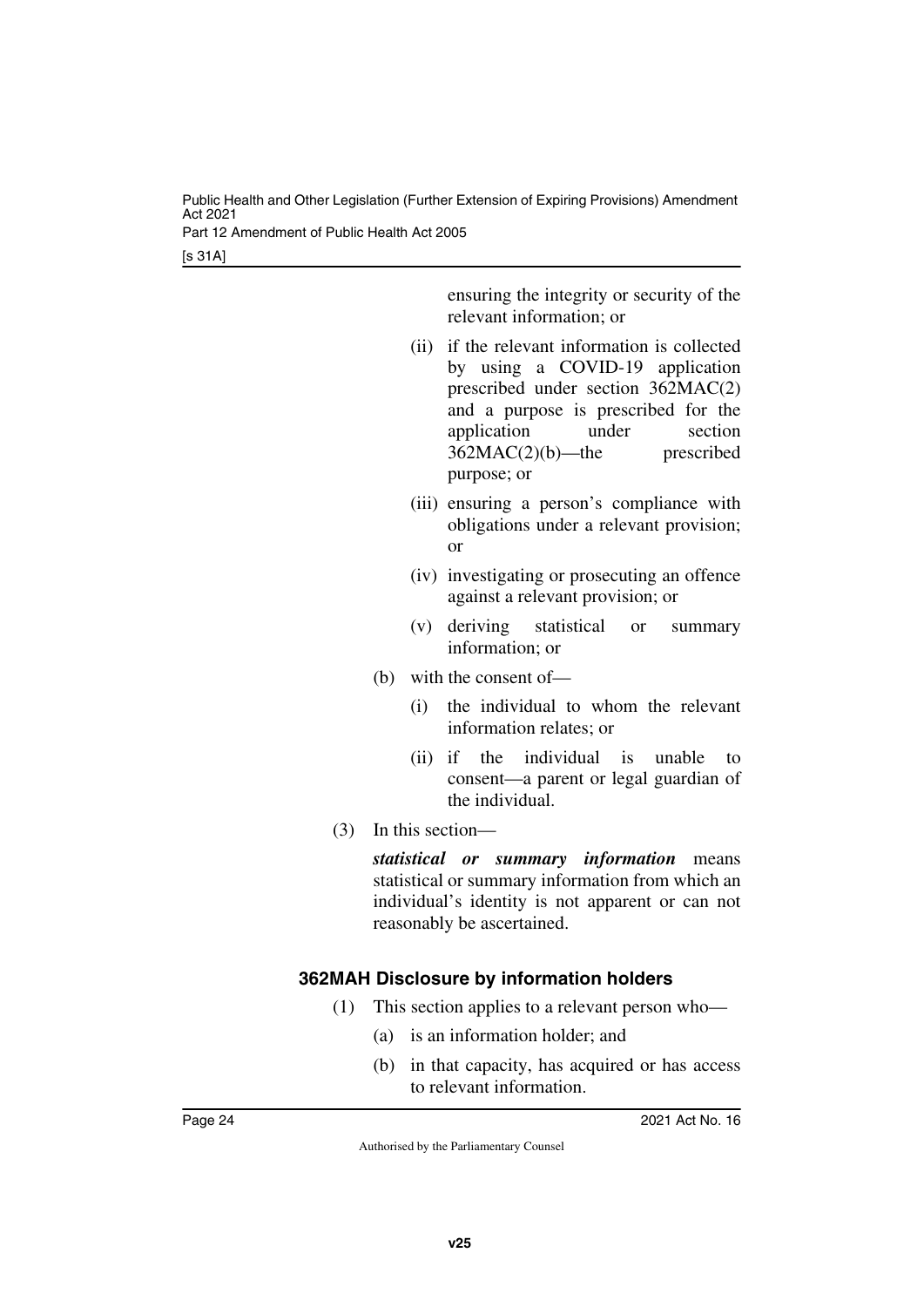- (2) The relevant person may disclose the relevant information—
	- (a) to a relevant person mentioned in section 362MAB, definition *relevant person*, paragraph (a), to the extent the disclosure is for—
		- (i) contact tracing or a purpose related to contact tracing, including, for example, ensuring the integrity or security of the relevant information; or
		- (ii) ensuring a person's compliance with obligations under a relevant provision; or
		- (iii) investigating or prosecuting an offence against a relevant provision; or
	- (b) with the consent of—
		- (i) the individual to whom the relevant information relates; or
		- (ii) if the individual is unable to consent—a parent or legal guardian of the individual.

#### <span id="page-26-1"></span><span id="page-26-0"></span>**362MAI Limits on use of relevant information and derived evidence**

- (1) Relevant information or derived evidence—
	- (a) can not be accessed under any order, whether of a judicial or administrative nature, other than an order for the purpose of a relevant provision; and
	- (b) is not admissible in any proceeding, other than a proceeding under a relevant provision.
- (2) A person can not be compelled to produce relevant information or derived evidence, or give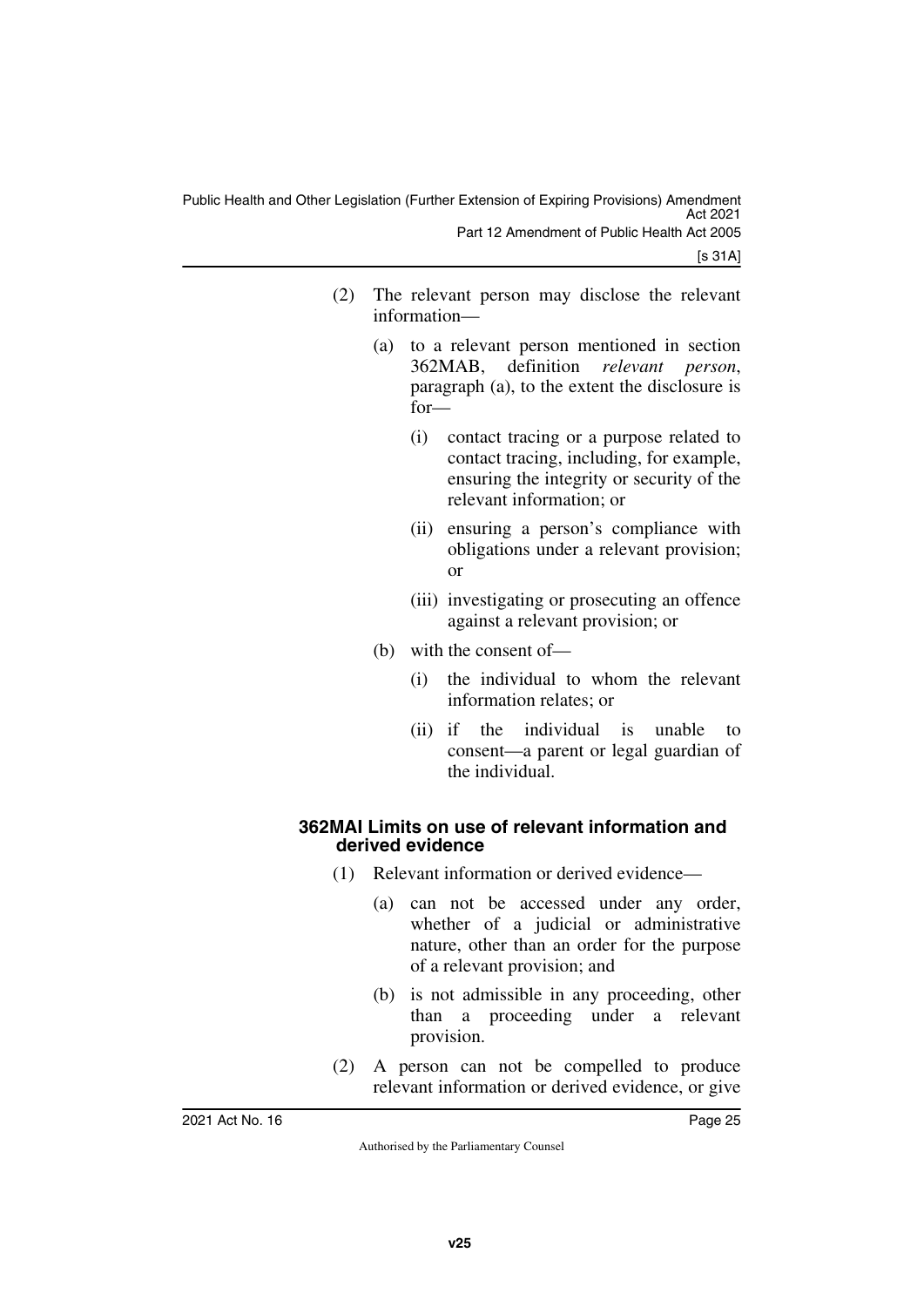Part 12 Amendment of Public Health Act 2005

[s 32]

evidence relating to relevant information or derived evidence—

- (a) in any proceeding, other than a proceeding under a relevant provision; or
- (b) in compliance with a requirement under an Act or legal process, other than a requirement relating to a proceeding under a relevant provision.
- (3) Subsections (1) and (2) do not apply if the information or evidence is accessed, admitted, produced or given with the consent of—
	- (a) the individual to whom the relevant information relates; or
	- (b) if the individual is unable to consent—a parent or legal guardian of the individual.
- (4) In this section—

*derived evidence* means any information, or document or other thing, obtained as a direct or indirect result of relevant information.

*order* includes—

- (a) a direction; and
- (b) a decision on an application under an Act for access to information or a document; and

*Example of an application for paragraph (b)* an application under the *Information Privacy Act 2009* or the *Right to Information Act 2009*

(c) another process.

#### <span id="page-27-0"></span>**32 Amendment of s 362MG (Expiry of part)**

<span id="page-27-1"></span>Section 362MG, '30 September 2021'—

*omit, insert—*

30 April 2022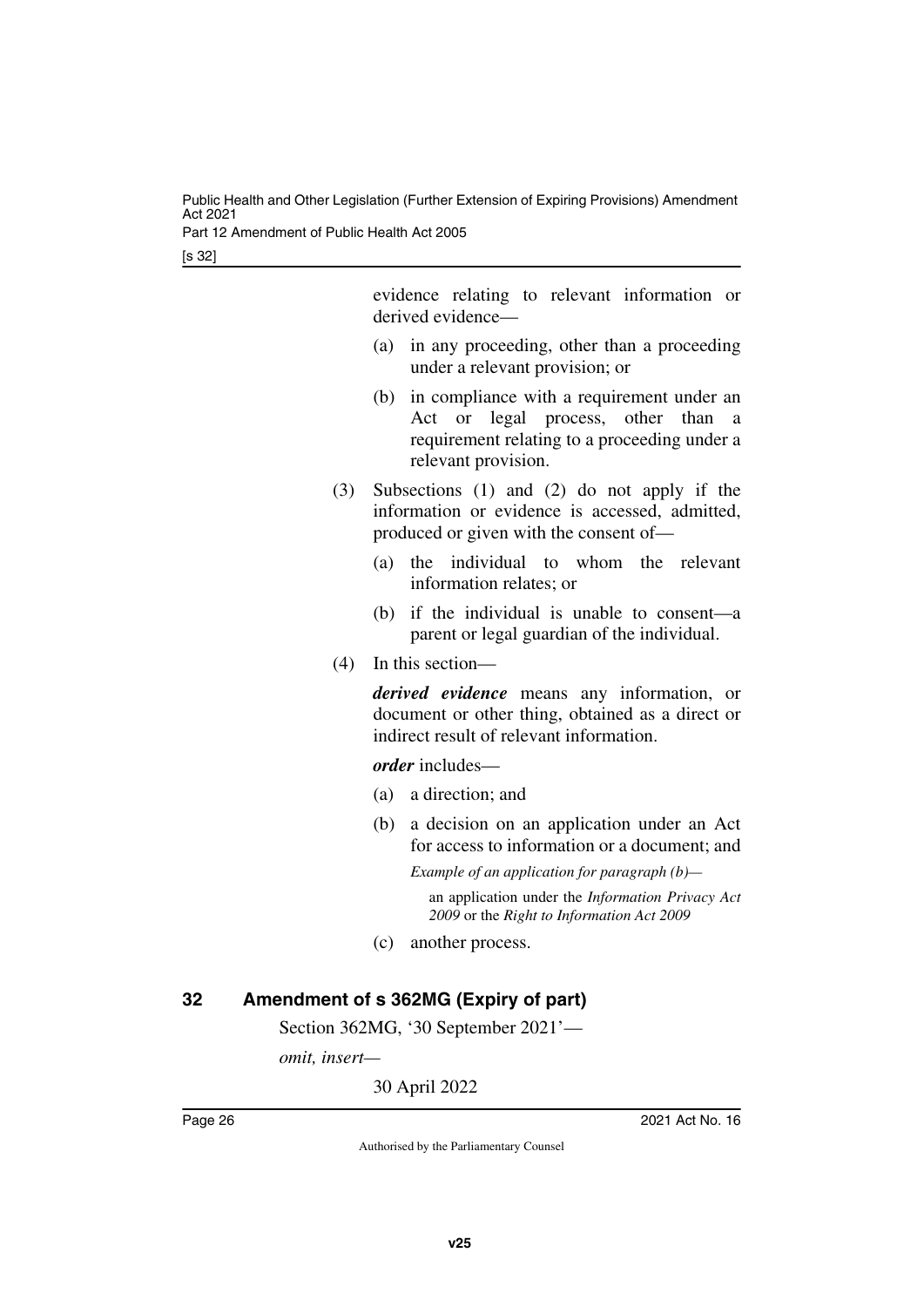[s 33]

#### <span id="page-28-0"></span>**33 Amendment of s 362Q (Expiry of part)**

<span id="page-28-1"></span>Section 362Q, '30 September 2021'—

*omit, insert—*

30 April 2022

#### <span id="page-28-3"></span><span id="page-28-2"></span>**33A Amendment of s 456 (Protecting prescribed persons from liability)**

Section 456(3)(b), note, after ', chief health officer,'—

*insert—*

<span id="page-28-7"></span>a

#### <span id="page-28-4"></span>**34 Insertion of new ch 12, pt 8**

<span id="page-28-5"></span>Chapter 12—

<span id="page-28-6"></span>*insert—*

**Part 8 Transitional and validation provisions for Public Health and Other Legislation (Further Extension of Expiring Provisions) Amendment Act 2021**

## <span id="page-28-9"></span><span id="page-28-8"></span>**Division 1 Provisions for amendments commencing on assent**

#### <span id="page-28-11"></span><span id="page-28-10"></span>**507 Validation of particular directions given by emergency officers**

(1) This section applies in relation to a direction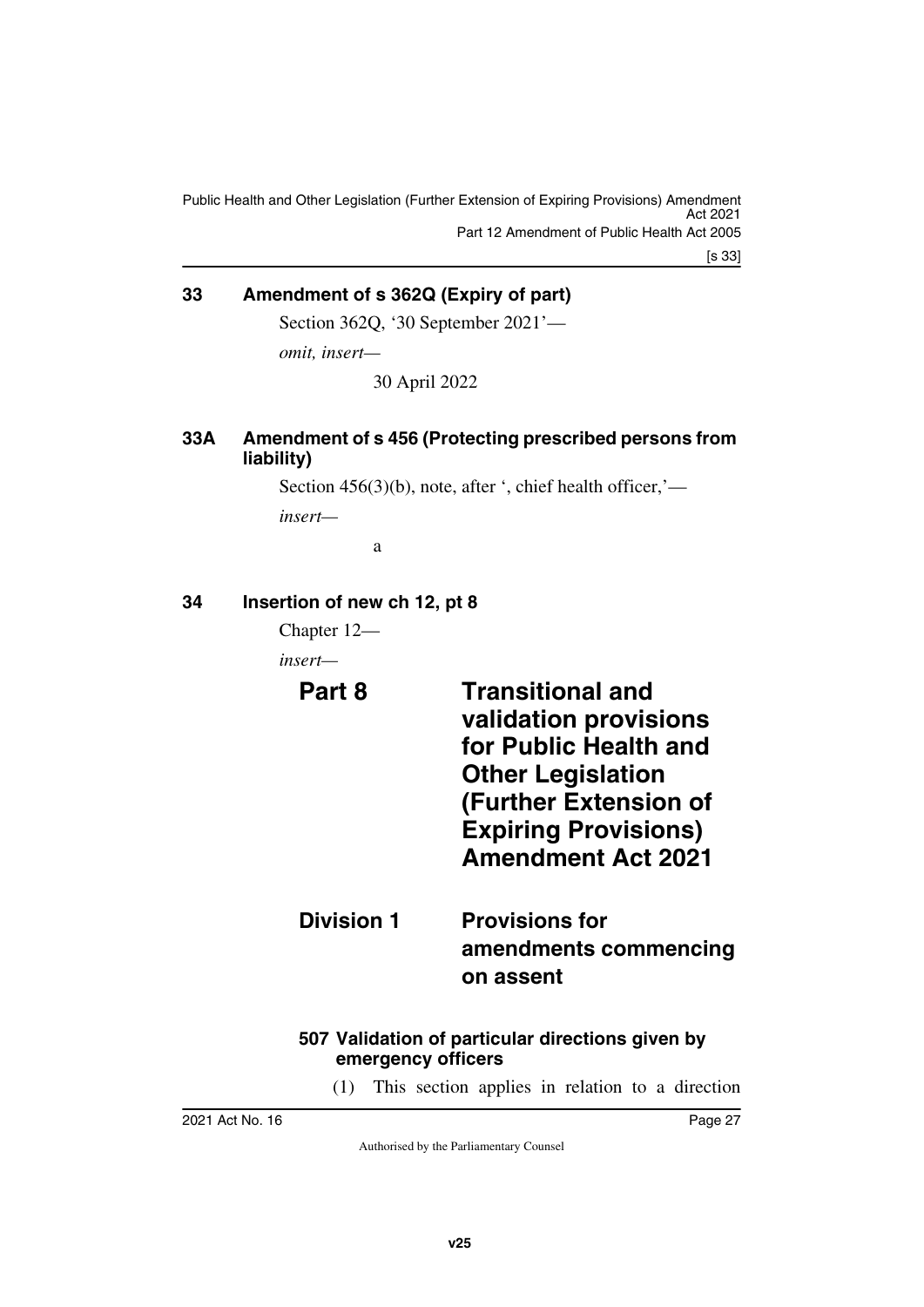Part 12 Amendment of Public Health Act 2005

[s 34]

under section 362H given to a person, before the commencement, by sending the direction by electronic communication to a unique electronic address nominated by the person for the giving of the direction.

- (2) The direction is declared to be, and always to have been, as validly given as if—
	- (a) section 362HA had been in force on the day the direction was given; and
	- (b) the person had consented to the use of the unique electronic address for the giving of the direction.
- (3) Also, the direction is declared for all purposes to be, and always to have been, as valid as if—
	- (a) section 362HA had been in force on the day the direction was given; and
	- (b) the person had consented to the use of the unique electronic address for the giving of the direction.

#### <span id="page-29-0"></span>**507A Application of ch 8, pt 7A, div 6**

<span id="page-29-3"></span><span id="page-29-1"></span>Chapter 8, part 7A, division 6 applies in relation to relevant information whether the information is collected before or after the commencement.

## <span id="page-29-2"></span>**Division 1A Provisions applying on omission of chapter 8, part 7A**

#### <span id="page-29-4"></span>**507B Application of division**

<span id="page-29-5"></span>(1) This division applies on the omission of chapter 8, part 7A.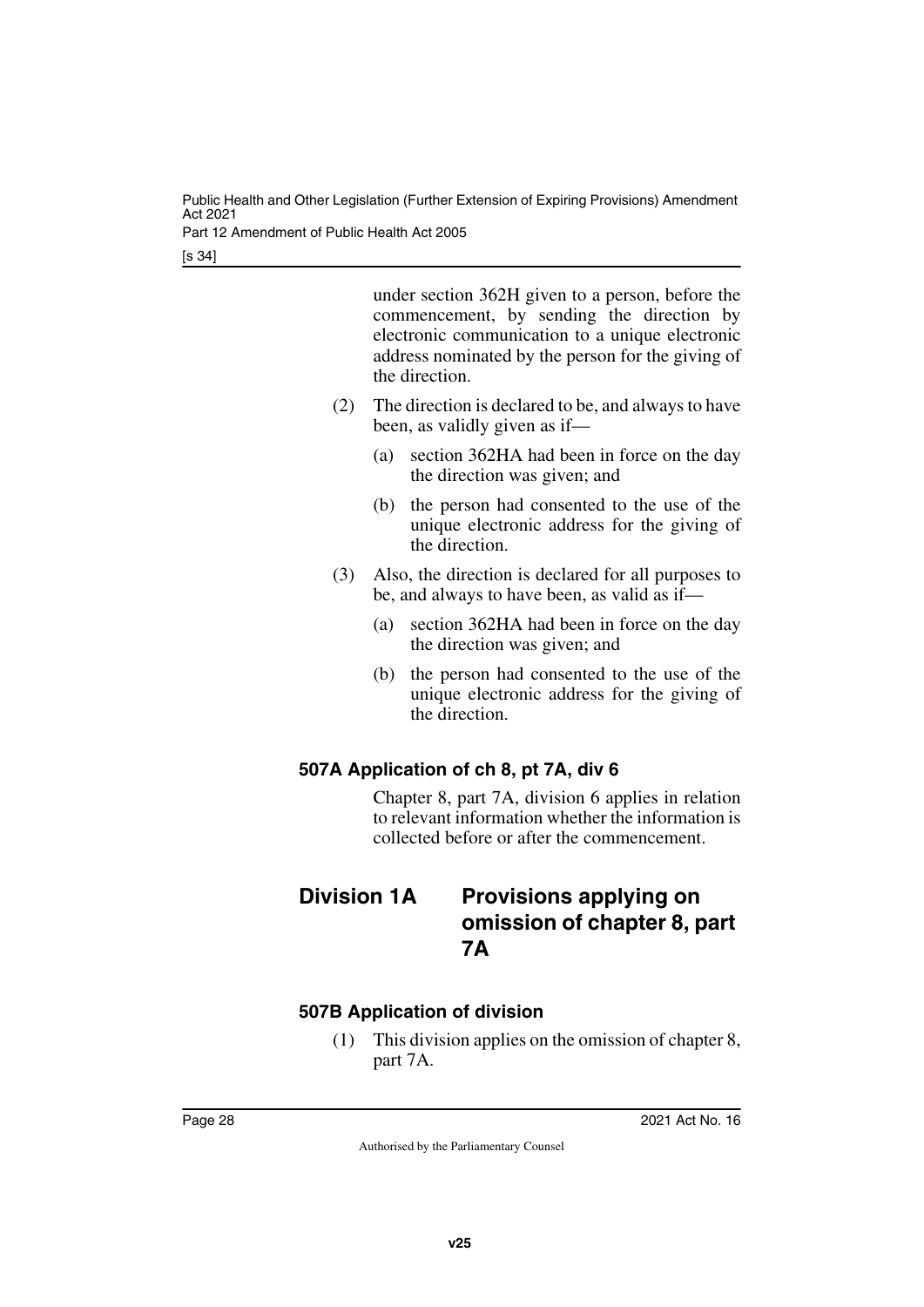- [s 34]
- (2) This division does not limit the *Acts Interpretation Act 1954*, section 20.

#### <span id="page-30-0"></span>**507C Interpretation**

<span id="page-30-1"></span>(1) In this division—

*former*, for a provision of this Act, means the provision as in force from time to time before the omission.

- (2) A reference in a provision of this division to the omission generally is a reference to the omission of chapter 8, part 7A.
- (3) Words defined under former chapter 8, part 7A and used in this division have the same meaning as they had under the former part.

#### <span id="page-30-2"></span>**507D Continuation of confidentiality requirements**

- <span id="page-30-3"></span>(1) This section applies in relation to a relevant person who, in that capacity, has acquired or has access to relevant information collected before the omission, whether the relevant person acquires or has access to the relevant information before or after the omission.
- (2) Despite the omission, former chapter 8, part 7A, division 6 continues to apply in relation to the relevant person.
- (3) To remove any doubt, it is declared that a proceeding for an offence against former section 362MAF may, after the omission, be started or continued under that section as if the section had not been omitted.

#### <span id="page-30-5"></span><span id="page-30-4"></span>**507E Continuation of limits on use of relevant information and derived evidence**

Despite the omission, former section 362MAI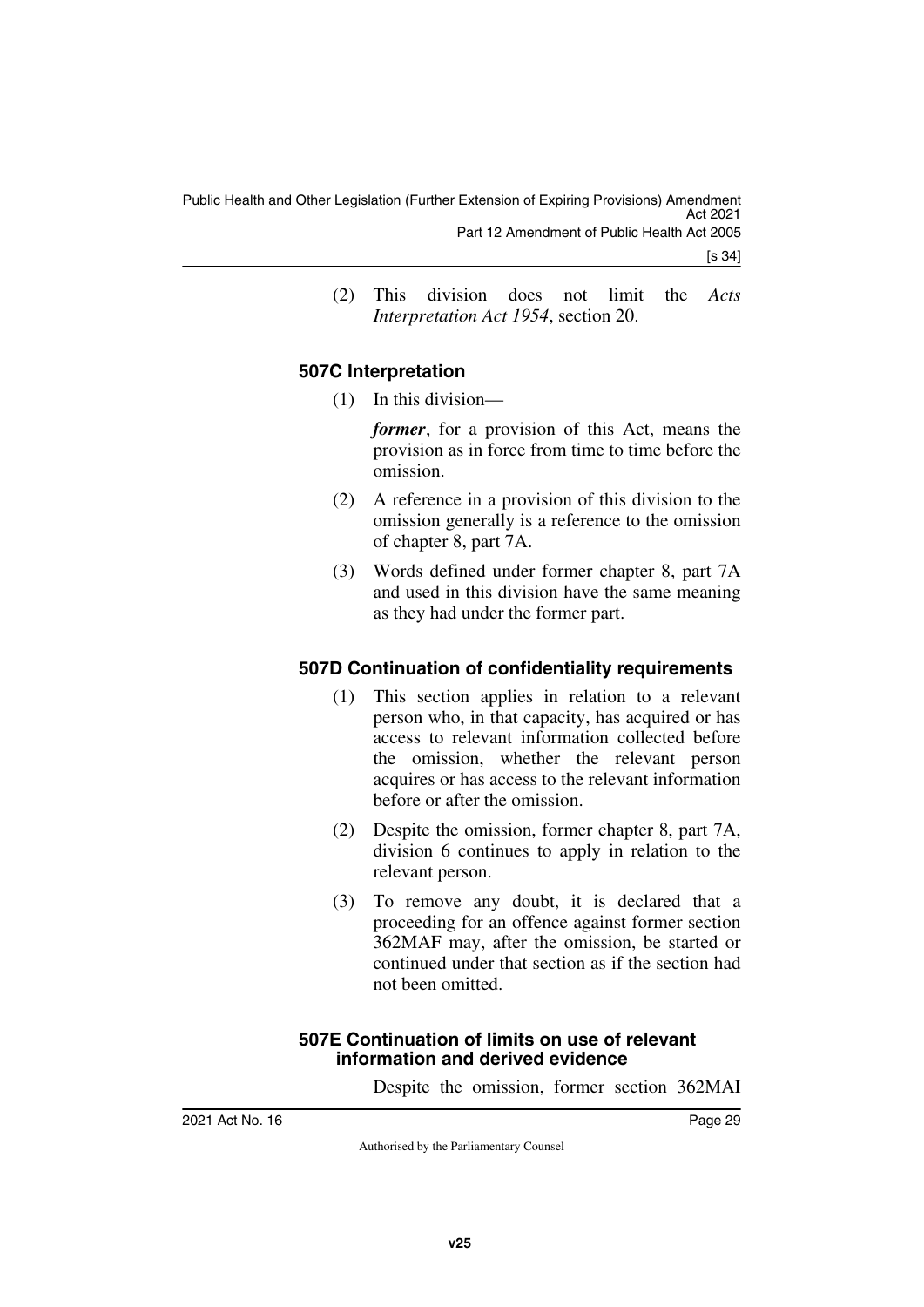Part 12 Amendment of Public Health Act 2005

[s 35]

continues to apply in relation to—

- (a) relevant information collected before the omission; and
- (b) derived evidence, if the evidence was obtained as a direct or indirect result of relevant information mentioned in paragraph (a); and
- (c) evidence relating to relevant information mentioned in paragraph (a) or derived evidence mentioned in paragraph (b).

#### <span id="page-31-0"></span>**35 Amendment of sch 2 (Dictionary)**

<span id="page-31-1"></span>Schedule 2—

*insert—*

*communication network* means a network—

- (a) capable of electronic communication; and
- (b) designed to enable a user of the network to communicate with a specific person or group of people.

*Examples—*

a telephone network or computer network

*unique electronic address*, for a person, means a fixed designation on a communication network assigned to the person for the purpose of the person receiving information.

*Examples—*

an email address, mobile phone number or user account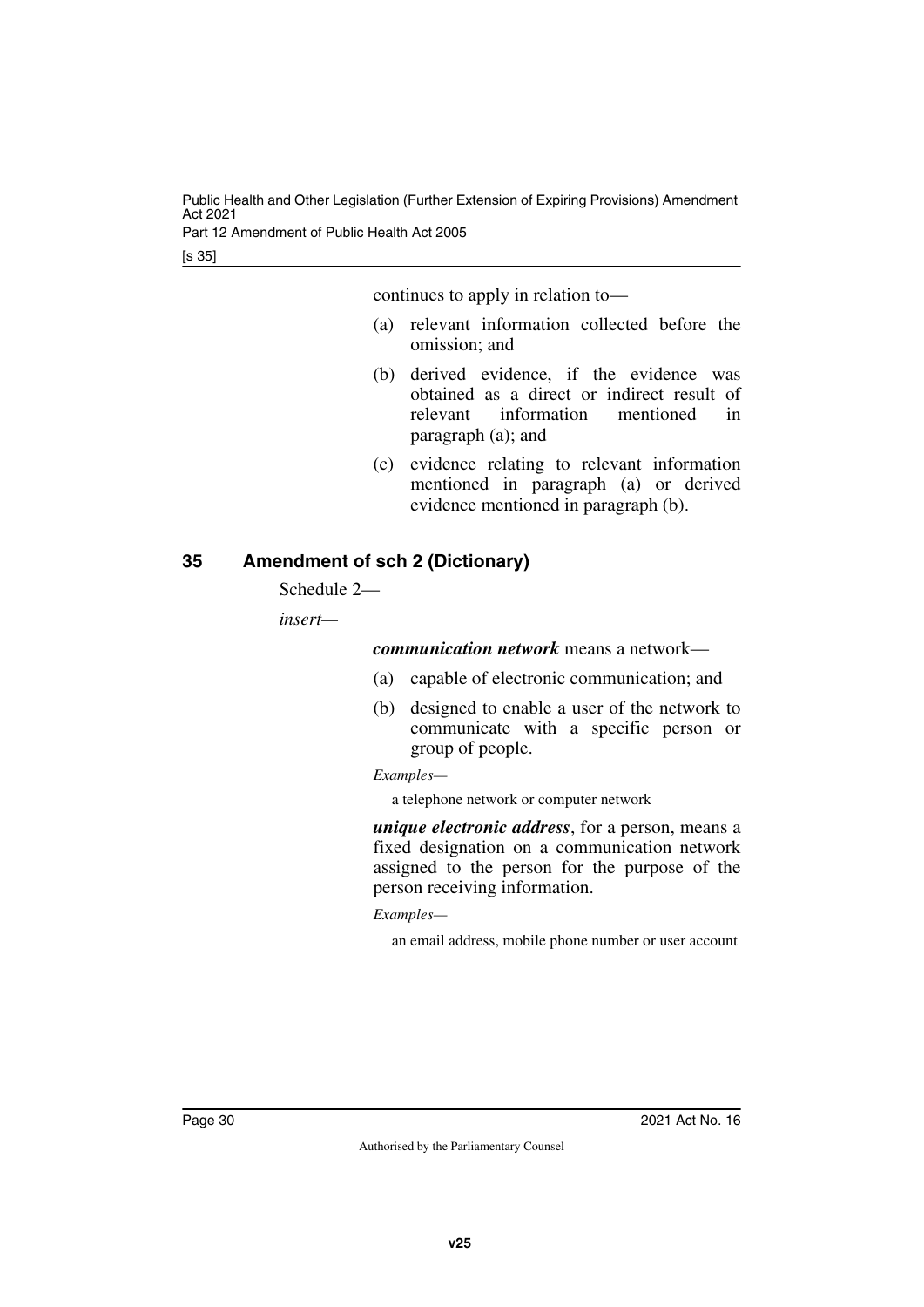[s 36]

## <span id="page-32-0"></span>**Division 3 Amendments commencing by proclamation**

#### <span id="page-32-2"></span>**36 Insertion of new ch 8, pt 7AA, div 1, hdg**

<span id="page-32-3"></span><span id="page-32-1"></span>Before section 362MA—

*insert—*

## **Division 1 Preliminary**

#### <span id="page-32-4"></span>**37 Amendment of s 362MA (Definitions for part)**

- <span id="page-32-5"></span>(1) Section 362MA, definition *quarantine omit.*
- (2) Section 362MA—

*insert—*

*affected person* see section 362MH(1).

*approved way*, in relation to giving a notice or making an application to the chief executive under this part, means the way decided by the chief executive under section 362MN for giving the notice or making the application.

*prepayment notice* see section 362MF(2).

*prescribed person* means a person prescribed by regulation to be a prescribed person.

*quarantine fees* means the fees prescribed under section 362MC.

*required to quarantine* see section 362MB.

(3) Section 362MA, definition *relevant invoice*, 'section 362MD(4)'—

*omit, insert—*

section 362MG(2)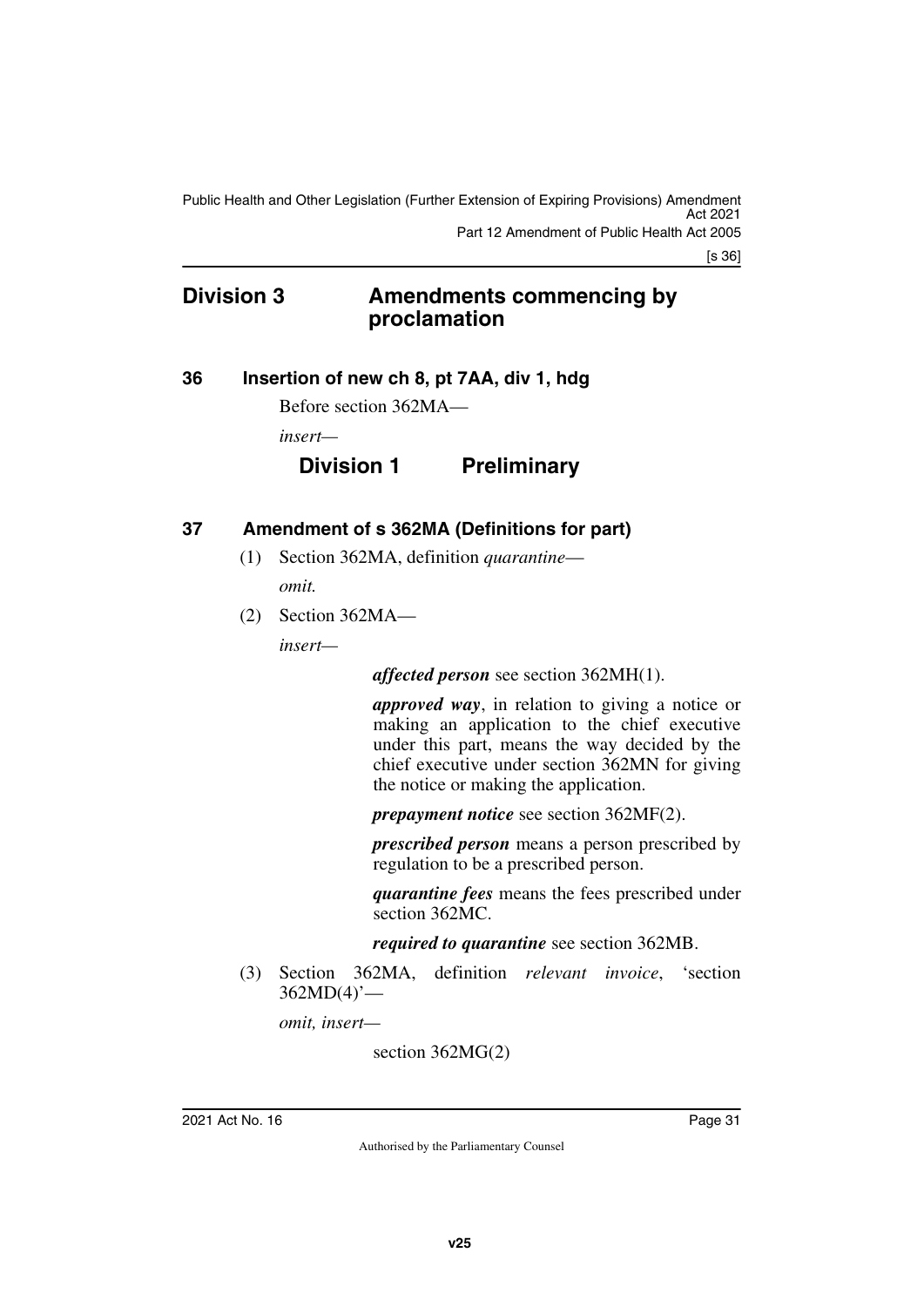Part 12 Amendment of Public Health Act 2005

[s 38]

#### <span id="page-33-0"></span>**38 Amendment of s 362MB (Meaning of** *quarantine***)**

<span id="page-33-1"></span>(1) Section 362MB, heading 'quarantine' *omit, insert—*

#### *required to quarantine*

(2) Section 362MB, from 'A person' to 'if' *omit, insert—*

A person is *required to quarantine* if

#### <span id="page-33-2"></span>**39 Insertion of new ch 8, pt 7AA, div 2, hdg**

<span id="page-33-3"></span>Before section 362MC—

*insert—*

## **Division 2 Liability for quarantine fees and other amounts**

#### <span id="page-33-4"></span>**40 Amendment of s 362MC (Fees payable)**

<span id="page-33-5"></span>(1) Section 362MC, heading—

*omit, insert—*

#### **362MC Quarantine fees**

(2) Section 362MC(1), from 'quarantine'—

*omit, insert—*

quarantine.

(3) Section 362MC(2)(a), examples, after 'meals' *insert—*

, cost of transport to the place of quarantine

(4) Section 362MC(2)(b), from 'quarantine' to 'accommodation.'—

*omit, insert—*

quarantine in shared accommodation with other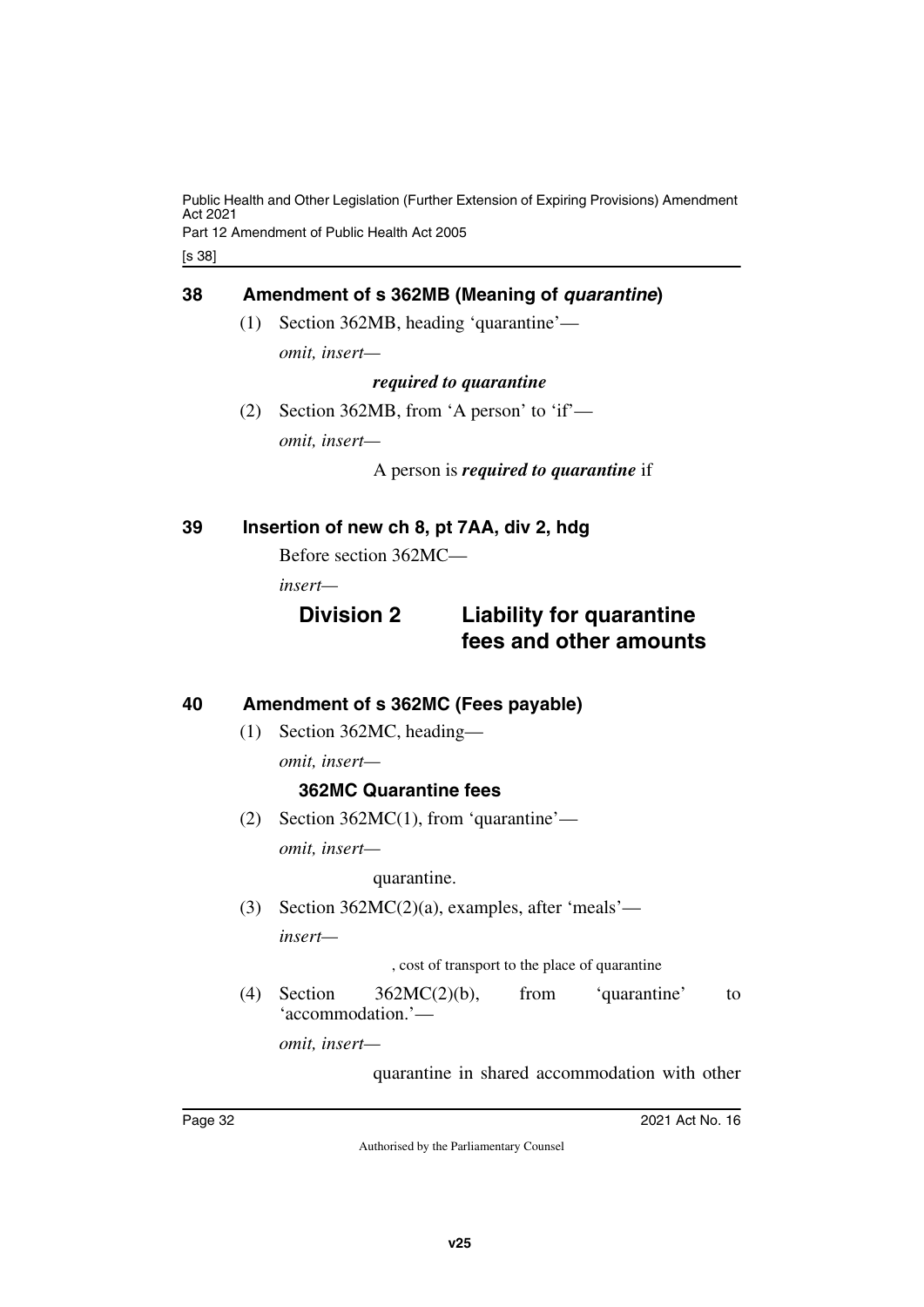[s 41]

persons who are also required to quarantine.

#### <span id="page-34-0"></span>**41 Amendment of s 362MD (Persons liable to pay fees)**

<span id="page-34-1"></span>(1) Section 362MD, heading—

*omit, insert—*

#### **362MD Liability of persons to pay quarantine fees generally**

(2) Section  $362MD(1)$ , (2) and (3), 'fees prescribed by regulation'—

*omit, insert—*

quarantine fees

(3) Section 362MD(4) and (5)—

*omit, insert—*

(4) This section is subject to section 362ME.

#### <span id="page-34-2"></span>**42 Renumbering of s 362MG (Expiry of part)**

<span id="page-34-3"></span>Section 362MG—

<span id="page-34-5"></span>*renumber* as section 362MP.

#### <span id="page-34-4"></span>**43 Replacement of ss 362ME and 362MF**

Sections 362ME and 362MF—

*omit, insert—*

#### <span id="page-34-7"></span><span id="page-34-6"></span>**362ME Liability of particular third parties to pay quarantine fees**

- (1) This section applies if—
	- (a) a person (a *third party*) wishes to accept liability for payment of the quarantine fees that another person (the *primary party*) is, or may become, liable to pay under section 362MD; and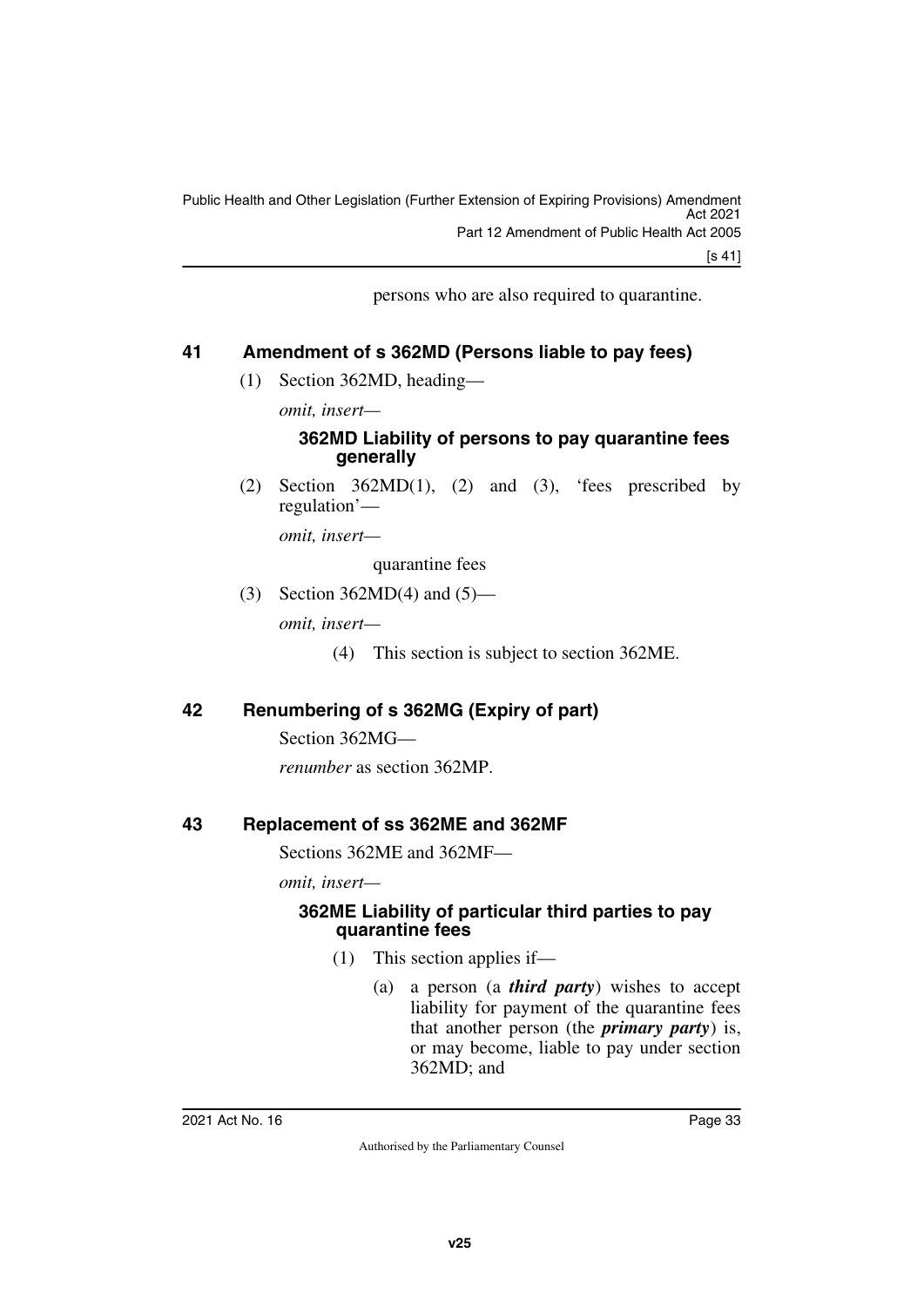Part 12 Amendment of Public Health Act 2005

[s 43]

- (b) the third party gives the chief executive notice (an *acceptance notice*), in the approved way, that the third party accepts liability for payment of the quarantine fees; and
- (c) the third party is approved by the chief executive, under subsection (2), as an approved person in relation to the primary party.
- (2) The chief executive may approve the third party as an *approved person* in relation to the primary party—
	- (a) if the approval applies generally to third parties of a particular class—by notice published on the department's website; or
	- (b) if the approval applies only to the third party—by notice given to the third party.
- (3) On the happening of the relevant event—
	- (a) the primary party ceases to be, or does not become, liable under section 362MD to pay the quarantine fees; and
	- (b) the third party becomes liable under this section to pay the fees.
- (4) This section does not affect the liability of any other person who, under section 362MD, is jointly and severally liable with the primary party to pay the quarantine fees.
- (5) Also, this section does not affect any amount paid on account of the quarantine fees, before the relevant event, under a prepayment notice.

*Note—*

See section 362MM in relation to refunds.

(6) For this section, the *relevant event* is the latest of the following events to happen—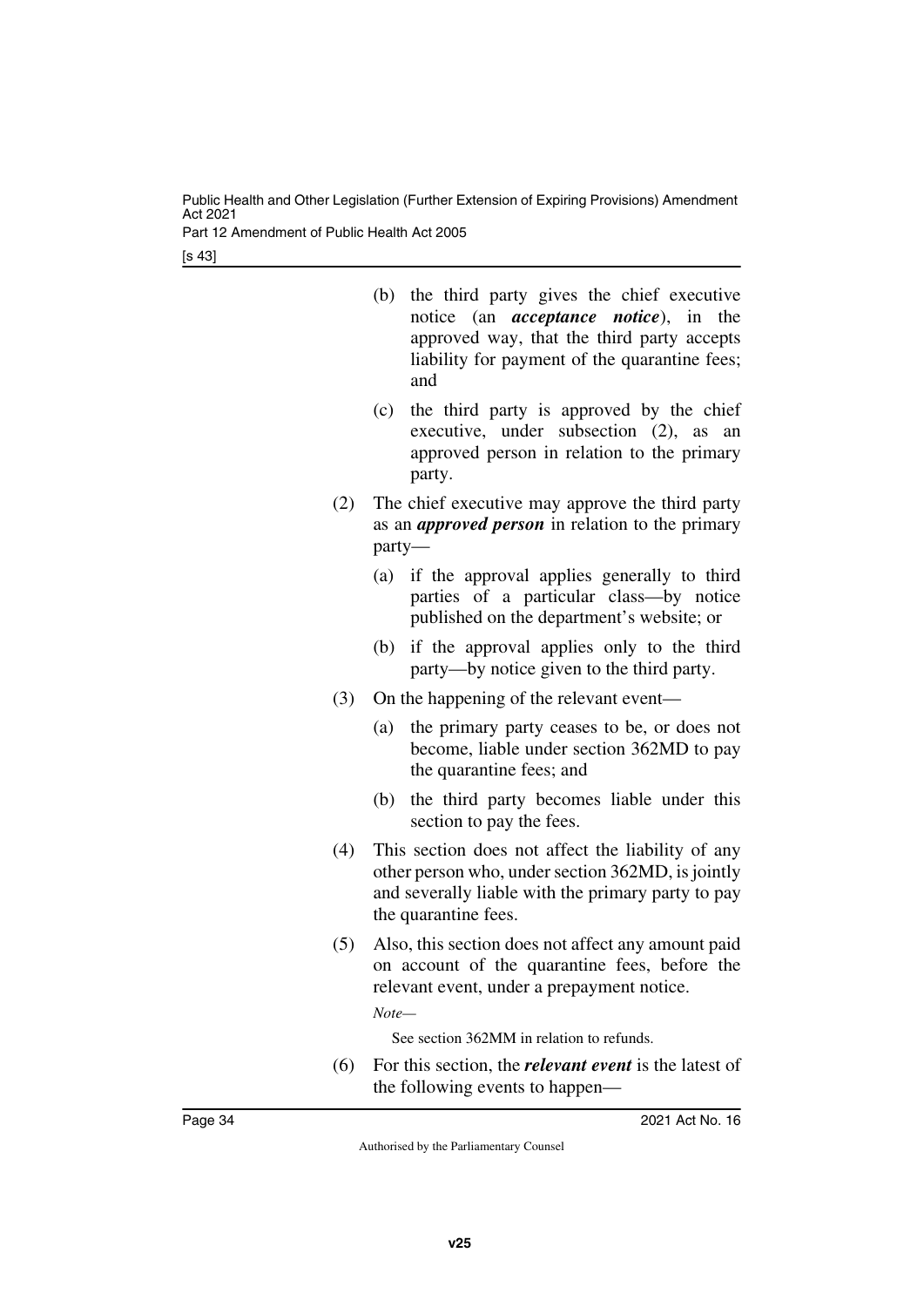- (a) the event mentioned in subsection  $(1)(b)$ ;
- (b) the event mentioned in subsection  $(1)(c)$ ;
- (c) if, immediately before the acceptance notice is given, the primary party may become liable under section 362MD to pay the quarantine fees—the event that would, but for this section, make the primary party liable under that section to pay the fees.

#### <span id="page-36-1"></span><span id="page-36-0"></span>**362MF Chief executive may require prepayment of amount for quarantine of particular persons**

- (1) This section applies if—
	- (a) either—
		- (i) a prescribed person proposes to travel to Queensland; or
		- (ii) an adult proposes to travel to Queensland with a prescribed person who is a child; and
	- (b) it is likely that—
		- (i) on arriving in Queensland, the prescribed person will be required to quarantine; and
		- (ii) quarantine fees will be payable for the prescribed person's quarantine; and
		- (iii) the prescribed person or another person (in either case the *relevant person*) will be, or will become, liable, under section 362MD or 362ME, to pay the quarantine fees.
- (2) The chief executive may, by notice (a *prepayment notice*) given under this section, require the relevant person to pay an amount on account of the quarantine fees that are likely to be payable for the prescribed person's quarantine.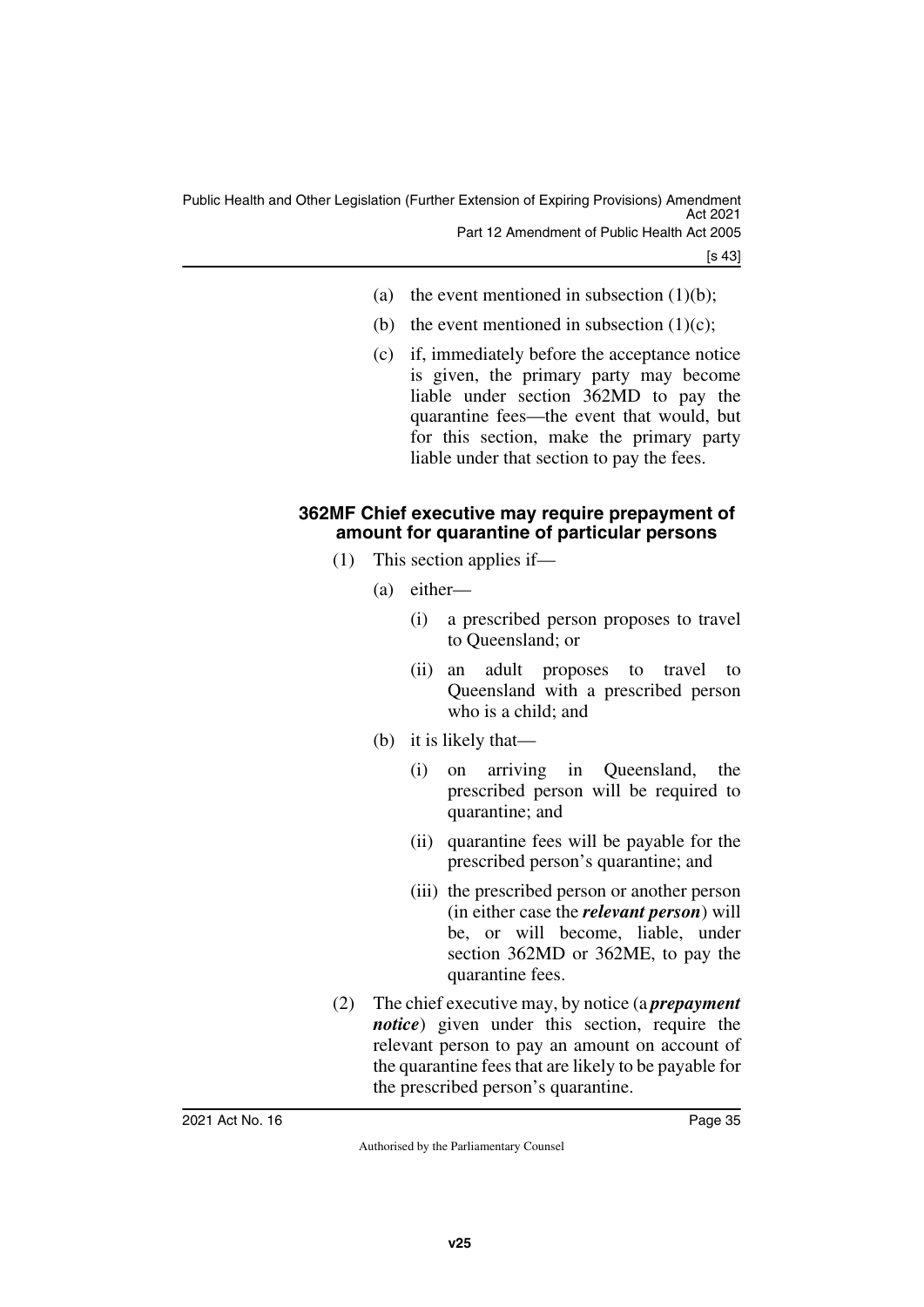Part 12 Amendment of Public Health Act 2005

[s 43]

- (3) The prepayment notice—
	- (a) must state the following matters, as decided by the chief executive—
		- (i) the amount to be paid, or a way of working out the amount to be paid;
		- (ii) the way the amount is to be paid;
		- (iii) the day, or a way of working out the day, before the prescribed person arrives in Queensland, by which the amount is required to be paid;
		- (iv) the day, or a way of working out the day, by which any application under section 362MH for waiver of payment of the quarantine fees must be made; and
	- (b) may be given—
		- (i) if the notice applies generally in relation to prescribed persons of a particular class—by notice published on the department's website; or
		- (ii) if the notice applies only in relation to the prescribed person—by notice given to the relevant person.

#### <span id="page-37-1"></span><span id="page-37-0"></span>**362MG Chief executive must give invoice for quarantine fees**

- (1) This section applies in relation to a person who is liable, under section 362MD or 362ME, to pay the quarantine fees for the quarantine of 1 or more persons who have been required to quarantine.
- (2) The chief executive must give the person an invoice (a *relevant invoice*) stating—
	- (a) the date of the invoice; and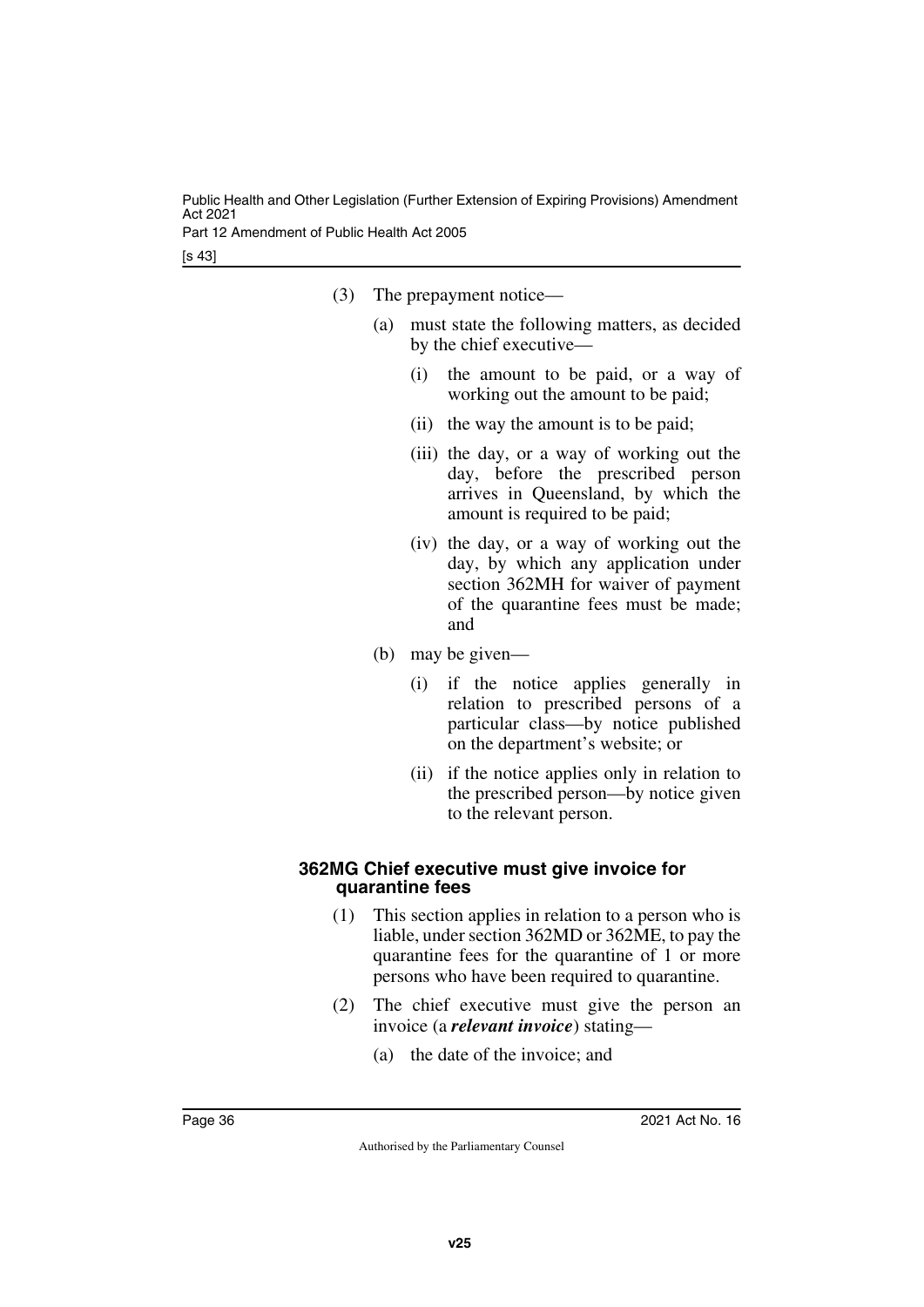[s 43]

- (b) for each person to whom the invoice relates—
	- (i) the name of the person; and
	- (ii) the period for which the person was required to quarantine; and
	- (iii) the amount of the quarantine fees payable for the person's quarantine; and
	- (iv) any amount paid on account of the person's quarantine fees under a prepayment notice; and
	- (v) the amount owing in relation to the person's quarantine fees, after deducting any amount paid as mentioned in subparagraph (iv) or payment of which is waived under division 3; and
- (c) if the invoice relates to more than 1 person—the total amount owing under the invoice.
- (3) However, if 2 or more adults are jointly and severally liable to pay the quarantine fees under section  $362MD(2)$  or  $(3)$ —
	- (a) the chief executive may give any 1 of the adults a relevant invoice for the fees; and
	- (b) for subsection (2), the invoice is taken to have been given to each of the adults.

## <span id="page-38-1"></span><span id="page-38-0"></span>**Division 3 Waiver of payment of quarantine fees**

#### <span id="page-38-2"></span>**362MH Application for waiver**

<span id="page-38-3"></span>(1) This section applies to a person, other than an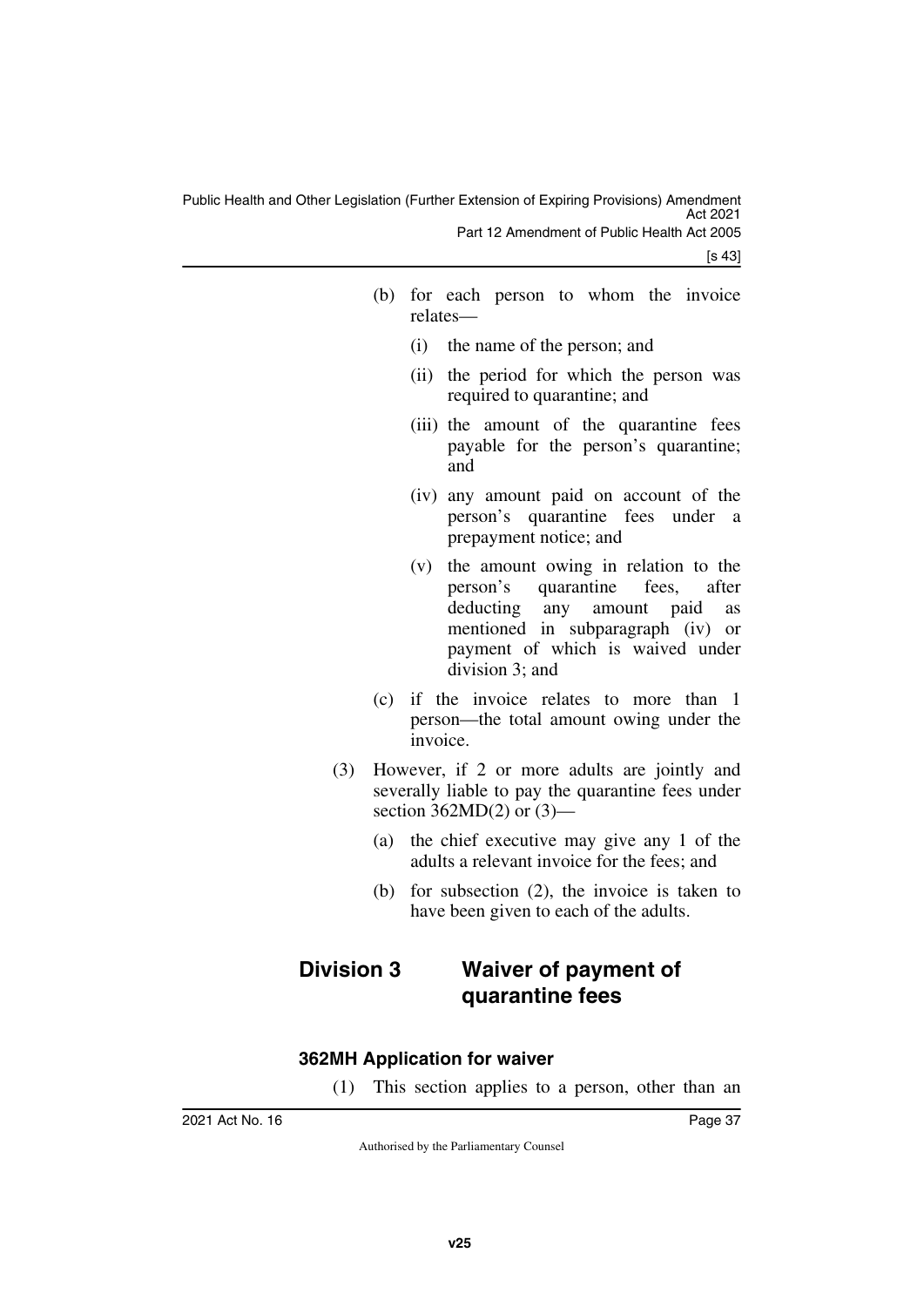Part 12 Amendment of Public Health Act 2005

[s 43]

excluded person, who is liable, or who may become liable, under section 362MD to pay the quarantine fees for the quarantine of the person or another person (in either case the *affected person*).

*Note—*

This section does not apply to a person who is, or may become, liable to pay quarantine fees under section 362ME.

- (2) The person may apply to the chief executive, in the approved way, for the waiver of payment of all or part of the quarantine fees for the affected person's quarantine.
- (3) If the person has been required, under a prepayment notice, to pay an amount on account of the quarantine fees that are likely to be payable for the affected person's quarantine—
	- (a) the application must be made by the day stated, or worked out in the way stated, in the prepayment notice under section 362MF(3)(a)(iv); but
	- (b) the chief executive may accept and consider an application made by the person after the day mentioned in paragraph (a) if the chief executive considers it appropriate in the circumstances.
- (4) If subsection (3) does not apply, the application may be made—
	- (a) at any time before the relevant invoice is given for the quarantine fees; or
	- (b) within 30 days after the date of the relevant invoice for the quarantine fees, or a longer period agreed by the chief executive and the person.
- (5) In this section—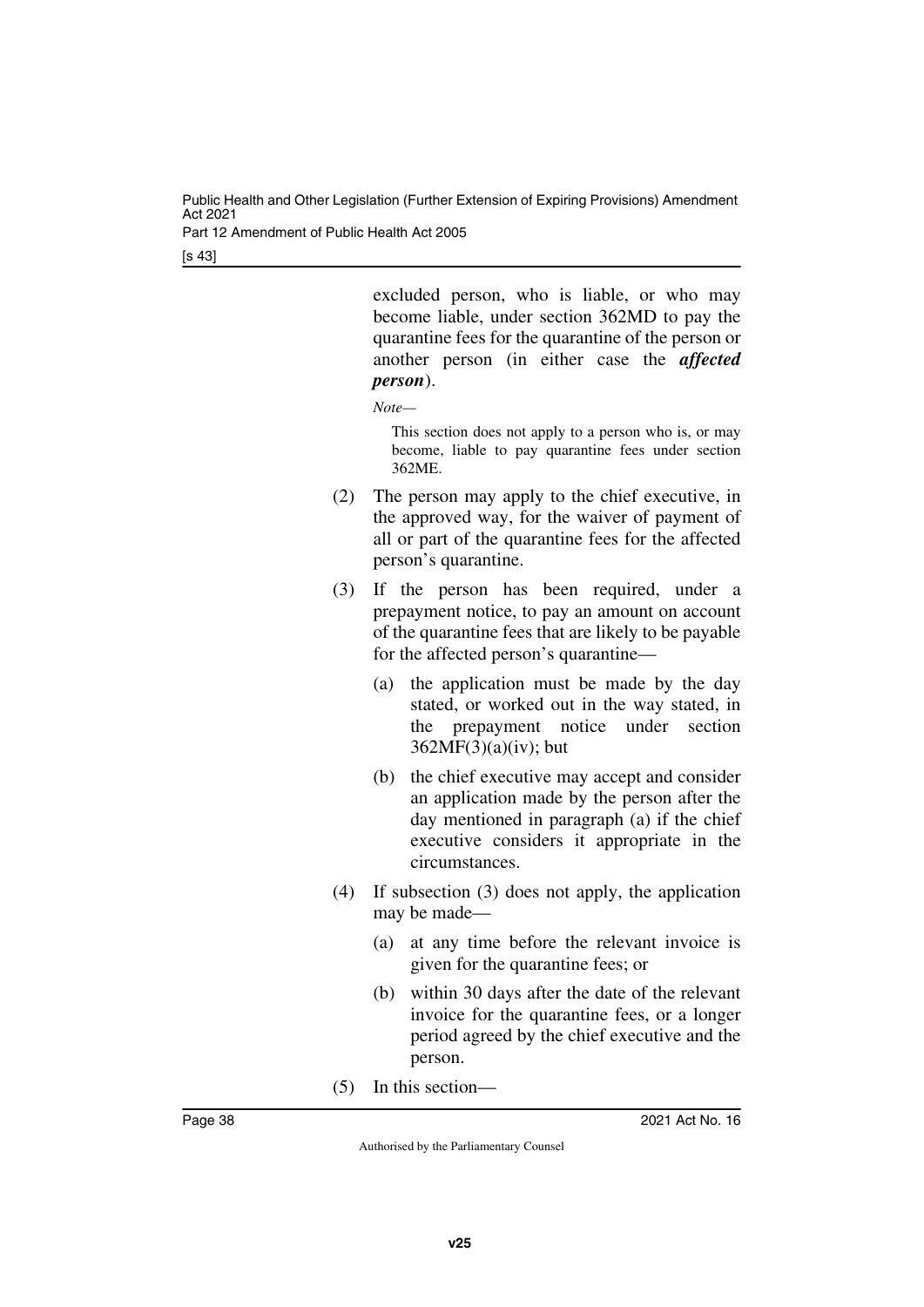*excluded person* means a person prescribed by regulation to be an excluded person.

#### <span id="page-40-0"></span>**362MI Deciding application for waiver**

- <span id="page-40-1"></span>(1) The chief executive may, by notice given to the applicant, ask the applicant to give any further information the chief executive reasonably needs to decide the application.
- (2) The chief executive must decide to—
	- (a) waive payment of all or part of the quarantine fees; or
	- (b) refuse to waive payment of the quarantine fees.
- (3) However, the chief executive may decide to waive payment of all or part of the quarantine fees only if the chief executive considers it appropriate having regard to the circumstances of—
	- (a) the applicant; or
	- (b) if the applicant is not also the affected person—the affected person.

*Examples of a person's circumstances—*

- experiencing financial hardship
- <span id="page-40-3"></span>being a vulnerable person

#### <span id="page-40-2"></span>**362MJ Notice of decision**

- (1) If the chief executive decides under section 362MI to waive payment of the quarantine fees to the extent sought under the application, the chief executive must give the applicant a notice stating—
	- (a) if the application is for the waiver of payment of all of the fees—that payment of all of the fees is waived under section 362MI; or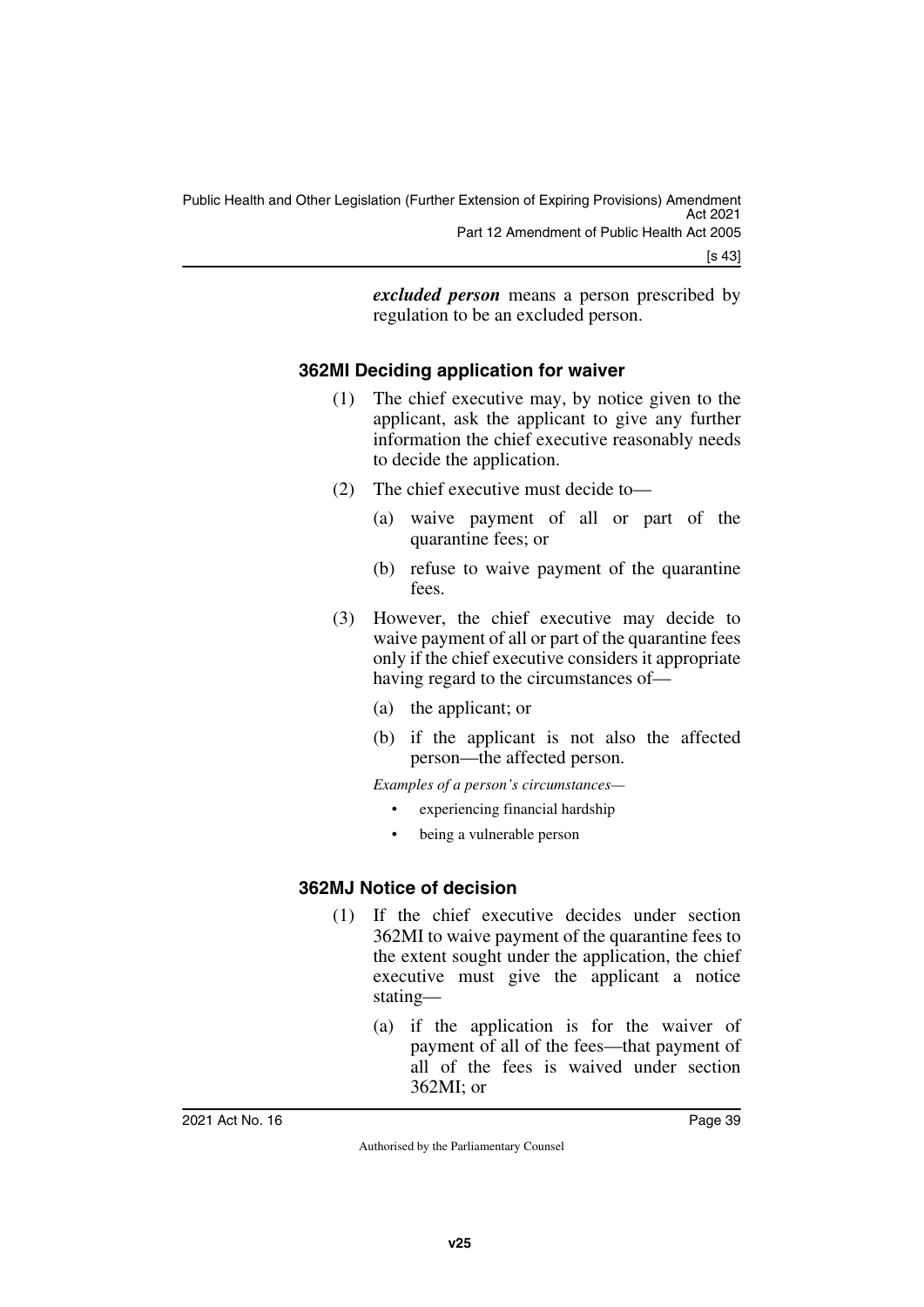Part 12 Amendment of Public Health Act 2005

[s 43]

- (b) if the application is for the waiver of payment of part of the fees—that payment of that part of the fees is waived under section 362MI.
- (2) If the chief executive decides under section 362MI to refuse to waive payment of the quarantine fees to the extent sought under the application, the chief executive must give the applicant a notice stating—
	- (a) the decision; and
	- (b) the reasons for the decision; and
	- (c) if payment of any part of the fees is waived—that payment of that part of the fees is waived under section 362MI.

#### <span id="page-41-1"></span><span id="page-41-0"></span>**362MK When prepayment notice ceases to have effect**

- (1) This section applies if—
	- (a) the applicant is required, under a prepayment notice, to pay an amount on account of the quarantine fees that are likely to be payable for the affected person's quarantine; and
	- (b) either—
		- (i) the application is not decided under section 362MI at least 1 clear day before the day the affected person proposes to travel to Queensland; or
		- (ii) the applicant is not given notice under section 362MJ of the chief executive's decision on the application at least 1 clear day before the day the affected person proposes to travel to Queensland.
- (2) The prepayment notice ceases to have effect and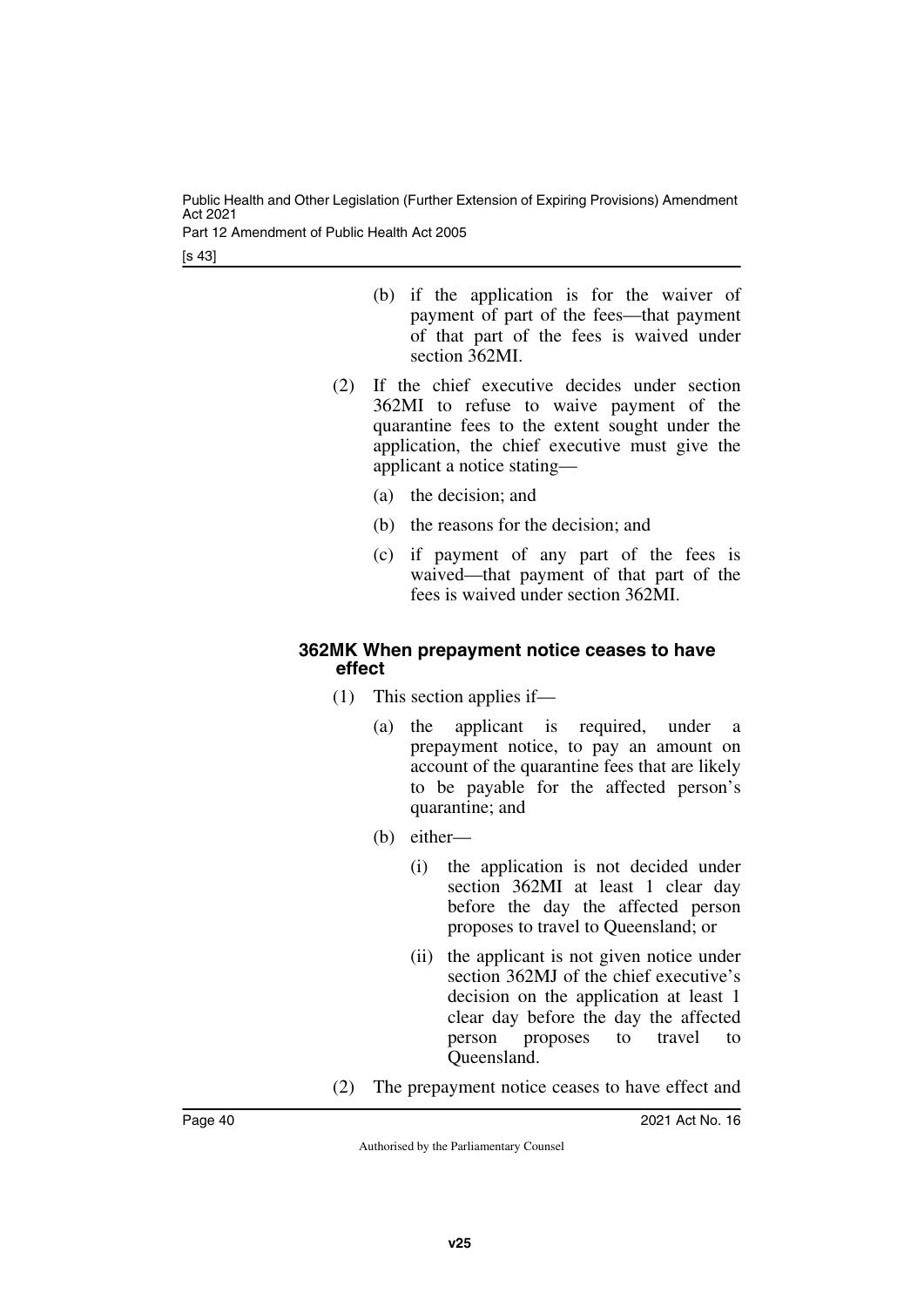[s 43]

<span id="page-42-1"></span>is taken never to have been given.

## <span id="page-42-0"></span>**Division 4 Payment and recovery of quarantine fees and refunds**

#### <span id="page-42-2"></span>**362ML Payment and recovery of quarantine fees**

- <span id="page-42-3"></span>(1) A person liable to pay quarantine fees under section 362MD or 362ME must pay, by the due date, the amount owing under the relevant invoice for the fees, less the amount of any part of the fees payment of which is waived after the date of the invoice.
- (2) An amount not paid by the person under subsection (1) may be recovered from the person as a debt due to the State.
- (3) In this section—

*due date*, in relation to the payment of quarantine fees by a person, means the later of the following days—

- (a) if the person has made an application under section 362MH in relation to the fees—the day that is 14 days after the day the person is given a notice under section 362MJ(1)(b) or (2) stating the chief executive's decision on the application;
- (b) the day that is 30 days after the date of the relevant invoice for the fees.

#### <span id="page-42-4"></span>**362MM Refunds**

- <span id="page-42-5"></span>(1) This section applies if—
	- (a) a person to whom a prepayment notice is given pays the amount required under the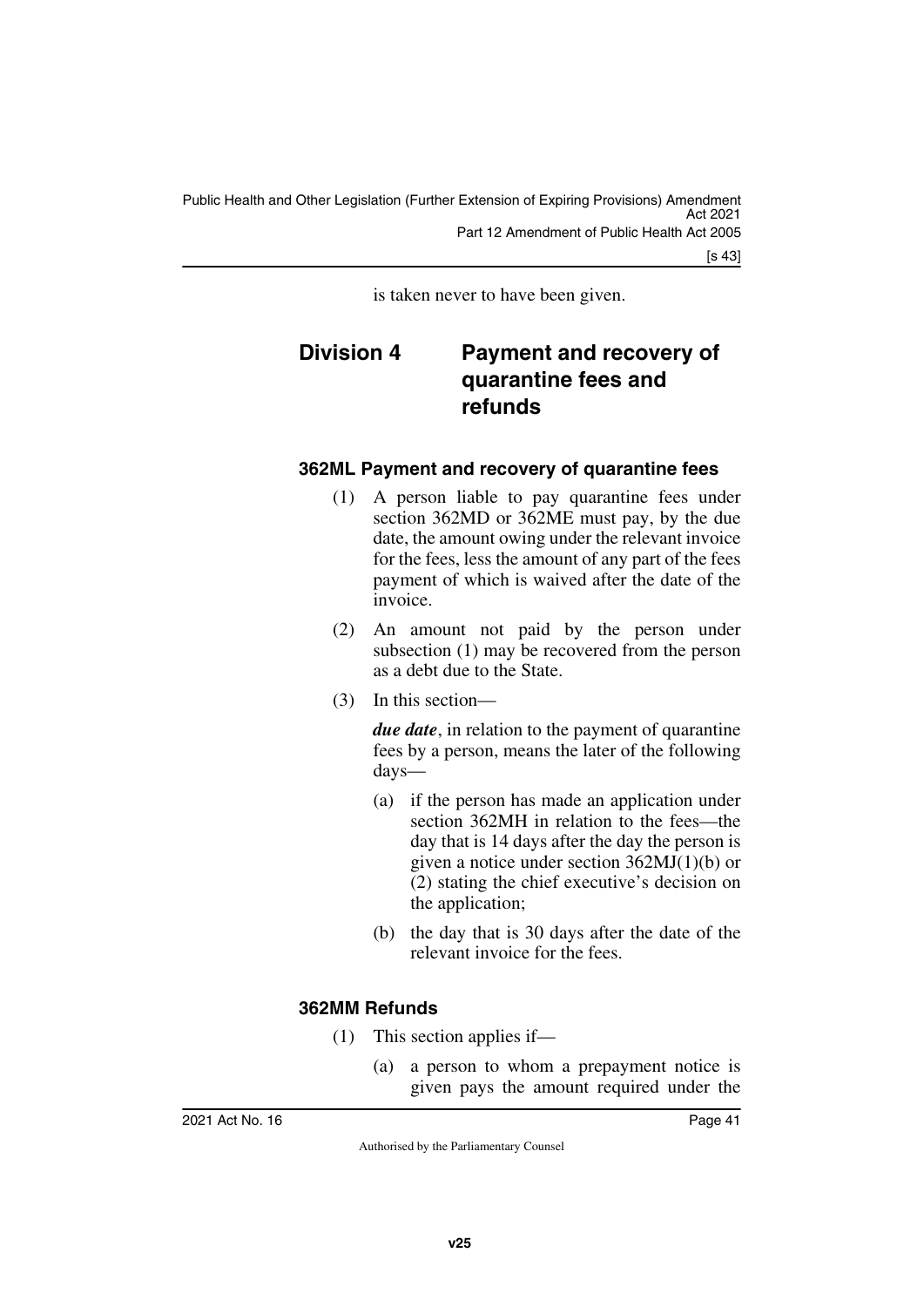Part 12 Amendment of Public Health Act 2005

[s 43]

notice on account of the quarantine fees that are likely to be payable for a prescribed person's quarantine; and

- (b) 1 of the following applies—
	- (i) the prescribed person does not travel to Queensland within 120 days after the amount is paid under the prepayment notice;
	- (ii) the prescribed person is not required to quarantine on arriving in Queensland;
	- (iii) the prescribed person is required to quarantine on arriving in Queensland, but the amount of the quarantine fees for the prescribed person's quarantine is less than the amount paid under the prepayment notice.
- (2) The chief executive must refund the following amount to the person—
	- (a) if subsection  $(1)(b)(i)$  or  $(ii)$  applies—the amount paid under the prepayment notice;
	- (b) if subsection  $(1)(b)(iii)$  applies—the difference between the amount of the quarantine fees and the amount paid under the prepayment notice.

## <span id="page-43-1"></span><span id="page-43-0"></span>**Division 5 Miscellaneous**

#### <span id="page-43-3"></span><span id="page-43-2"></span>**362MN Chief executive may approve way of giving notices or making applications**

- (1) This section applies if, under or for a provision of this part, a person may give a notice, or make an application, to the chief executive in the approved way.
- (2) The chief executive must, by notice published on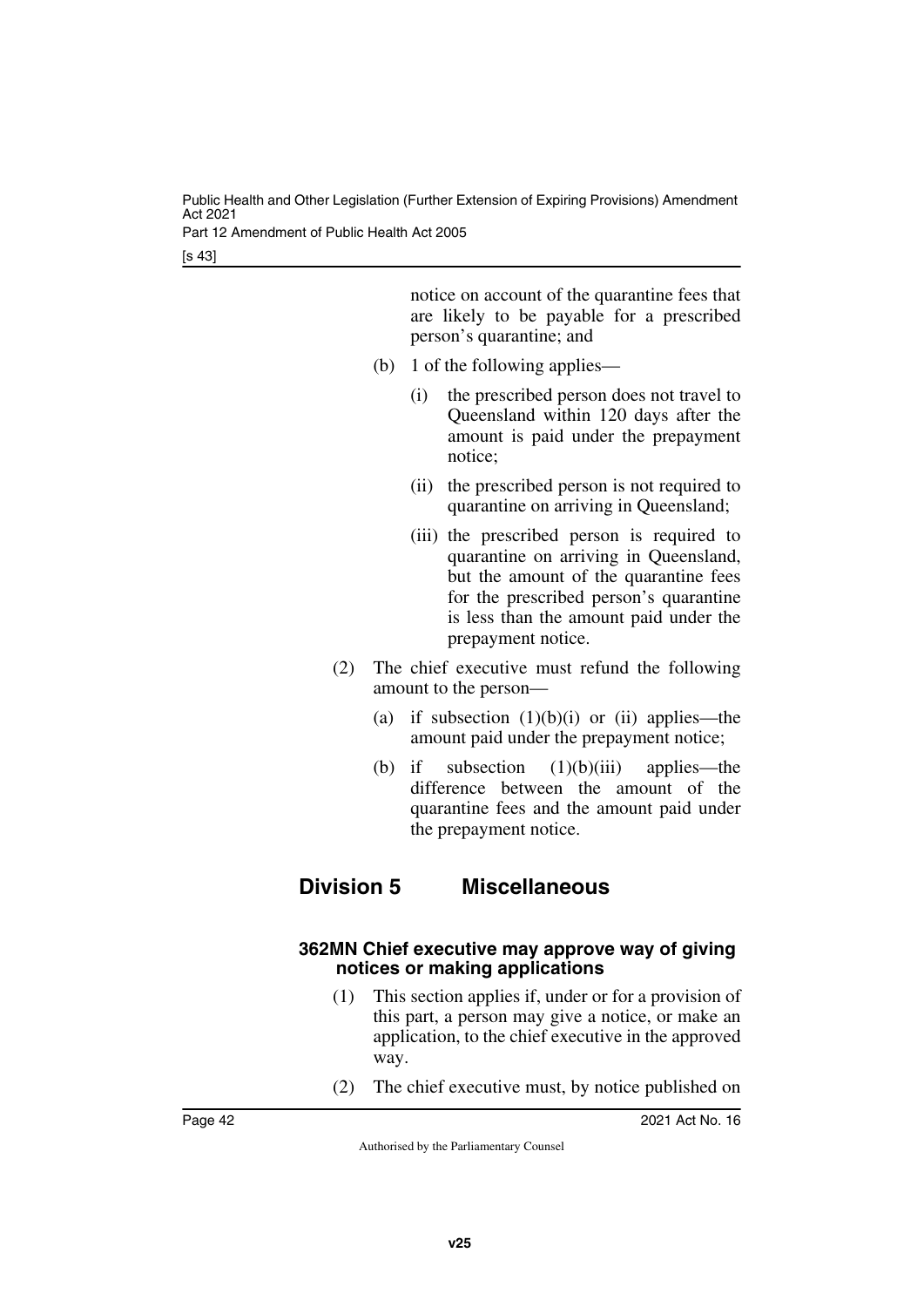[s 43]

the department's website, approve a way for giving the notice, or making the application, under or for the provision.

- (3) The notice—
	- (a) must state the way the notice is to be given or the application is to be made; and

*Examples of ways a notice may be given or an application may be made—*

- through a stated online portal
- by email to a stated email address
- (b) may require stated information to be given in or with the notice or application.
- (4) However, the notice may only require information under subsection  $(3)(b)$  that is reasonably necessary—
	- (a) for the chief executive to consider the notice or decide the application; or
	- (b) for another purpose related to the notice or the application.

*Examples of information that is not reasonably necessary—*

- irrelevant personal information
- relevant personal information if the provision of the information would be excessively intrusive to personal privacy

#### <span id="page-44-1"></span><span id="page-44-0"></span>**362MO How chief executive may give particular documents**

- (1) This section applies if, under a provision of this part, the chief executive is authorised or required to give a person a relevant document.
- (2) The relevant document may be given—
	- (a) as provided for under the *Acts Interpretation Act 1954*, part 10; or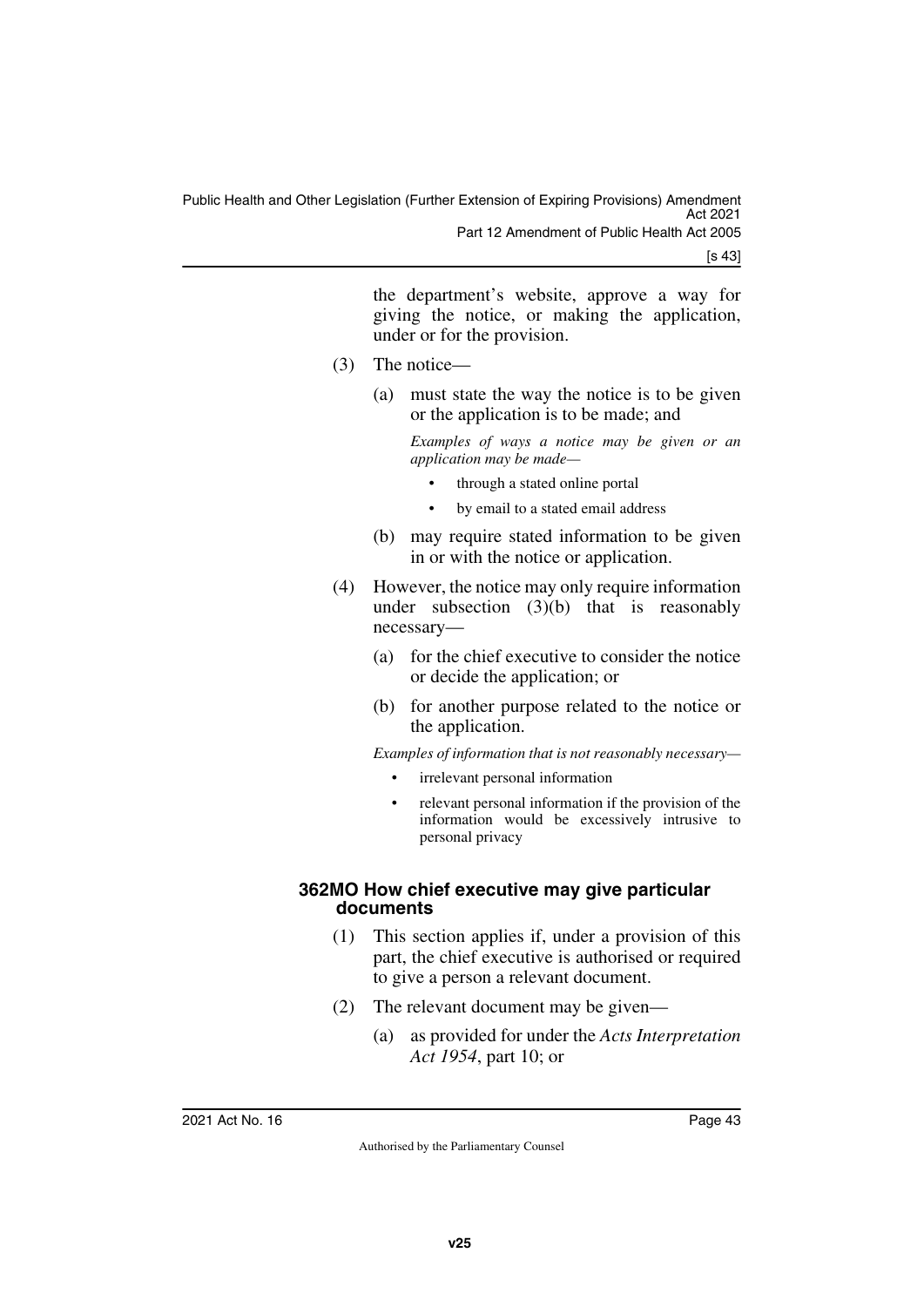Part 12 Amendment of Public Health Act 2005

[s 44]

- (b) if the person consents to the chief executive using a unique electronic address for giving the person relevant documents under this part—by sending the document by electronic communication to the unique electronic address nominated by the person for that purpose.
- (3) Unless the contrary is proved, a relevant document given to a person under subsection (2)(b) is taken to have been received by the person on the day and at the time the document is sent to the unique electronic address nominated by the person.
- (4) In this section—

*relevant document* means a notice or relevant invoice.

## **Division 6 Expiry**

#### <span id="page-45-1"></span><span id="page-45-0"></span>**44 Amendment of ch 12, pt 7, hdg (Transitional provisions for Community Services Industry (Portable Long Service Leave) Act 2020)**

Chapter 12, part 7, heading, 'provisions'—

*omit, insert—*

#### **provision**

#### <span id="page-45-3"></span><span id="page-45-2"></span>**45 Omission of ch 12, pt 7, div 1, hdg (Provision applying on commencement)**

Chapter 12, part 7, division 1, heading—

*omit.*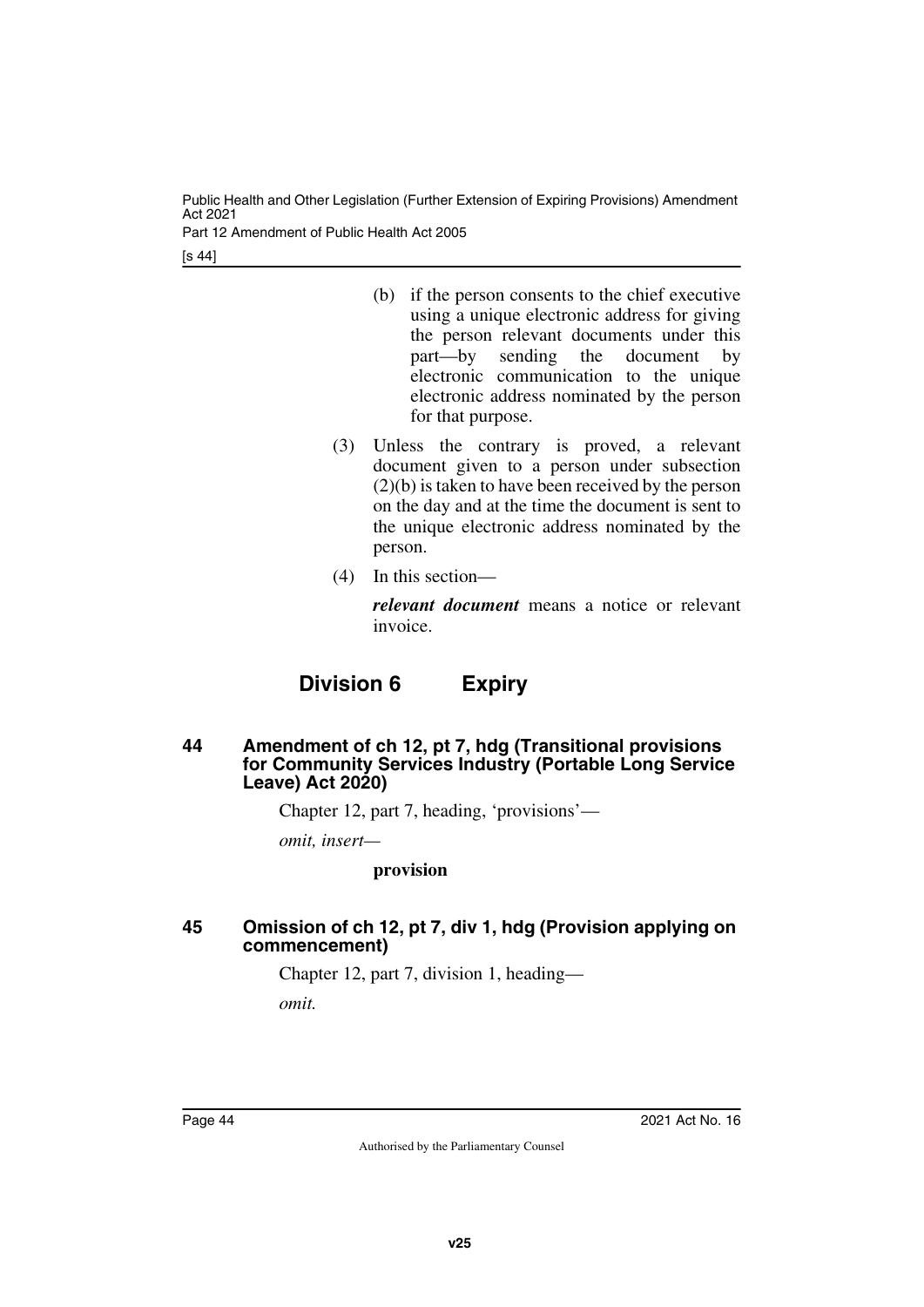[s 46]

#### <span id="page-46-0"></span>**46 Amendment of s 499 (Application of s 362MD)**

<span id="page-46-1"></span>Section 499—

*insert—*

*Note—*

For transitional provisions relating to the expiry of chapter 8, part 7AA, see chapter 12, part 8, division 3.

#### <span id="page-46-3"></span><span id="page-46-2"></span>**47 Omission of ch 12, pt 7, div 2 (Provisions applying on expiry of chapter 8, part 7AA)**

Chapter 12, part 7, division 2—

<span id="page-46-5"></span>*omit.*

#### <span id="page-46-4"></span>**48 Insertion of new ch 12, pt 8, divs 2 and 3**

Chapter 12, part 8, as inserted by this Act—

*insert—*

## <span id="page-46-7"></span><span id="page-46-6"></span>**Division 2 Provision for amendments commencing by proclamation**

### <span id="page-46-9"></span><span id="page-46-8"></span>**508 Application of s 362ME**

Section 362ME, as in force on the commencement, applies in relation to the quarantine fees a person is liable to pay under section 362MD whether the person's liability under that section arose before, or arises after, the commencement.

## <span id="page-46-11"></span><span id="page-46-10"></span>**Division 3 Provisions applying on expiry of chapter 8, part 7AA**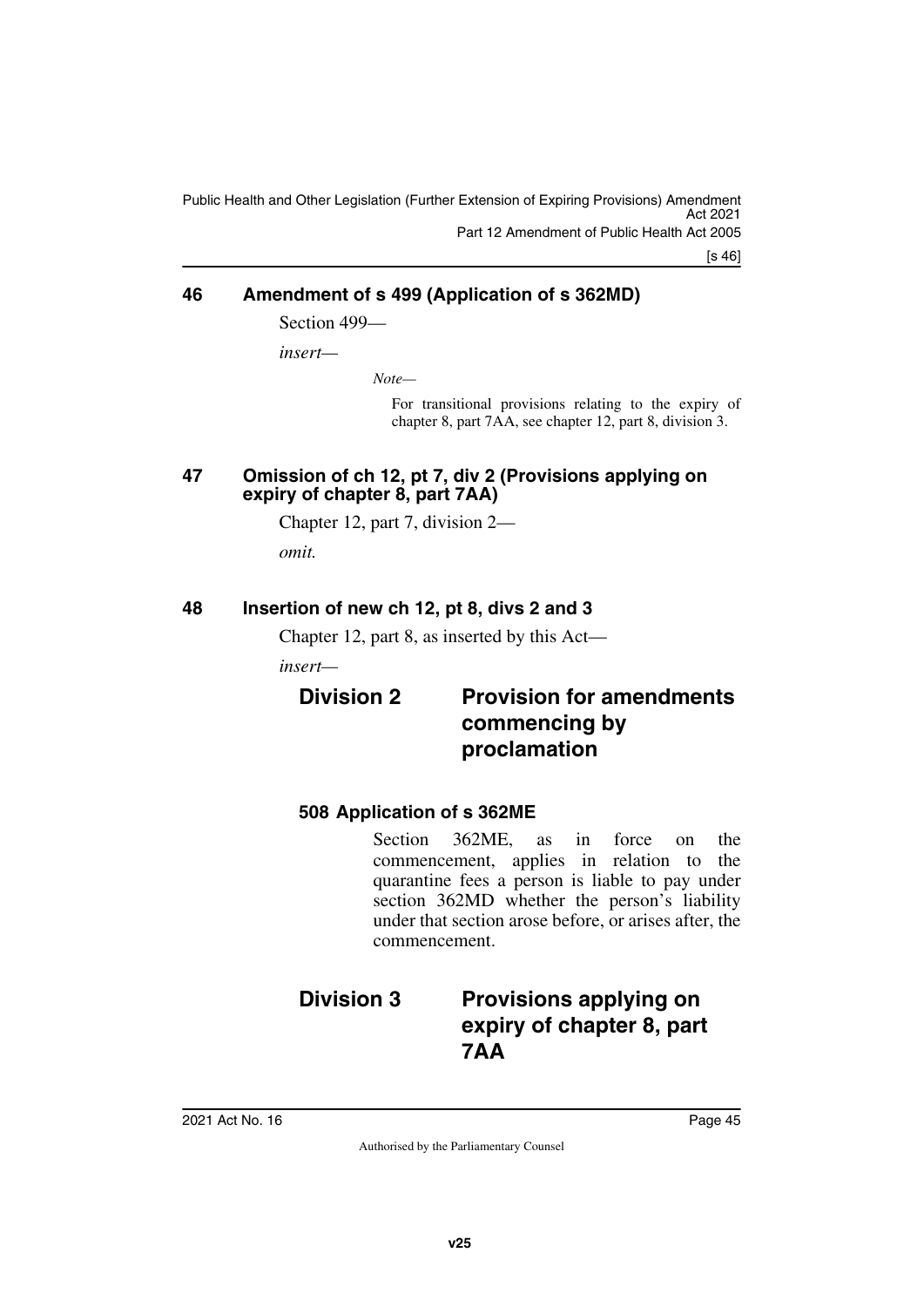Part 12 Amendment of Public Health Act 2005

[s 48]

#### <span id="page-47-1"></span><span id="page-47-0"></span>**509 Application of division**

- (1) This division applies on the expiry of chapter 8, part 7AA.
- (2) This division does not limit the *Acts Interpretation Act 1954*, section 20.

#### <span id="page-47-3"></span><span id="page-47-2"></span>**510 Interpretation**

(1) In this division—

*former*, for a provision of this Act, means the provision as in force from time to time before the expiry.

- (2) A reference in a provision of this division to the expiry generally is a reference to the expiry of chapter 8, part 7AA.
- (3) Words defined under former chapter 8, part 7AA and used in this division have the same meaning as they had under the former part.

#### <span id="page-47-5"></span><span id="page-47-4"></span>**511 Continuation of liability under former s 362MD or 362ME arising before expiry**

- (1) This section applies if, immediately before the expiry, a person was liable under former section 362MD or 362ME to pay the quarantine fees for a person's quarantine.
- (2) The expiry of former section 362MD or 362ME does not affect the person's liability under either provision.
- (3) Despite its expiry, former chapter 8, part 7AA continues to apply in relation to the person.

#### <span id="page-47-7"></span><span id="page-47-6"></span>**512 Liability under s 362ME arising on or after expiry**

(1) Despite its expiry, section 362ME as in force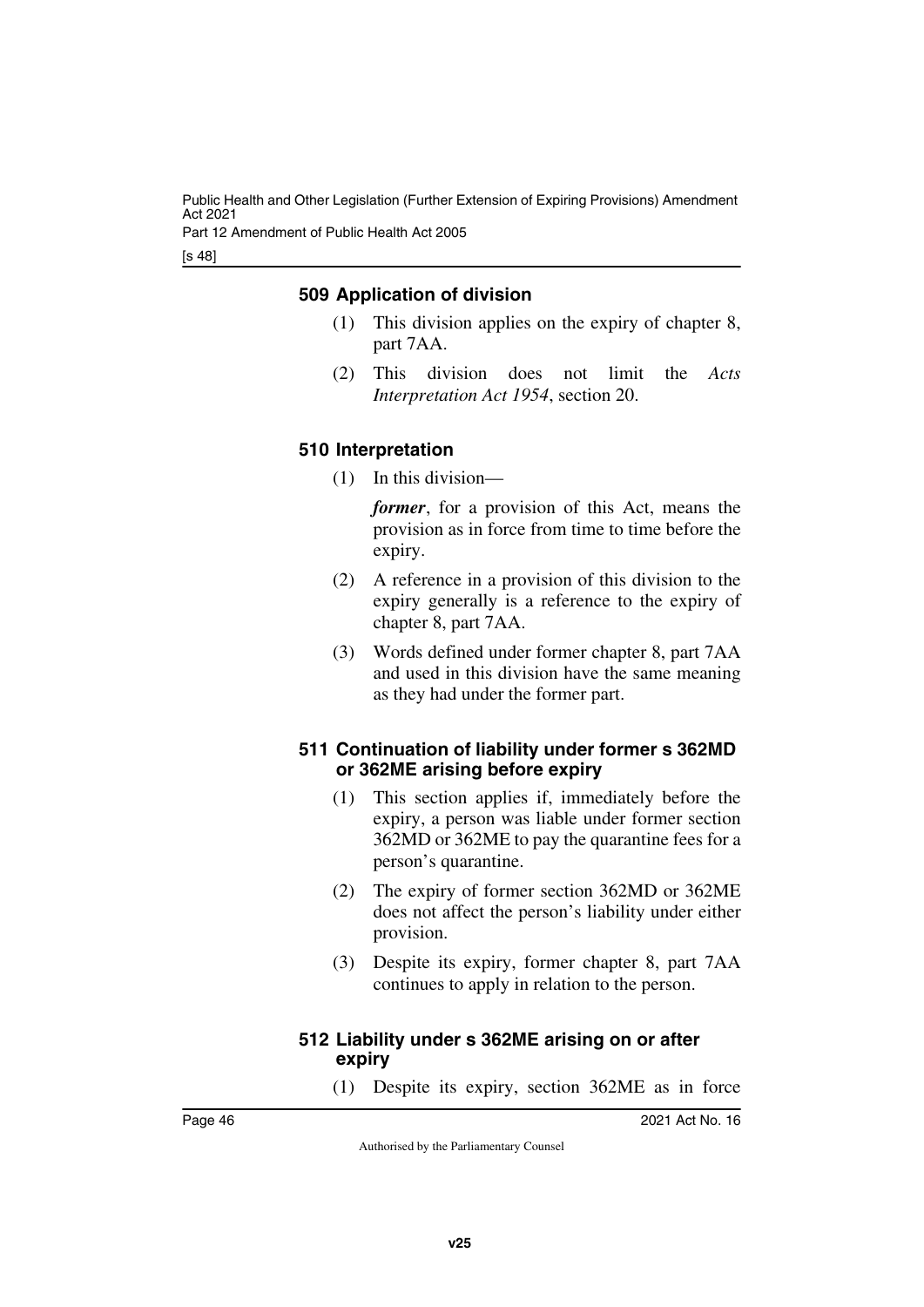[s 48]

immediately before the expiry continues to apply in relation to a third party who wishes to accept liability for payment of the quarantine fees that a primary party was, immediately before the expiry, liable to pay under former section 362MD.

- (2) Without limiting subsection (1)—
	- (a) the third party may, on or after the expiry, give an acceptance notice, as mentioned in section  $362ME(1)(b)$ , in relation to the quarantine fees; and
	- (b) the chief executive may, on or after the expiry, approve the third party under section 362ME(2) as an approved person in relation to the primary party.
- (3) Despite its expiry, chapter 8, part 7AA as in force immediately before the expiry continues to apply in relation to a third party who, on or after the expiry, becomes liable under section 362ME, as applied under subsection (1), to pay the quarantine fees for a person's quarantine.

### <span id="page-48-1"></span><span id="page-48-0"></span>**513 Continued application of former s 362MM**

- (1) This section applies in relation to a person who, before the expiry—
	- (a) was given a prepayment notice in relation to a prescribed person; and
	- (b) paid the amount required under the notice.
- (2) Despite its expiry, former section 362MM continues to apply in relation to the person.
- (3) However, former section 362MM applies as if the reference in former section 362MM(1)(b)(i) to the prescribed person not travelling to Queensland within 120 days after the amount is paid under the prepayment notice were a reference to the prescribed person not travelling to Queensland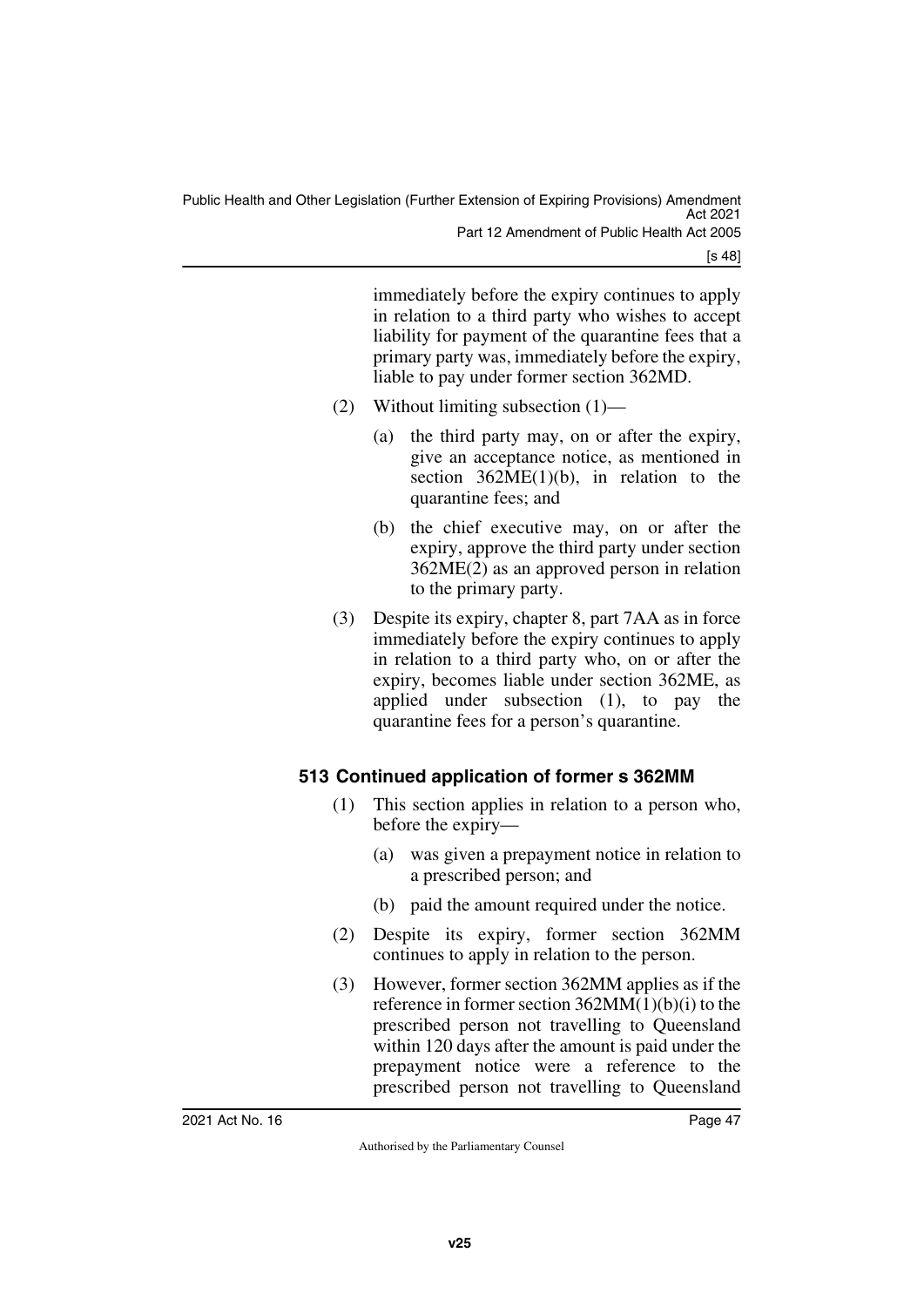Part 13 Amendment of Public Health and Other Legislation (Extension of Expiring

[s 49]

before the expiry.

#### <span id="page-49-1"></span><span id="page-49-0"></span>**514 Continued application of ss 362MN and 362MO**

- (1) Despite its expiry, section 362MN as in force immediately before the expiry continues to apply for giving a notice, or making an application, in the approved way under, or for, a provision of chapter 8, part 7AA that is continued in effect under this division.
- <span id="page-49-3"></span>(2) Despite its expiry, section 362MO as in force immediately before the expiry continues to apply for giving a person a relevant document, within the meaning of that section, under a provision of chapter 8, part 7AA that is continued in effect under this division.
- <span id="page-49-2"></span>**Part 13 Amendment of Public Health and Other Legislation (Extension of Expiring Provisions) Amendment Act 2021**

#### <span id="page-49-4"></span>**49 Act amended**

<span id="page-49-5"></span>This part amends the *Public Health and Other Legislation (Extension of Expiring Provisions) Amendment Act 2021*.

*Editor's note—*

The legislation ultimately amended is the *Public Health Act 2005*.

#### <span id="page-49-6"></span>**50 Amendment of s 2 (Commencement)**

<span id="page-49-7"></span>Section 2, '1 October 2021'—

*omit, insert—*

1 May 2022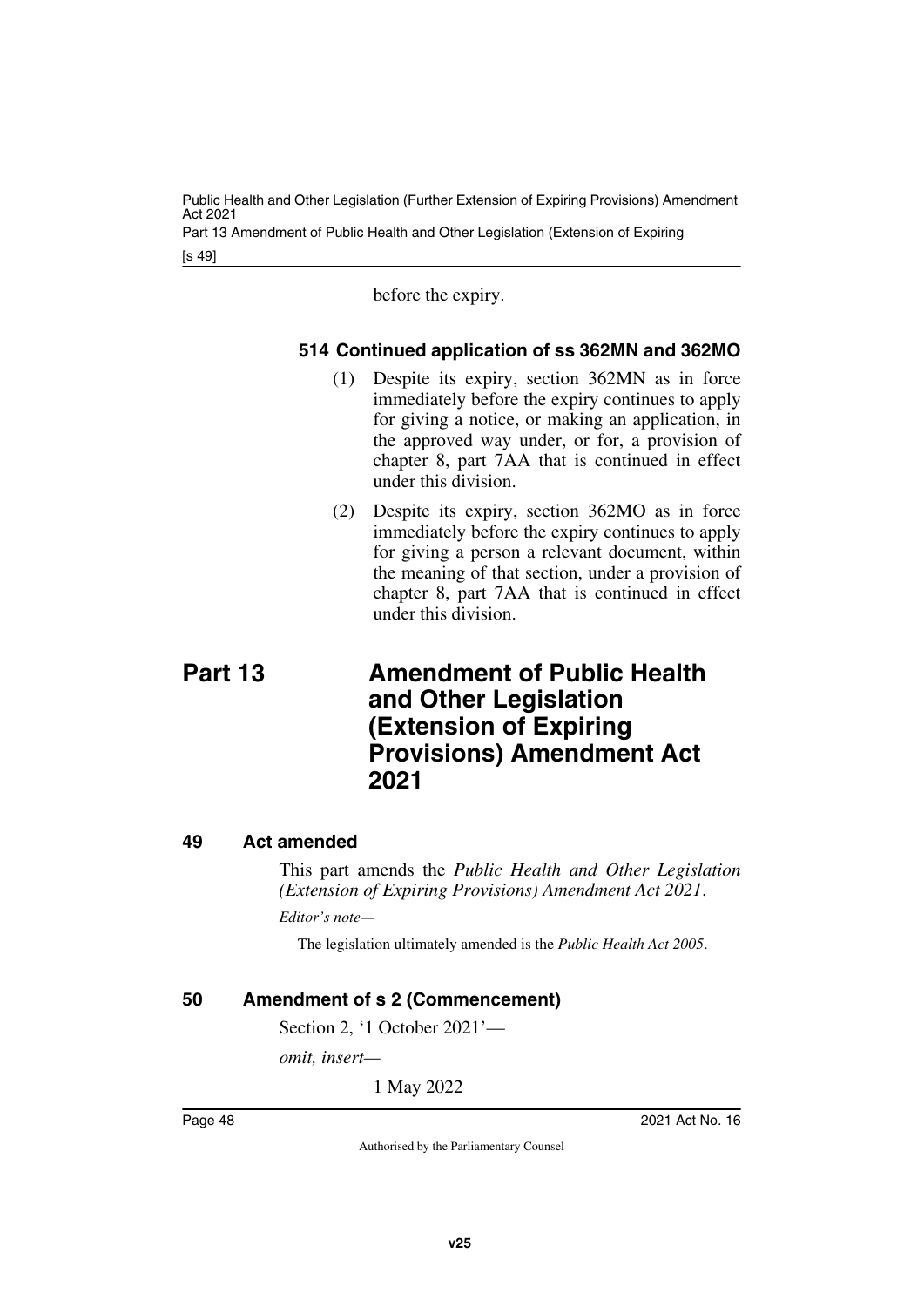[s 51] Public Health and Other Legislation (Further Extension of Expiring Provisions) Amendment Act 2021 Part 14 Amendment of Public Health and Other Legislation (Public Health Emergency) Amendment Act 2020

#### <span id="page-50-1"></span><span id="page-50-0"></span>**51 Amendment of pt 4, div 3, hdg (Amendment commencing on 1 October 2021)**

Part 4, division 3, heading, '1 October 2021'—

*omit, insert—*

<span id="page-50-3"></span>**1 May 2022**

## <span id="page-50-2"></span>**Part 14 Amendment of Public Health and Other Legislation (Public Health Emergency) Amendment Act 2020**

#### <span id="page-50-4"></span>**52 Act amended**

<span id="page-50-5"></span>This part amends the *Public Health and Other Legislation (Public Health Emergency) Amendment Act 2020*.

*Editor's note—*

The legislation ultimately amended is the *Public Health Act 2005*.

#### <span id="page-50-6"></span>**53 Amendment of s 2 (Commencement)**

<span id="page-50-7"></span>Section 2, '1 October 2021'—

*omit, insert—*

1 May 2022

#### <span id="page-50-9"></span><span id="page-50-8"></span>**54 Amendment of pt 11, div 3, hdg (Amendments commencing on 1 October 2021)**

Part 11, division 3, heading, '1 October 2021'—

*omit, insert—*

#### **1 May 2022**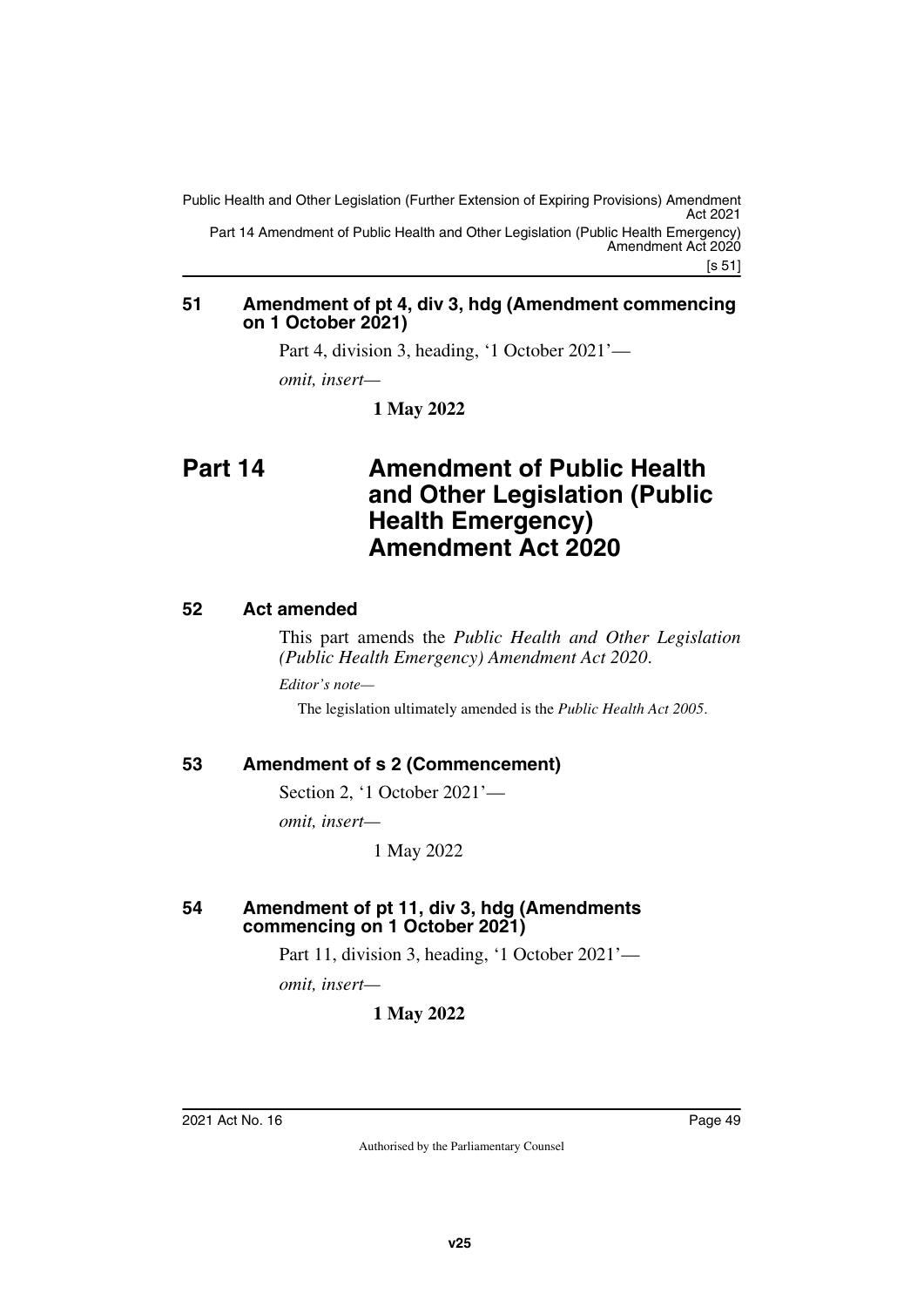Public Health and Other Legislation (Further Extension of Expiring Provisions) Amendment Act 2021 Part 15 Amendment of Right to Information Act 2009

<span id="page-51-0"></span>[s 55]

## **Part 15 Amendment of Right to Information Act 2009**

#### <span id="page-51-2"></span>**55 Act amended**

<span id="page-51-5"></span><span id="page-51-3"></span><span id="page-51-1"></span>This part amends the *Right to Information Act 2009*.

#### <span id="page-51-4"></span>**56 Amendment of sch 3 (Exempt information)**

Schedule 3, section 12(1)—

*insert—*

<span id="page-51-7"></span>• *Public Health Act 2005*, chapter 8, part 7A, division 6 and chapter 12, part 8, division 1A

## <span id="page-51-6"></span>**Part 16 Amendment of Transport Operations (Passenger Transport) Act 1994**

#### <span id="page-51-8"></span>**57 Act amended**

<span id="page-51-9"></span>This part amends the *Transport Operations (Passenger Transport) Act 1994*.

#### <span id="page-51-10"></span>**58 Amendment of sch 3 (Dictionary)**

<span id="page-51-11"></span>Schedule 3, definition *relevant offence*, paragraph (b)(ii), from 'the commencement'—

*omit, insert—*

9 March 2020.